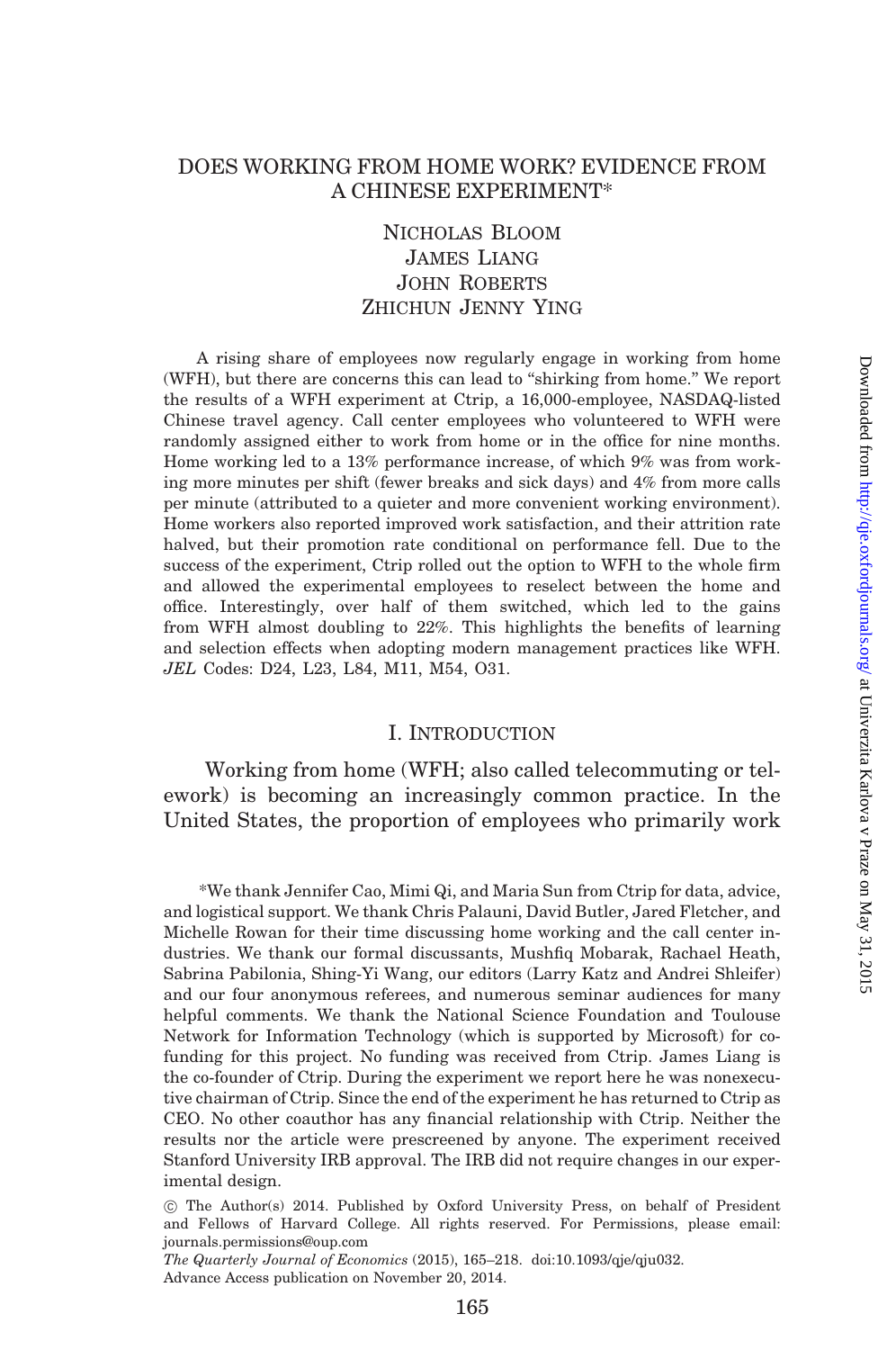from home has more than tripled over the past 30 years, from 0.75% in 1980 to 2.4% in 2010 ([Mateyka, Rapino, and Landivar](#page-53-0)  $2012$ <sup>1</sup>. At the same time, the wage discount (after controlling for observables) from primarily WFH has fallen, from 30% in 1980 to 0 in 2000 [\(Oettinger 2011\)](#page-53-0). Home-based workers now span a wide spectrum of jobs, ranging from sales assistants and realtors to managers and software engineers, with a correspondingly wide range of incomes [\(Figure I](#page-2-0)). $^2$ 

Internationally, working from home also appears to be common. [Figure II](#page-3-0) shows the share of managers allowed to work from home during normal working hours, from a major telephone survey we ran on over 3,000 medium-sized (50–5,000 employee) manufacturing firms during  $2012-2013$ <sup>3</sup> This is a broader measure of WFH as it covers managers who are allowed to WFH occasionally, for example, one day a week. We find two interesting findings. First, the share of managers in the United States, United Kingdom, and Germany allowed to WFH during normal hours is almost 50%, signaling that this is now a mainstream practice. Second, the share in many developing countries is surprisingly high, at 10% or 20%. Survey respondents from developing countries told us that WFH is becoming increasingly common because of rising traffic congestion and the spread of laptops and cell-phone connectivity.

Having employees work from home raises two major issues. First, is it a useful management practice for raising productivity and profitability? This is an important question that lacks systematic evidence or consensus. Even within a single industry, practices vary dramatically. For example, at JetBlue Airlines call center employees all work from home, American Airlines does not allow any home work, and United Airlines has a mix of practices. More generally, [Bloom, Kretschmer, and Van Reenen \(2009\)](#page-52-0) reported wide variation in the adoption rates of managers and employees of WFH within every three-digit SIC industry code surveyed.

1. This share was 1% in 1990 and 1.4% in 2000, so has been steadily increasing.

2. Our experiment studies call center employees, who are in lower income deciles, whereas professionals, managers and even academics would be typical of those in the top deciles. Interestingly, the polarization of WFH into top and bottom deciles looks similar to broad employment trends (e.g., [Autor, Katz, and Kearney](#page-51-0) [2006\)](#page-51-0).

3. These data come from questions included in recent waves of management surveys following the survey protocol outlined in [Bloom and Van Reenen \(2007\)](#page-52-0) and [Bloom et al. \(2014\)](#page-52-0).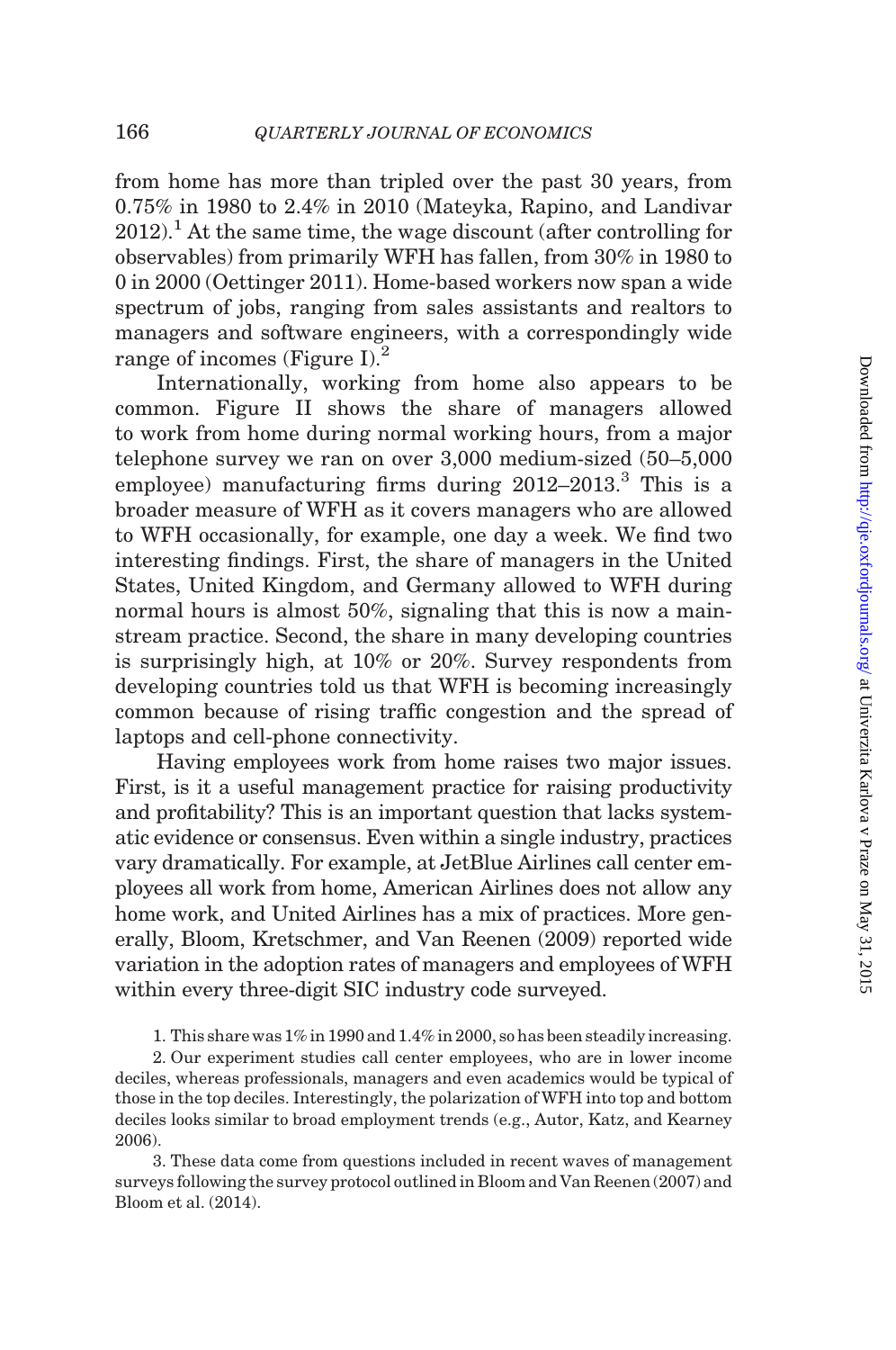<span id="page-2-0"></span>



In the United States Working Primarily from Home is Relatively More Common for the Highest and Lowest Wage Deciles

The figure includes all workers of all ages with positive earnings and more than 20 hours of work per week on average during the last 12 months. Selfemployed workers are excluded. We classify workers as working primarily from home if they answer "work from home" to the census question "How did you get to work last week?'' Employees are divided into 10 deciles by annual wage. Share of workers working at home is calculated within each wage decile. (Taken from the 2010 American Community Survey sample from IPUMS.)

The second issue relates to the concerns over deteriorating work-life balance and the potential of WFH to help address this. The share of U.S. households with children in which all parent(s) were working has increased from 40% in 1970 to 62% by 2012 [\(Council of Economic Advisors 2014](#page-52-0)). The increasing pressure for parents to work is leading governments in the United States and Europe to investigate ways to promote work-life balance, again with a shortage of evidence ([Council of Economic Advisors, 2010](#page-52-0)).

The efficacy of WFH as a management practice was what concerned Ctrip, China's largest travel agency, with 16,000 employees and a NASDAQ listing. Its senior management was interested in allowing its Shanghai call center employees to work from home to reduce office rental costs, which were increasing rapidly due to the booming real estate market in Shanghai. They also thought that allowing WFH might reduce the high attrition rates the firm was experiencing by saving the employees from long commutes. But the managers worried that allowing employees to work at home,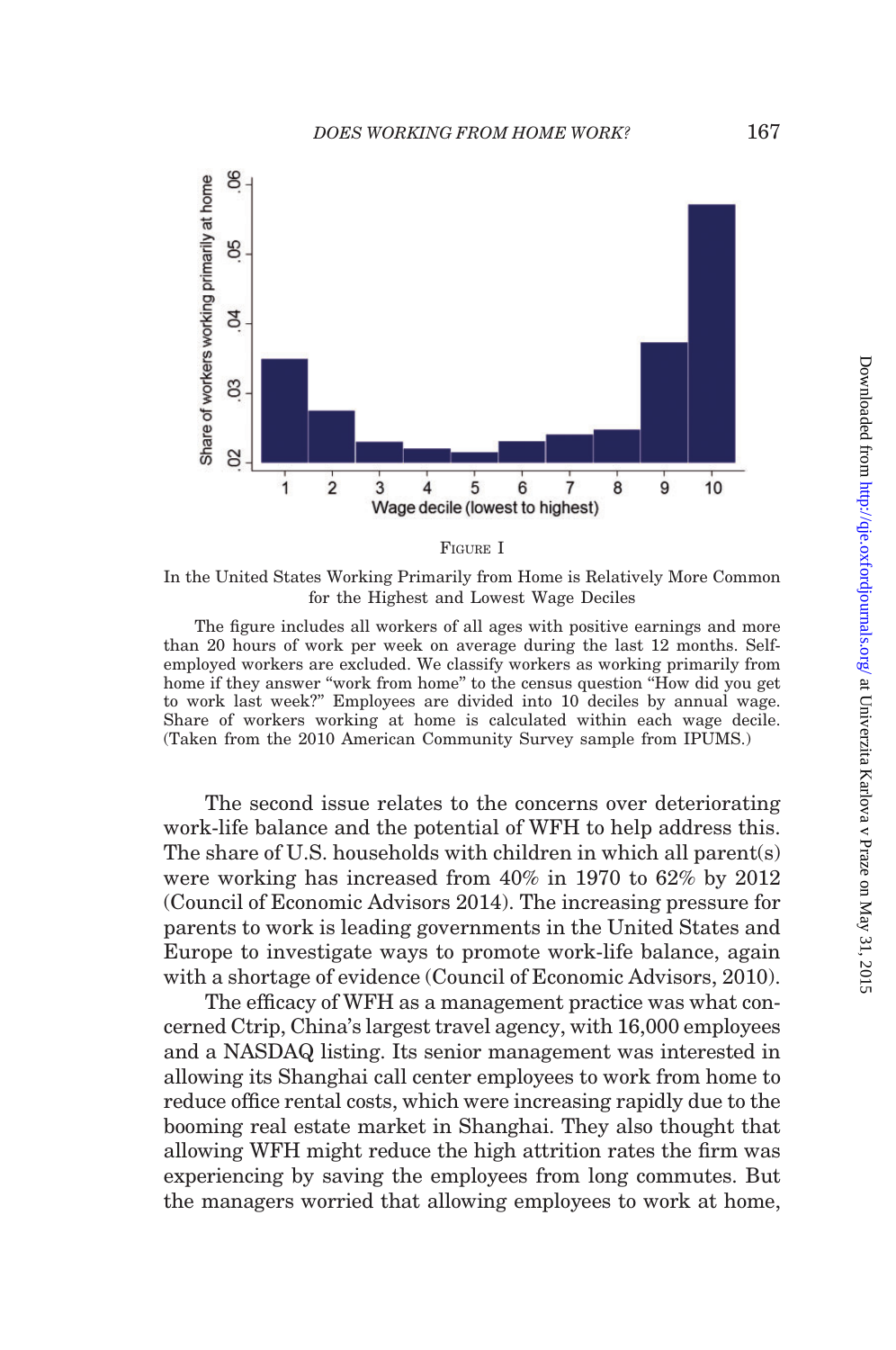<span id="page-3-0"></span>



Working from Home (primarily or occasionally) is Common in the United States, Northern Europe, and Even in Many Developing Countries

Data from telephone surveys of 3,210 firms randomly picked from the population of manufacturing firms with 50 to 5,000 employees (public and privately held firms) following the approach outlined in [Bloom and Van Reenen \(2007\)](#page-52-0) and [Bloom et al. \(2014\)](#page-52-0). Plant managers were asked ''Are managers allowed to work from home during normal working hours?'' Country choice driven by research funding and firm population dataset availability. For more details see <www.worldmanagementsurvey.com>

away from the direct oversight of their supervisors, would lead to a large increase in shirking. The call center workforce was mainly younger employees, many of whom might well have been expected to struggle to remain focused when WFH without direct supervision.

Given the uncertainty surrounding the effects of WFH in the research literature as well as in practice, the firm's senior management decided to run a randomized controlled trial. The authors assisted in designing the experiment and, essentially whenever feasible, our recommendations were followed by management. We had complete access to the resulting data, as well as to data from surveys conducted by the firm. We also conducted various surveys ourselves and numerous interviews with employees, line supervisors, and senior management.

In summary, Ctrip decided to run a nine-month experiment on WFH. They asked the 996 employees in the airfare and hotel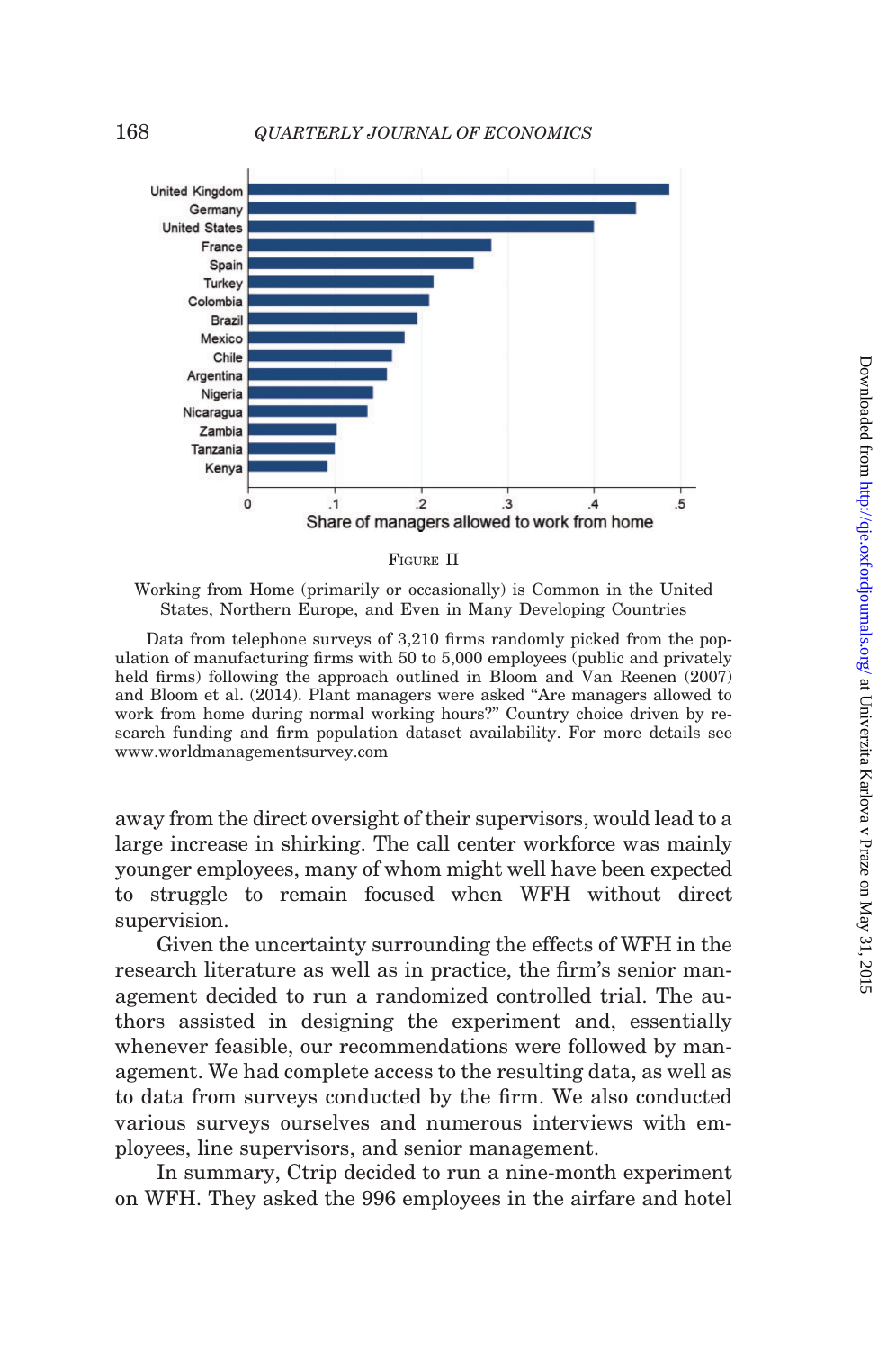departments of the Shanghai call center whether they would be interested in working from home four days a week, with the fifth day in the office.<sup>4</sup> Approximately half of the employees  $(503)$  were interested, particularly those who had less education and tenure, their own rooms, and faced longer commutes. Of these, 249 were qualified to take part in the experiment by virtue of having at least six months' tenure, broadband access, and a private room at home in which they could work. After a lottery draw, those employees with even-numbered birthdays were selected to work from home, and those with odd-numbered birthdates stayed in the office to act as the control group.

Office and home workers used the same IT equipment, faced the same work order flow from a common central server, carried out the same tasks, and were compensated under the same pay system, which included an element of individual performance pay. Hence, the only difference between the two groups was the location of work. This allows us to isolate the impact of working from home versus other practices that are often bundled alongside this practice in attempts to improve work-life balance, such as flexible work hours.

We found several striking results. First, the performance of the home workers went up dramatically, increasing by 13% over the nine months of the experiment. This improvement came mainly from a 9% increase in the number of minutes they worked during their shifts (i.e., the time they were logged in to take calls). This was due to reductions in breaks, time off, and sick days taken by the home workers. The remaining 4% improvement came from home workers increasing the number of calls per minute worked. In interviews, the workers attributed the increase in time worked to the greater convenience of being at home (e.g., the ease of getting tea, coffee, or lunch or using the toilet) and the increased output per minute to the relative quiet at home. Second, there appear to be no spillovers to the rest of the group. Comparing the control group to similar workers in Ctrip's other call center in the city of Nan Tong, which was not involved in the experiment, we see no performance drop despite the control group's having lost the treatment lottery. Third, attrition fell

<sup>4.</sup> The one-day-a-week specification was meant to allow for on-going training, which was important because Ctrip introduced new services frequently. We are not aware of much debate at Ctrip about the "right" number of days to set for WFH, although JetBlue requires only one day per month.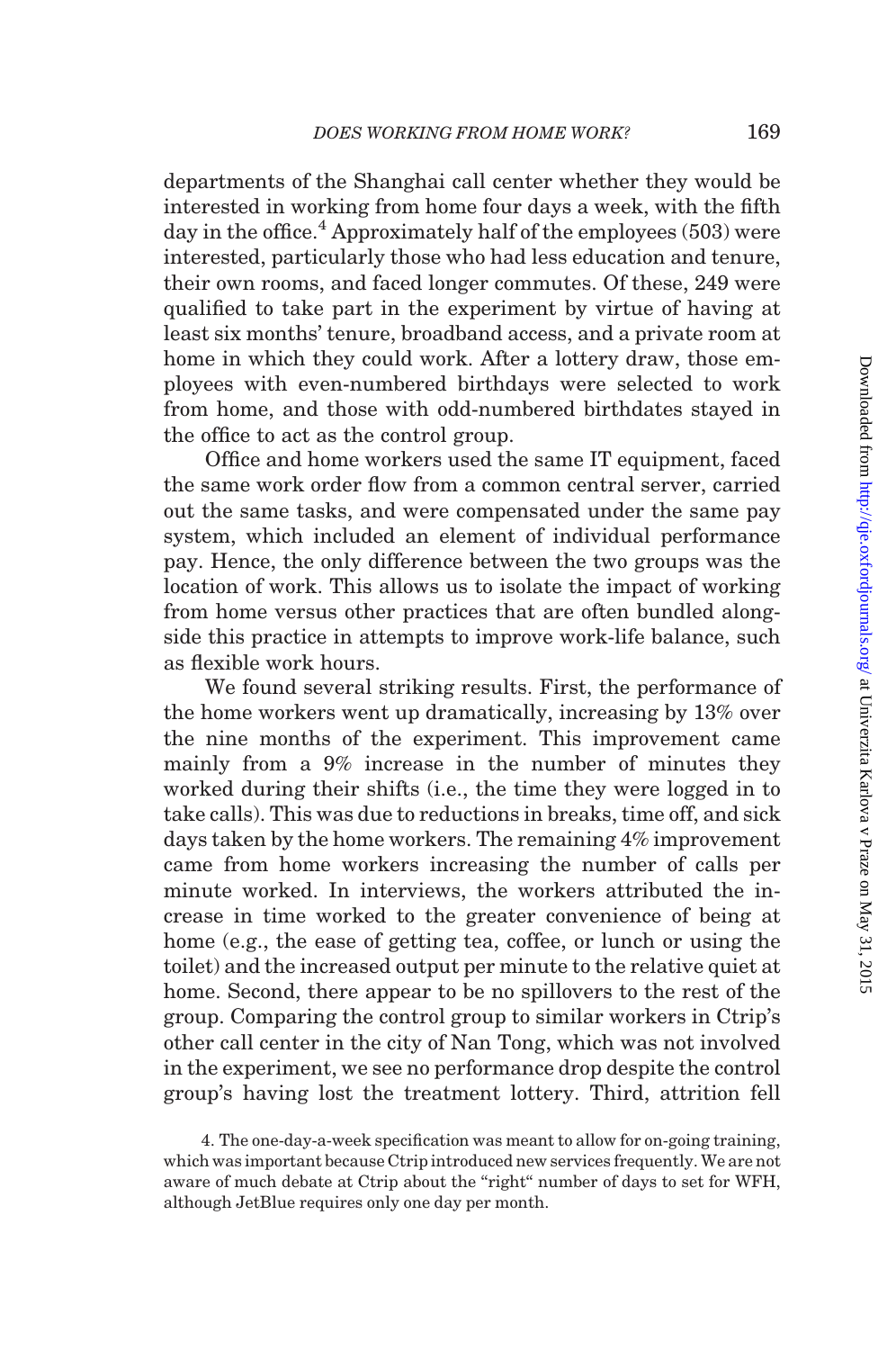sharply among the home workers, dropping by 50% versus the control group. Home workers also reported substantially higher work satisfaction and had more positive attitudinal survey outcomes. Fourth, one down side of WFH appears to be that, conditional on performance, it was associated with reduced rates of promotion of about 50%.

There are some obvious concerns with these results. First, was quality sacrificed for quantity by the home workers? Using two different quality metrics we found no impact on quality of home working. Second, could the results be driven by the control workers' becoming frustrated by losing the randomization lottery and then performing worse? To examine this, we compared the Shanghai-based control group to similar employees in Nan Tong and found no almost identical results. Third, perhaps our results are driven by attrition bias. It turns out that in fact our results probably are biased by attrition, but biased downward, so the true impact of WFH is probably substantially larger.

The overall impact of WFH was striking. The firm improved total factor productivity by between 20% to 30% and saved about \$2,000 a year per employee WFH. About two thirds of this improvement came from the reduction in office space and the rest from improved employee performance and reduced turnover.<sup>5</sup>

This led Ctrip to offer the option to work from home to the entire firm. It also allowed members of the treatment and control groups to reselect their working arrangements. Surprisingly, over half of all the employees changed their minds, indicating the extent of employees' learning about their own suitability for working from home. In particular, two thirds of the control group (who initially all had volunteered to work from home 10 months earlier) decided to stay in the office, citing concerns over the loneliness of home working. In reverse, half of the treatment group changed their minds and returned to the office—especially those who had performed relatively badly at home, but also ones who found the lack of social contact particularly costly.

This learning and reselection led to the longer-run impact on employee performance from working at home to rise to 22%, almost double the direct experiment effect of 13%. The reason was strong selection effects: workers with relatively worse performance at home over the nine-month experiment period returned to the office, whereas those who performed well at home

<sup>5.</sup> See [Online Appendix O.A](http://qje.oxfordjournals.org/lookup/suppl/doi:10.1093/qje/qju032/-/DC1) for derivations of these figures.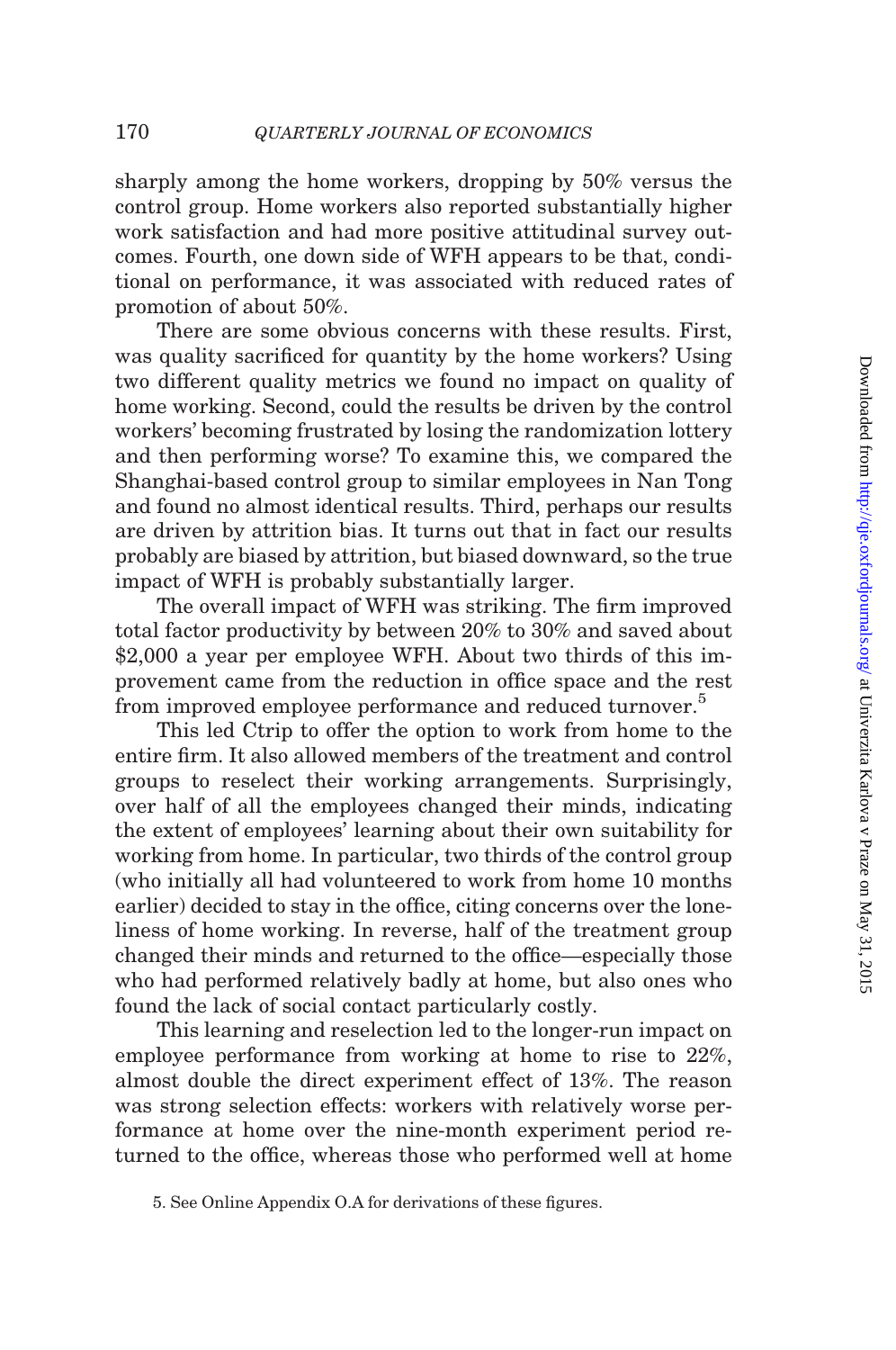stayed at home. Strikingly, this ratio of selection plus direct effects (22%) to direct effects (13%) is similar to the 2:1 ratio in Lazear's well-known study of introducing piece-rate pay in Safelite Auto Glass ([Lazear 2000\)](#page-53-0). This highlights how selection effects of employees across different working practices are an important part of the impact of management practices, and makes this experiment—which followed employees over the experiment and subsequent firm roll-out—particularly informative.

This highlights the learning by both the firm and employees around the adoption of a new management practice like working from home. Ex ante, both groups were unsure about its impact, and the nine-month experiment and subsequent roll-out process were essential for their ability to evaluate it. These gradual learning effects are likely a factor behind the slow adoption of many modern management practices, and we see the results as being similar to the adoption process for product innovations, like hybrid seed corn as emphasized in [Griliches's \(1957\)](#page-53-0) classic article.

This experiment is, we believe, the first randomized experiment on WFH. As such, it also provides causal evidence to supplement the prior case study and survey research. It is also unusual in that it involves a randomized controlled experiment within a large firm. Moreover, we were granted exceptional access not only to data but also to Ctrip management's thinking about the experiment and its results. This was because one of the coauthors, James Liang (the co-founder and current chairman and CEO of Ctrip) was a doctoral student at Stanford University Graduate School of Business while we were working on the project.<sup>6</sup> As a result, the article benefited from unusually rich insight into the roll-out and adoption of a new management practice in a large, multinational firm.

Of course the experiment involved a particular group of employees—those working in call centers—who tend to be lower paid and with a high share (about half) of their compensation based on performance pay. As such, the direct implications for performance are limited to these types of jobs. But as [Figure I](#page-2-0) shows, there are still many millions of U.S. employees working from home in lower paid jobs, many of whom are in roles with measurable outcomes like sales and IT support. More generally, we also

<sup>6.</sup> For the four years during which Liang was a doctoral student, he was nonexecutive chairman rather than the CEO of Ctrip.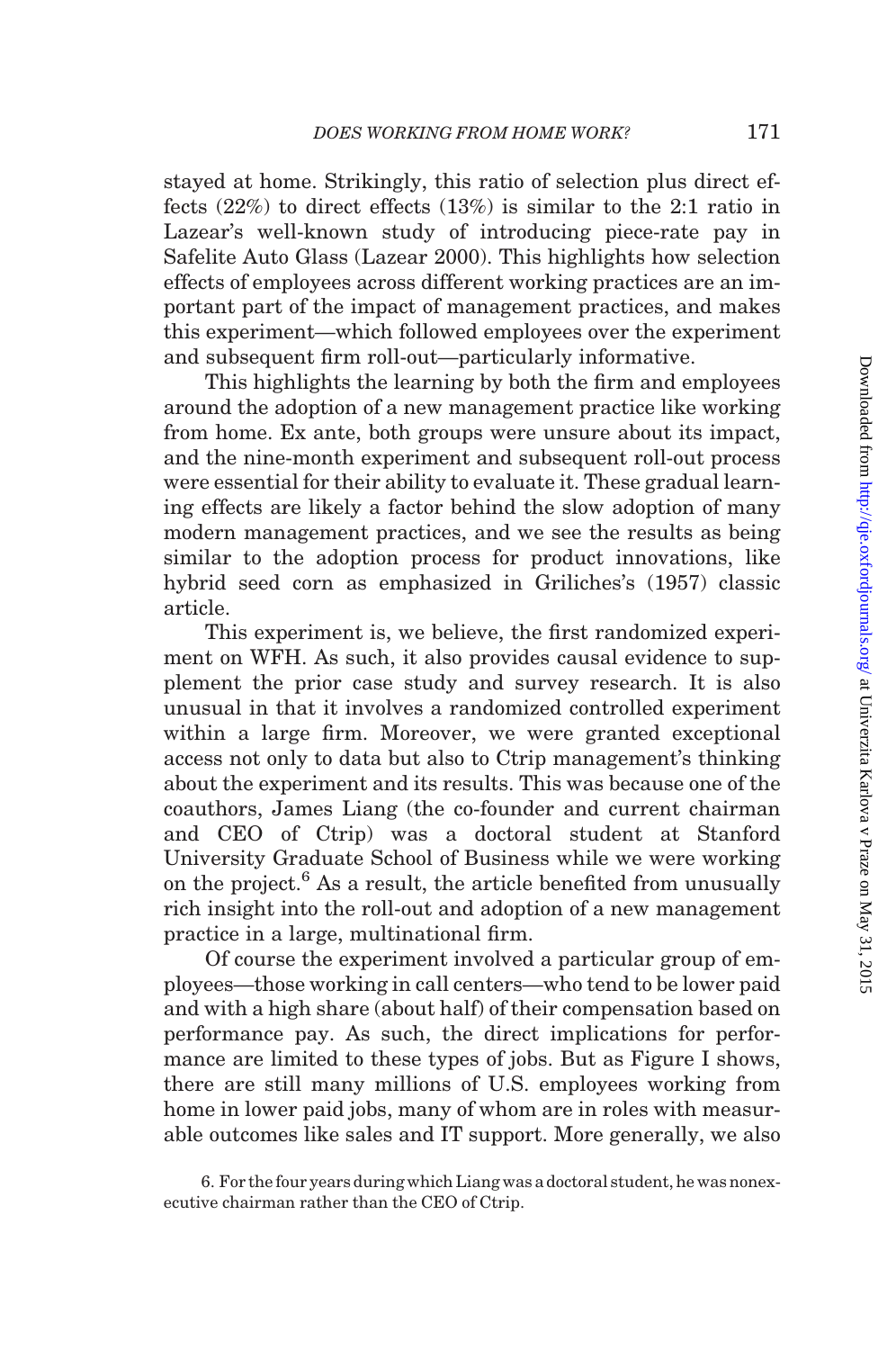believe that the results on attrition and promotion have broader applicability—many employees do seem to strongly prefer working from home, but may fear this reduces their chances of promotion. Our study also highlights the importance of learning and experimentation around working from home: Ctrip's management and more than half their employees appear to have changed their views in light of the experiment.

This article connects to three strands of literature. First, there is a large body of literature that links the puzzling dispersion of productivity between firms to differences in management practices (see the literature from [Walker 1887; Leibenstein 1966](#page-53-0); [Syversson 2011; Gibbons and Henderson 2013;](#page-53-0) [Bloom et al.](#page-52-0)  $2013$ .<sup>7</sup> Our article suggests that uncertainty about the efficacy of new practices may play a role in the slow diffusion of these practices, including those addressing issues of work-life balance, such as WFH. These practices have potentially large effects on measured productivity. For example, based on the methodology that is used to measure productivity in census data (e.g. [Foster,](#page-52-0) [Haltiwanger, and Krizan 2000\)](#page-52-0), Ctrip would have experienced a measured productivity increase of around 20% to 30% after introducing working from home, even before accounting for selection effects, because it increased output while cutting capital and labor inputs.

The second strand of literature is on the adoption of workplace flexibility and work-life balance practices. It is based primarily on case studies and surveys across firms. These tend to show large positive associations of WFH adoption with lower employee turnover and absenteeism and with higher productivity and profitability.<sup>8</sup> However, these studies are hard to evaluate because of the nonrandomized nature of the programs. One exception is [Kelly et al. \(2014\)](#page-53-0), who examined the impact of a work-life balance training program randomized across branches of a large firm, finding significant reductions in employee work-family conflict, and improved family-time and schedule control.

<sup>7.</sup> There is also a literature on performance in call centers, an industry that employs around one-quarter million people in the United States ([Batt et al. 2004\)](#page-52-0) for example, [Nagin et al. \(2002\)](#page-53-0) on how increased call monitoring reduces ''rational cheating.''

<sup>8.</sup> For example, see the survey in [Council of Economic Advisors \(2010\).](#page-52-0)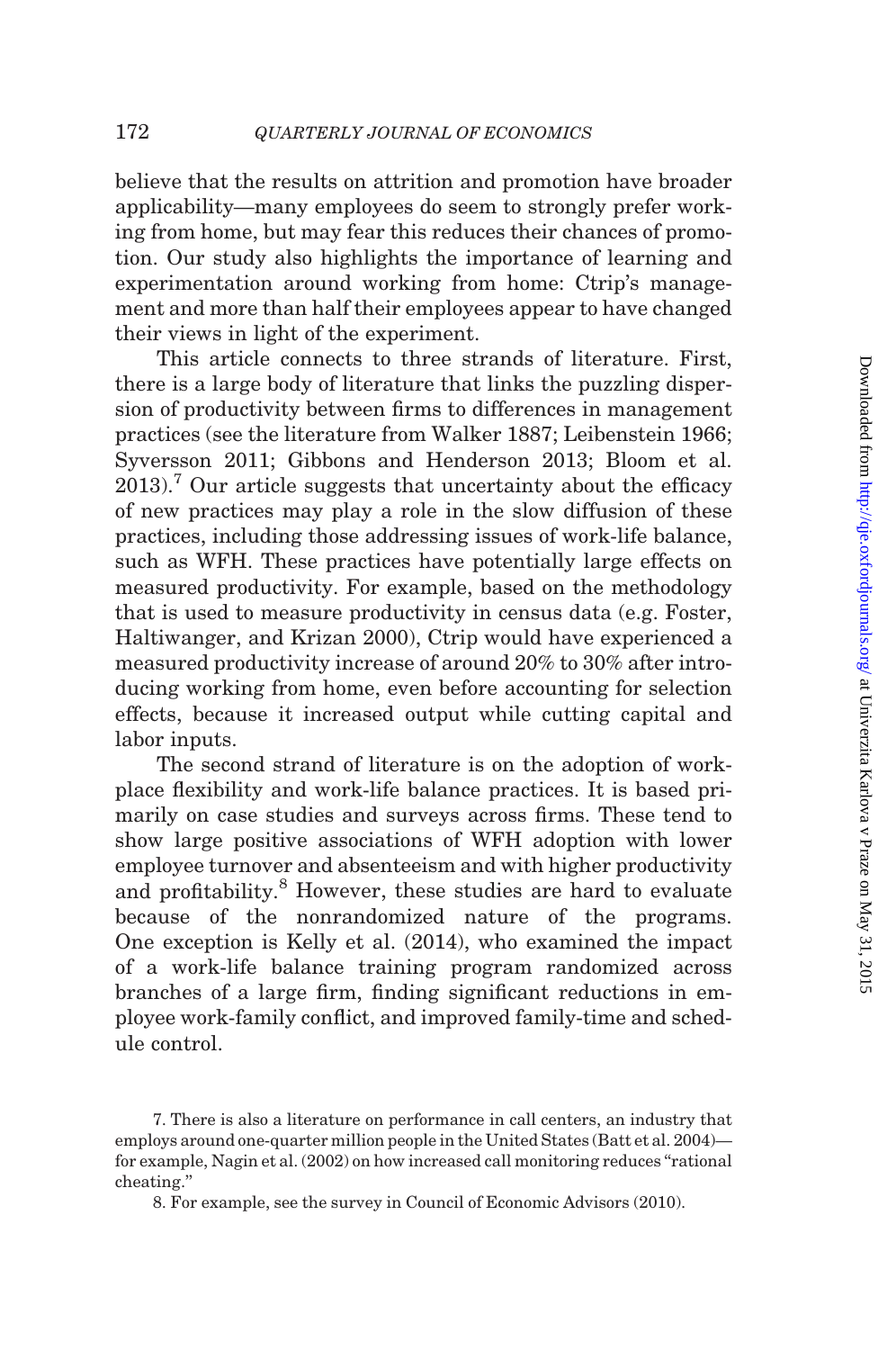There is also a connection to the urban economics literature. Reducing the frequency of commuting will reduce vehicle miles traveled, lowering emissions but also reducing population centrality as people move out to the suburbs (Bento et al.  $2005$ ).<sup>9</sup> WFH is also part of the wider impact of IT on firm fragmentation arising from the increasing ease of long-distance communicating (e.g., [Rossi-Hansberg, Sarte, and Owens 2009](#page-53-0); [Glaeser 2013](#page-53-0)). Ctrip has now set up regional offices to employ workers in lower wage, inland Chinese cities using the same WFH technology used in this experiment.

# II. Modeling WFH Decisions

To anchor our thinking before examining the data, we map out a simple model of the impact of working from home on (i) firm profits, (ii) employees' hours, and (iii) selection effects. In all three cases we find the impact is theoretically ambiguous, justifying Ctrip's decision to experiment.

# II.A. Firm Profits

We model the impact on profits of WFH as primarily driven by four effects:<sup>10</sup>

- (i) hours: the number of hours worked from the official shift (as opposed to taken on breaks);
- (ii) call rate: the number of (quality adjusted) calls completed per hour;
- (iii) attrition: the impact on quit rates (which drive hiring and training costs); and
- (iv) capital: the impact on capital inputs, through office space and equipment requirements.

9. For example, JetBlue allowed home-based call center employees to live up to three hours' drive from the office as they needed to come into the office only one day a month. As a result, many employees chose to live in rural areas.

10. For tractability we are ignoring any longer run impacts from adjusting wages, prices, and skill levels. For example, home-based employment might allow the firm to access other labor markets, for example, people living in the outer suburbs of Shanghai or women with young children. Empirically ignoring this is a reasonable short-run assumption as they did not change during our experiment (their inclusion should make WFH relatively more attractive).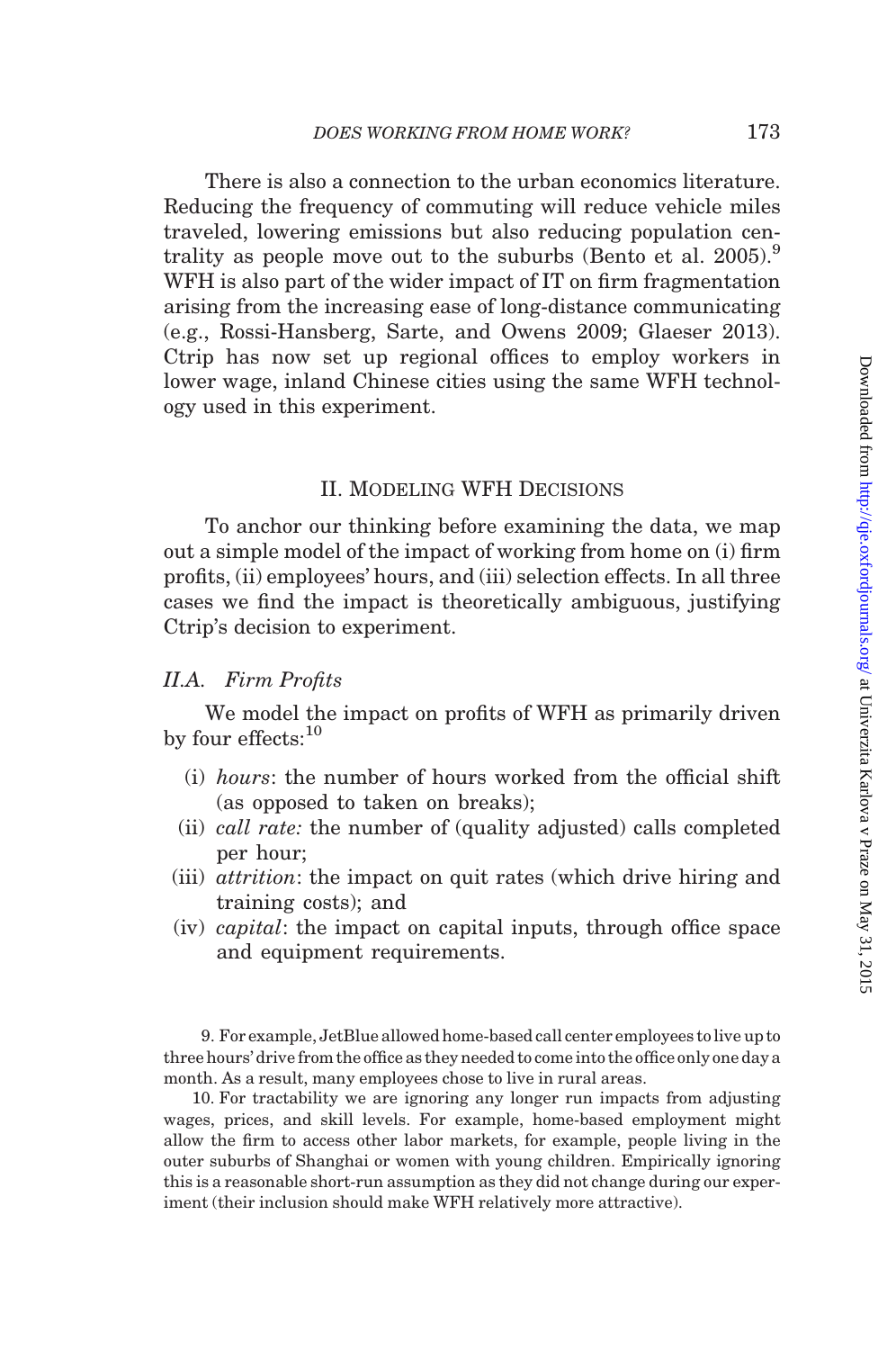To highlight these, we consider the firm's profit per worker as a function of the fraction of the work-week spent at home, denoted  $\theta \in [0, 1]$ . Initially, we will assume that if a positive level of  $\theta$  is selected (WFH is implemented), all employees will choose to work from home this fraction of time. We later investigate if employees will choose to WFH or stay in the office.

Assume employees' weekly shift is H hours per week, and they produce  $c$  (quality-adjusted) calls per hour worked. Calls have unit value of  $v$  to the firm. The number of actual hours worked is the employee's choice:  $H = 40 - B$ , where B is the time spent on breaks, and 40 hours is the nominal shift length. The firm incurs three sets of costs. First, it must pay the employee a fixed base salary,  $f$ , and a per call piece rate,  $w$ . Second, if the employee quits, the firm incurs recruitment and training costs of t. We denote the probability of quitting by  $\alpha$ . Finally, the firm needs to pay for its office space,  $k$ , at rental rate  $r$ , and WFH should reduce this space requirement. This yields the call center profits per employee as a function of the location of work:

$$
\Pi = vH(\theta)c(\theta) - f - wH(\theta)c(\theta) - ta(\theta) - rk(\theta),
$$

where we have allowed the location of work,  $\theta,$  potentially to affect the amount of breaks the employee takes, the call rate c, the attrition rate, and the capital needs. If the firm considers WFH (setting  $\theta$  at a positive level), the first-order effect on profits is given by:

$$
(v-w)(c'H+H'c)-ta'-rk',
$$

where all derivatives are with respect to  $\theta$ . If WFH is required, the effect on quits could go either way, but assuming that the employee chose to work at home, a positive  $\theta$  should reduce quitting. Then  $-ta' \geq 0$ . The reduction in capital costs from WFH should also be positive, so  $-rk' \geq 0$ . Meanwhile, the term  $(v - w)$  is positive (per call revenue is above marginal cost), so the focus is on the terms  $c'H$  and  $H'c$ , embodying the call rate and hours worked effects.

The call rate effect from work location,  $c'H$ , is ambiguous. It depends, for example, on the benefits of supervisor support in the office versus the quieter working environment at home. This ambiguity would seem likely in other contexts, too. Tasks requiring concentration, such as writing papers, may be best undertaken at home, whereas others involving teamwork may be best undertaken in the office.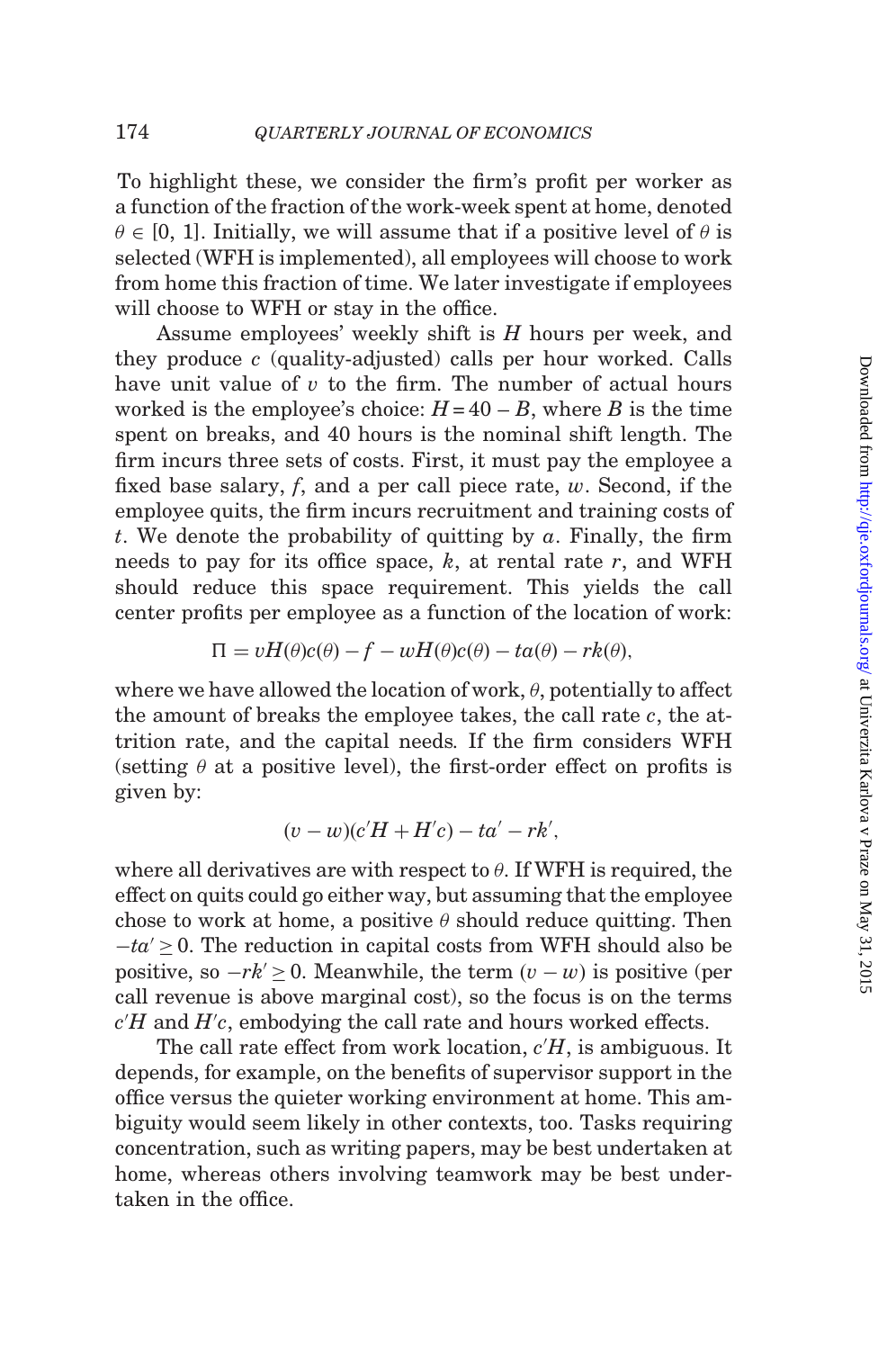## II.B. Employees' Hours

To evaluate the hours worked effect,  $H^\prime c$ , we need to consider the employee's problem. We take the employee's utility to depend on income, Y, the amount of breaks during the week, B, the amount of leisure L the employee enjoys over the work week, and the location of work. We write L as  $80 - T(1 - \theta)$ , where  $80$ is the number hours during the week when the employee is not expected to be at work and  $T$  is the weekly commute time. Assuming for simplicity that utility is linearly separable in income, the employee seeks to maximize

$$
f + wc(\theta)(40 - B) + U(B, 80 - T(1 - \theta), \theta).
$$

Taking the derivative with respect to B yields  $-c(\theta)w + U_1$ . Treating this as a first-order condition yields the familiar tradeoff of less income versus the utility gain from breaks. Just how the employee's time choice will depend on the location of work,  $\theta$ , is then governed by the sign of the cross-partial of utility with respect to B and  $\theta$ : if it is negative (positive) then the employee will take less (more) breaks when working from home (see, e.g., [Milgrom and Roberts 1995\)](#page-53-0). This cross-partial is

$$
-wc'(\theta)+U_{12}T+U_{13}.
$$

Thus, there are three channels that determine the direction of the effect of location on the hours worked. First is the effect through  $c'(\theta)$ : if productivity is higher (respectively, lower) at home, then this leads to fewer (more) breaks when WFH. The second term reflects the impact on the attractiveness of breaks from having more leisure from less commuting. This term is probably negative because breaks and leisure are likely substitutes. Finally, the last term reflects the direct impact of location on the attractiveness of breaks. This could also go either way: breaks at work allow social interactions, but breaks at home allow watching television or playing games. So the overall impact of WFH on hours is ambiguous.

# II.C. Selection Effects

Finally, we turn to the selection issue: given the option, will employees chose to work from home? Let  $\tau^*$  indicate the employee's optimal choice of how much time to spend at home. In the Ctrip case,  $\tau^*$  was required to be 0 or  $\theta$ , but for now we treat it as unconstrained. Then the employee's utility as a function of  $\tau^*$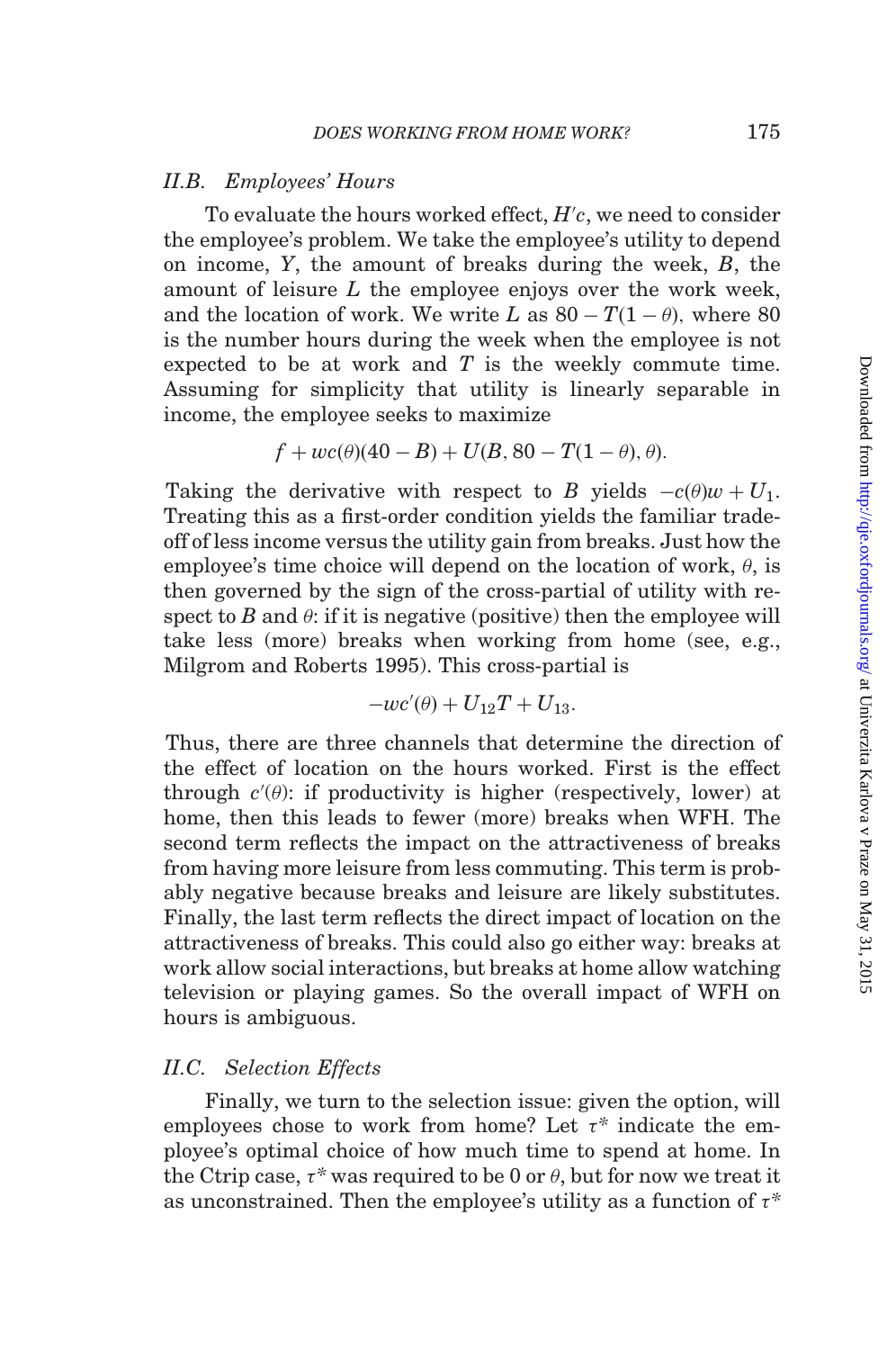can be written as

$$
V(\tau) = c(\tau^*)w(40 - B(\tau^*)) + U(B(\tau^*), 80 - (1 - \tau^*)T, \tau^*),
$$

where  $B(\tau^*)$  is the optimal choice of breaks given  $\tau^*$ . A standard envelope theorem argument indicates that dependence of this payoff on the location of work is determined by the sign of

 $c'(\tau^*)w(40-B(\tau^*))+U_2T+U_3$ .

Two things are worth noting about this. First, the sign of this is ambiguous at  $\tau^* = \theta$ , so ex ante it is hard to predict if employees will choose to work from home. Second, this condition is distinct from the condition for WFH to increase hours worked,  $-wc'(\theta)$  +  $U_{12}T + U_{13} < 0$ , and from that for it to increase firm profits,  $(v - w)(c'H + H'c) - ta' - rk' > 0$ . Hence, selection effects could be either positive or negative, a further motivation for Ctrip to experiment.

# III. The Experiment

#### III.A. The Company

Our experiment took place at Ctrip International, a leading travel agency in China with operations in Hong Kong and Taiwan. Like other international travel agencies, Ctrip aggregates information on hotels, flights, and tours; makes reservations and obtains tickets for clients; and generates revenue through commissions from hotels, airlines, and tour operators. Because of lower Internet penetration in China, Ctrip does much more of its business on the telephone than do leading U.S. agencies like Expedia, Orbitz, or Travelocity. Ctrip was established in 1999, was quoted on NASDAQ in 2003, and was worth about \$5 billion at the time of the experiment. It is the largest travel agency in China in terms of hotel nights and airline tickets booked, with over 50% market share in 2010. [Figure III](#page-13-0) displays photos of the Ctrip Shanghai office, a modern multistory building that housed the call center in which the experiment took place, as well as several other Ctrip divisions and its top management team. The firm also operates a second call center in Nan Tong, a city about one hour away from Shanghai, which employs about 5,000 call center staff. Both locations operate in the same fashion, with the same equipment under the same procedures.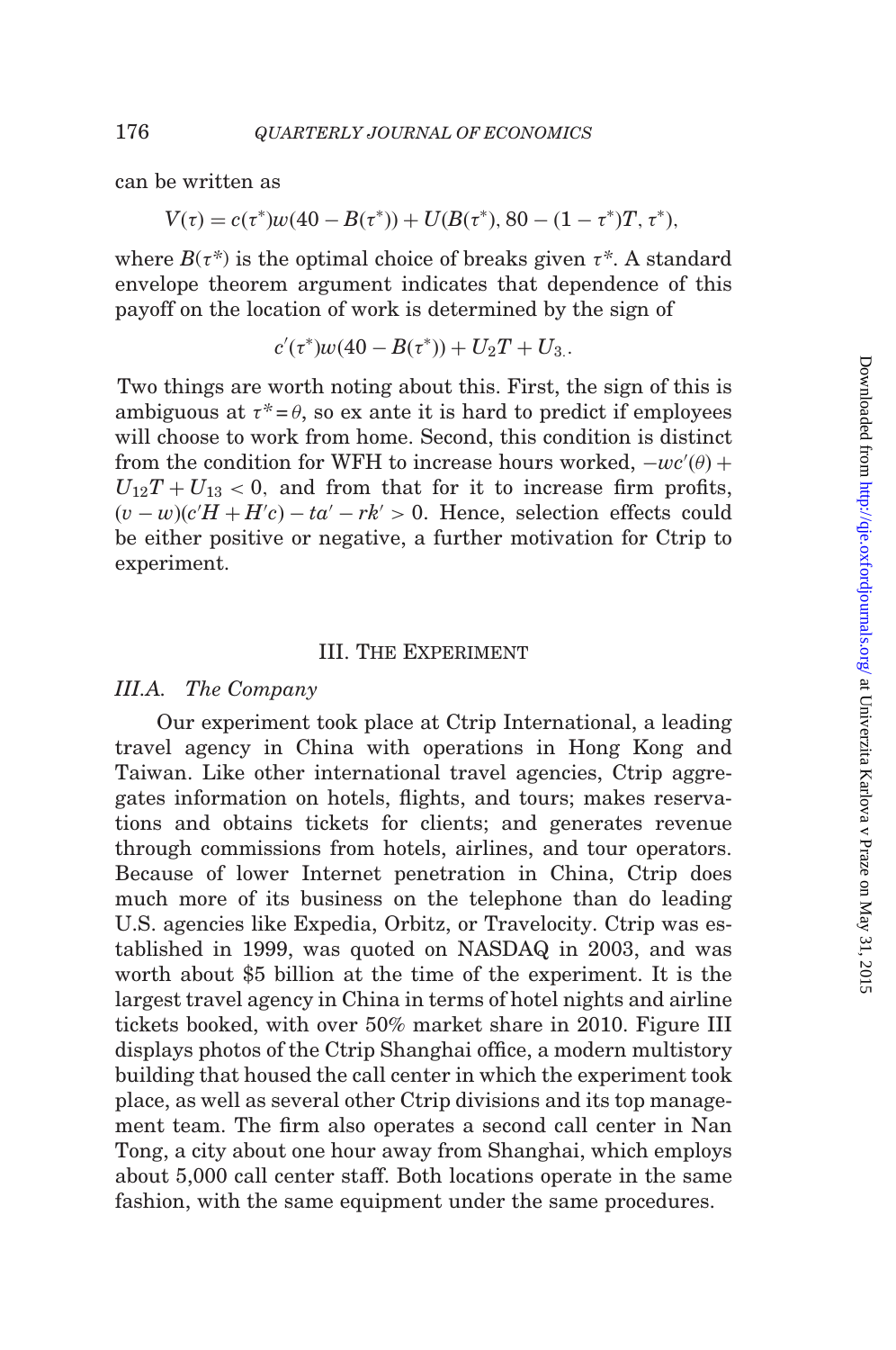Call center representatives are organized into small teams<sup>11</sup> of around  $10-15$  people (mean of 11.7 and median of 11), grouped by department and type of work. There were four jobs in each of the two departments (hotel and airline) involved in the experiment. These were order takers, who answered customer calls, took orders, and entered them into the Ctrip information system; order placers, who dealt with the airlines and hotels and then notified the clients; order correctors, who resolved problems such as a flight being canceled; plus a night shift that both placed and corrected orders. The members of a given team sat together in one area of the floor, typically occupying an entire aisle. Each call center representative worked in a cubicle with equipment including a computer, a telephone, and a headset. When team members were ready to start work, they logged on to Ctrip's IT system, and in the case of order takers, client calls were automatically routed into their headsets. Order placers and order correctors were also allocated tasks automatically. The allocations between the two Shanghai and Nan Tong call centers were handled centrally, using a standard computerized call queueing system. When employees wanted to take a break, they logged out of the system. The team leaders patrolled the aisles to monitor employees' performance as well as help resolve issues with reservations, provide ongoing training, and give emotional support to employees dealing with difficult clients.

The employees typically worked five shifts a week, scheduled by the firm in advance. All members of a team worked on the same schedule, so individuals could not choose their shifts. A team shared the same team leader, the same work schedule, and the same call center working area.

Monthly earnings were composed basically of a flat wage and a bonus. The flat wage depended on seniority, education, and prior experience, averaging around ¥1,300 per month. The bonus portion depended on the individual's monthly performance and averaged about ¥1,000 (\$160) per month. The bonus was primarily a linear function of call and order volumes, but with small adjustments for call quality (penalties were applied for call quality scores below certain thresholds) and shift type (night shifts,

<sup>11.</sup> The call center jobs involved little teamwork, and there was no group-based pay, but we stick with the term ''team'' because that was what Ctrip called the work groups operating under a common supervisor.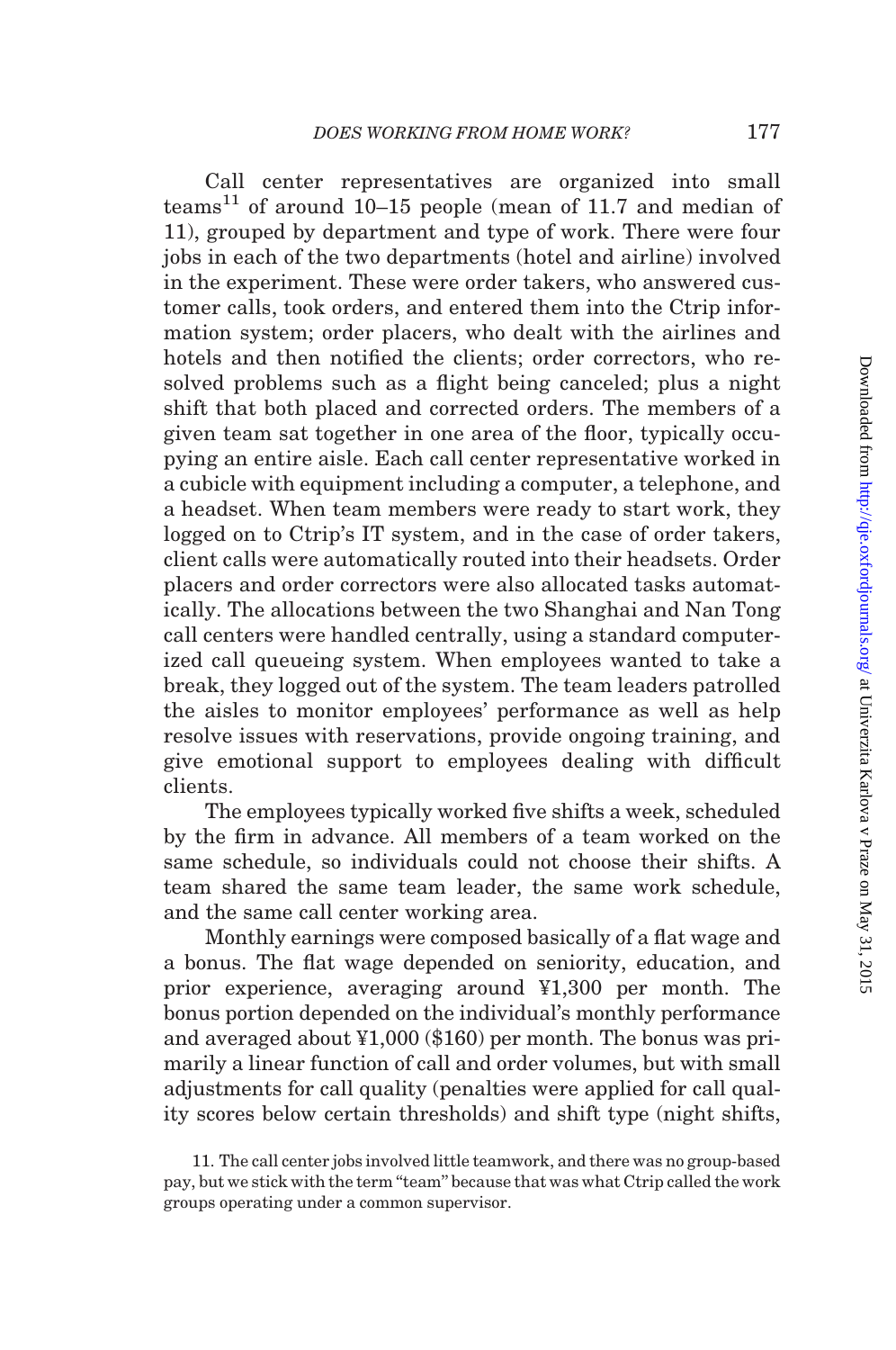

Headquarters in Shanghai



Main Lobby



Call Center Floor



**Team Leader Monitoring Performance** 

FIGURE III Ctrip is a Large and Modern Chinese Firm

for example, were paid at a higher rate). Promotion to team leader was also partially based on performance, so both current pay and career concerns provided incentives for employees to perform well.

Since no other Chinese firm had previously experimented with WFH for call center employees, there was no local precedent. In the United States, the decision to allow employees in call centers to work from home varies across firms, even those within the same industry, suggesting a lack of any consensus on its impact. Meanwhile, the prior academic literature on call centers also offered limited guidance, being based on case studies of individual, firm-level interventions. Given this uncertainty, and the management's belief in data-driven decision making, $^{12}$  they decided to run an experiment.

<span id="page-13-0"></span>

<sup>12.</sup> See, in particular, the discussion in [Garvin and Dai \(2012\)](#page-53-0) about Ctrip's adoption of scientific management.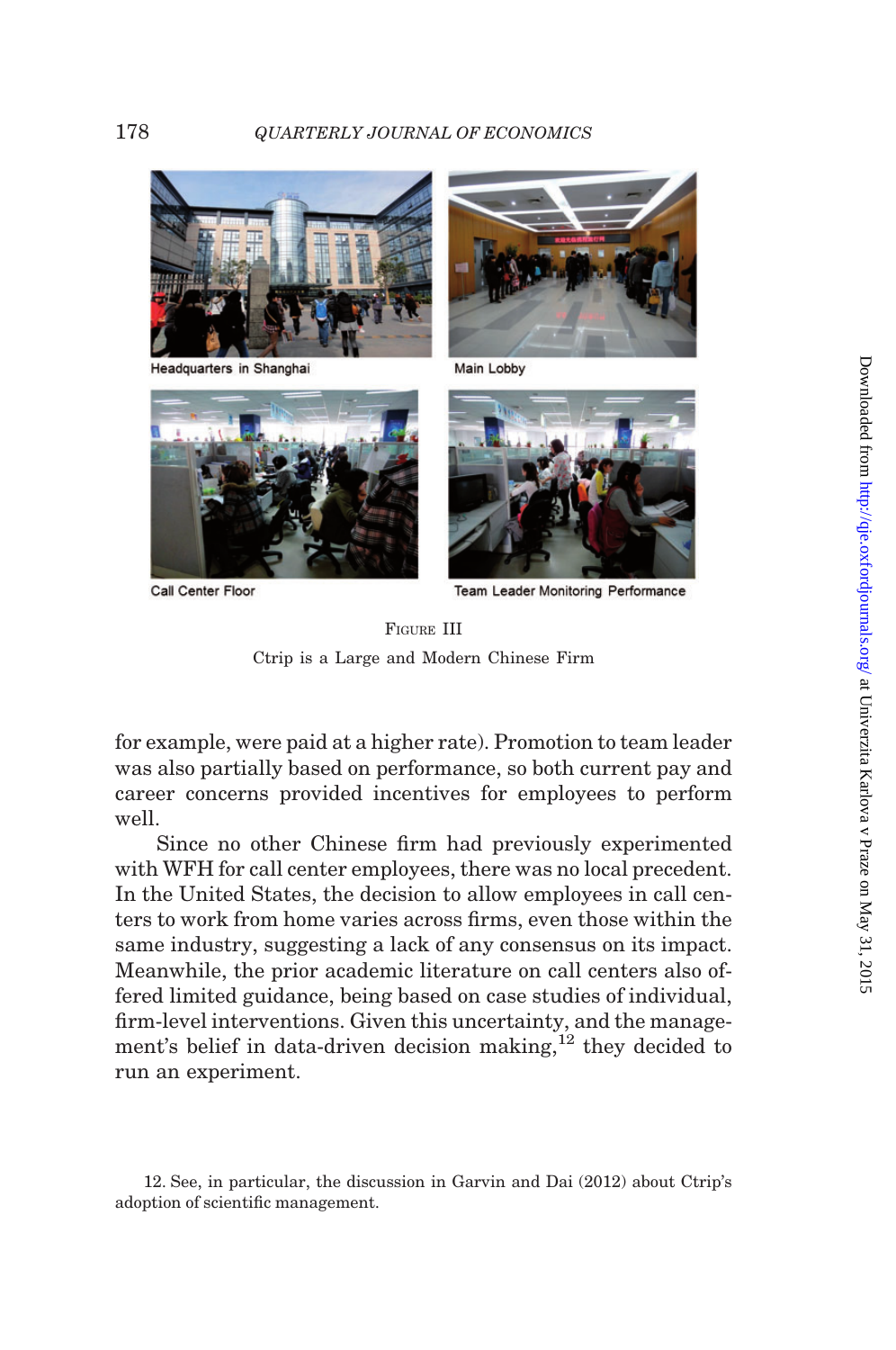# III.B. The Experimental Design

The experiment took place in the airfare and hotel booking departments in the Shanghai call center. The treatment in our experiment was to work four shifts (days) a week at home and to work the fifth shift in the office on a fixed day of the week determined by the firm.<sup>13</sup> Treatment employees still worked on the same schedule as their teammates because they had to work under the supervision of the team leader (who was always office-based), but they operated from home for four of their five shifts. For example, in a team the treatment employees might work from home from 9 a.m. to 5 p.m. on Monday, Tuesday, Wednesday, and Friday and in the office from 9 a.m. to 5 p.m. on Thursday. The control employees from that team would work in the office from 9 a.m. to 5 p.m. on all five days. Hence, the experiment changed only the location of work, not the type or the hours of work. Because all incoming phone calls and work orders were distributed by central servers, the work flow was also identical between office and home locations. Home workers also used the same Ctrip-provided computer terminals, communications equipment, and software; faced the same pay structure; and undertook the same training as the control group (although for the treatment employees this occurred only the day they were in the office).

Importantly, individual employees were not allowed to work overtime outside their team shift, because doing so would require their team leader to supervise their work. Hence, entire teams could have their hours changed—for example all teams had their shifts increased during the week before Chinese New Year—but individuals were not able to work overtime on their own. In particular, eliminating commuting time, which was 80 minutes a day for the average employee, did not permit the treatment group to work overtime, so this is not a factor directly driving the results.

Three factors other than location did differ between treatment and control. First, the treatment group's spending less time commuting meant that they would sometimes be able to take care of personal and family responsibilities without taking

<sup>13.</sup> Ctrip had considered allowing for more variation in the number of days at home—for example, allowing employees to choose between zero and four days—but thought this would be too complex to organize alongside the experiment. Meanwhile, they wanted employees in the office once a week for ongoing training on new products and services.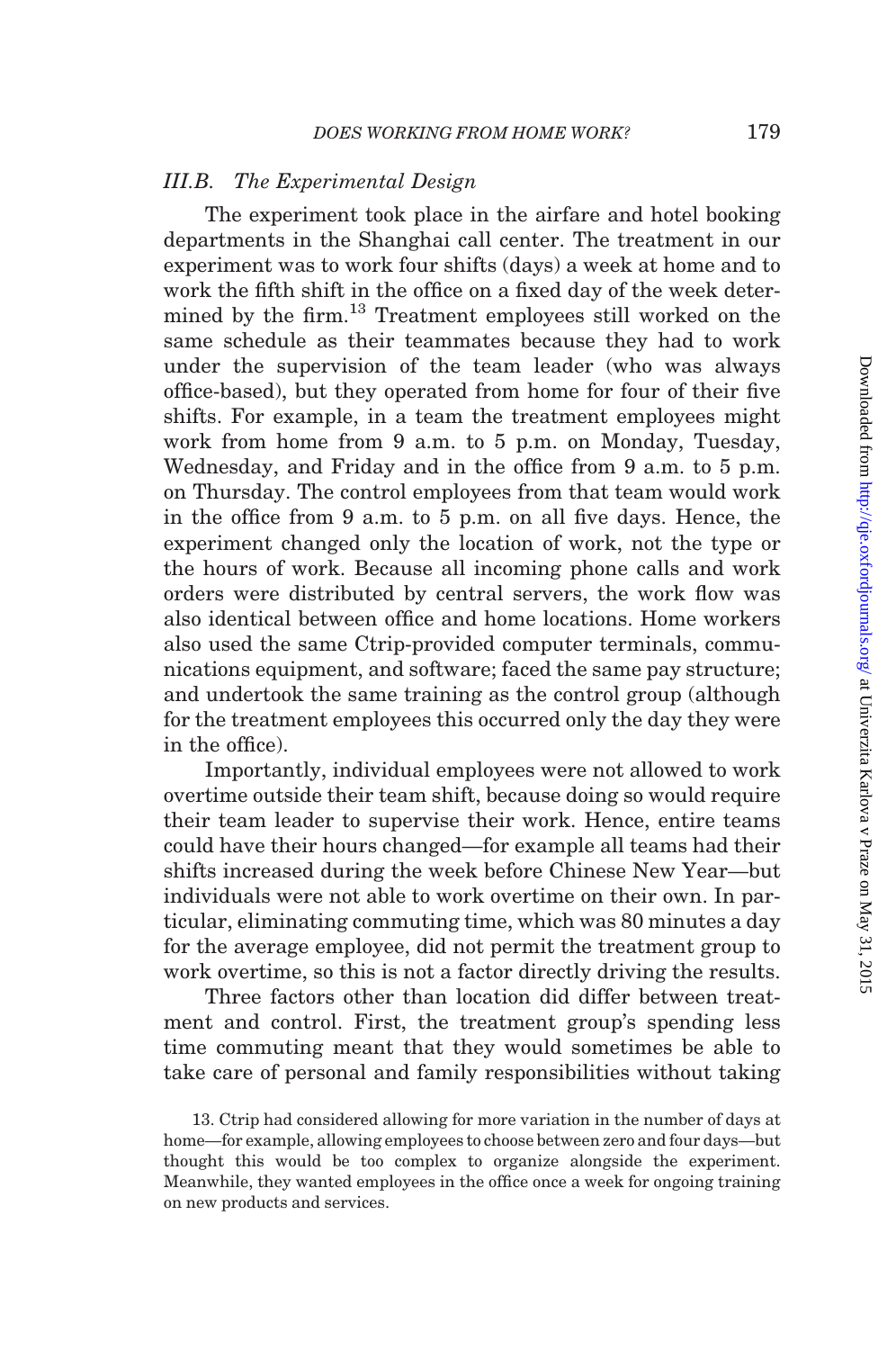breaks or leaving early from work. As we will see, this appears to have had a significant effect. Second, the treatment workers did not have as much support from their supervisors, because technological limitations meant they could not get real-time help while dealing with clients. If anything, this presumably reduced the effectiveness of the treatment workers. Finally, the work environment differed between treatment and control. The former were working alone, typically in what was reported to be a quieter environment. Being alone had some negative effects in terms of high levels of reported loneliness (see [Appendix B\)](#page-50-0), but the quietness had positive effects on productivity.

In early November 2010, employees in the airfare and hotel booking departments were informed of the WFH program. They all took an extensive survey documenting demographics, working conditions, and their willingness to join the program. When asked about their willingness to join, employees were not told the criteria that they would have to meet to participate in the program. Employees who were both willing and qualified to join the program were then recruited for the experiment. Of the 994 employees in the airfare and hotel booking departments, 503 (51%) volunteered for the experiment. They tended to have a longer commutes, less tenure in the firm, less education, and their own bedrooms (see [Table I](#page-16-0)). Importantly, prior performance (measured simply by the gross wage, given that almost 50% of earnings were performance-related pay) was positive for predicting the take-up of working from home. This helped assuage one concern of the firm, that worse performing employees would be more tempted to work from home to avoid the direct supervision of their team leaders. We also find that the R-squared for predicting volunteering for WFH was rather low, at 3%, demonstrating how this choice is strongly influenced by individual preferences.

Interestingly, 49% of employees did not volunteer to work from home, despite the potentially considerable savings in commuting time and cost. The major reason given for this in later interviews was the loneliness of WFH and the lack of opportunities to socialize in the office and after work. Another reason, mentioned much less often, was the possible negative impact of WFH on promotion, which, as we discuss in Section IV, appears perhaps to have been a somewhat legitimate concern.

To qualify to work from home, an employee also needed to have tenure of at least six months, have broadband Internet at home to connect to the network, and an independent workspace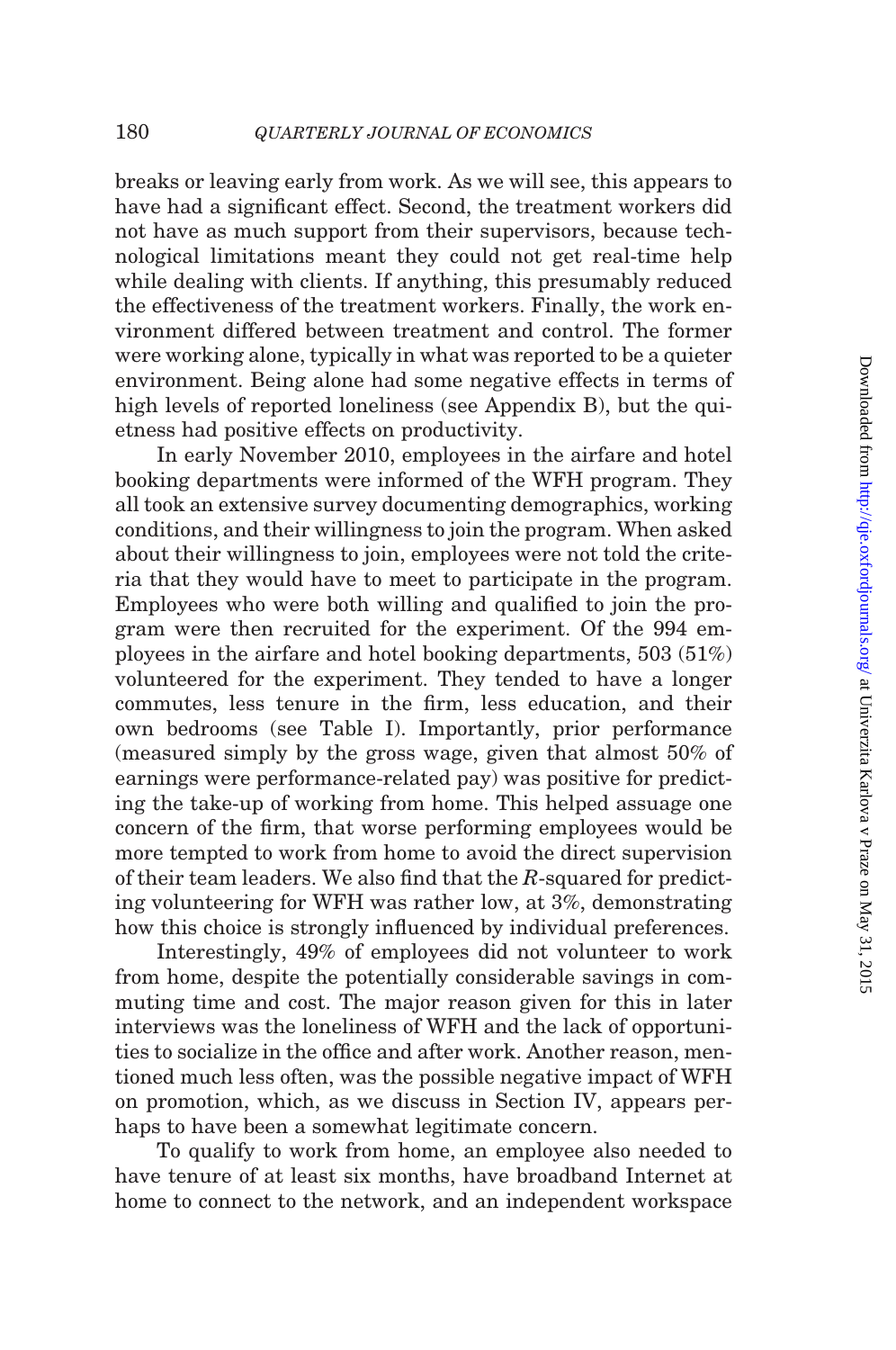<span id="page-16-0"></span>

| volunteer to work<br>from home | (1)       | (2)       | (3)        | (4)         | (5)         | (6)      | (7)         | Sample<br>mean |
|--------------------------------|-----------|-----------|------------|-------------|-------------|----------|-------------|----------------|
| Children                       | $0.123**$ |           | 0.054      | 0.075       | 0.081       |          | 0.084       | 0.08           |
|                                | (0.056)   |           | (0.083)    | (0.083)     | (0.083)     |          | (0.084)     |                |
| $\rm{Married}^a$               |           | $0.095**$ | 0.012      | 0.054       | 0.052       |          | 0.057       | 0.15           |
|                                |           | (0.044)   | (0.065)    | (0.066)     | (0.066)     |          | (0.068)     |                |
| Daily commute                  |           |           | $0.062**$  | $0.062**$   | $0.071**$   |          | $0.072**$   | 80.6           |
| (minutes <sup>a</sup> )        |           |           | (0.030)    | (0.031)     | (0.032)     |          | (0.0032)    |                |
| Own bedroom                    |           |           | $0.095***$ | $0.088**$   | $0.089**$   |          | $0.089**$   | 0.60           |
|                                |           |           | (0.035)    | (0.035)     | (0.036)     |          | (0.037)     |                |
| Tertiary education             |           |           |            | $-0.080**$  | $-0.088***$ |          | $-0.086**$  | 0.42           |
| and above                      |           |           |            | (0.033)     | (0.033)     |          | (0.034)     |                |
| Tenure (months <sup>a</sup> )  |           |           |            | $-0.268***$ | $-0.415***$ |          | $-0.401***$ | 25.0           |
|                                |           |           |            | (0.080)     | (0.110)     |          | (0.117)     |                |
| Gross wage                     |           |           |            |             | $0.048**$   | $-0.019$ | $0.048**$   | 2.86           |
| (Y1.000)                       |           |           |            |             | (0.024)     | (0.017)  | (0.024)     |                |
| Age                            |           |           |            |             |             |          | $-0.002$    | 23.2           |
|                                |           |           |            |             |             |          | (0.007)     |                |
| Male                           |           |           |            |             |             |          | 0.010       | 0.32           |
|                                |           |           |            |             |             |          | (0.036)     |                |
| Number of<br>employees         | 994       | 994       | 994        | 994         | 994         | 994      | 994         | 994            |

| <b>TABLE I</b>        |
|-----------------------|
| <b>WFH VOLUNTEERS</b> |

Daily (min)<br>Own b

Notes. The regressions are all probits at the individual level of the decision to work from home. Marginal effects calculated at the mean are reported. The total sample covers all Ctrip employees in their Shanghai airfare and hotel departments. Willingness to participate was based on the initial survey in November 2010. Employees were not told the eligibility rules in advance of the survey (own room, 6+ months tenure, broadband Internet connect). Robust standard errors are reported. \*\*\* denotes 1% significance, \*\* 5% significance, \* 10% significance The pseudo R-squared for the table rises from 0.0042 in column (1) to 0.033 in column (7), highlighting how most volunteering to WFH was unpredicted by demographic characteristics

The coefficients and standard errors have both been multiplied by 100 for scaling purposes.

at home during their shift (such as their own bedroom). Among the volunteers, 249 (50%) of the employees met the eligibility requirements and were recruited into the experiment.

The treatment and control groups were then determined from this group of 249 employees through a public lottery. Employees with an even birthdate (a day ending 2, 4, 6, 8, or 0) were selected into the treatment and those with an odd birthdate were in the control group. This selection of even birthdates into the treatment group was randomly determined by the chairman, James Liang, drawing a ball from an urn in a public ceremony one week prior to the experiment's start date (see [Figure IV](#page-17-0)).<sup>14</sup> The

<sup>14.</sup> It was important to have this draw in an open ceremony so that managers and employees could not complain of favoritism in the randomization process. The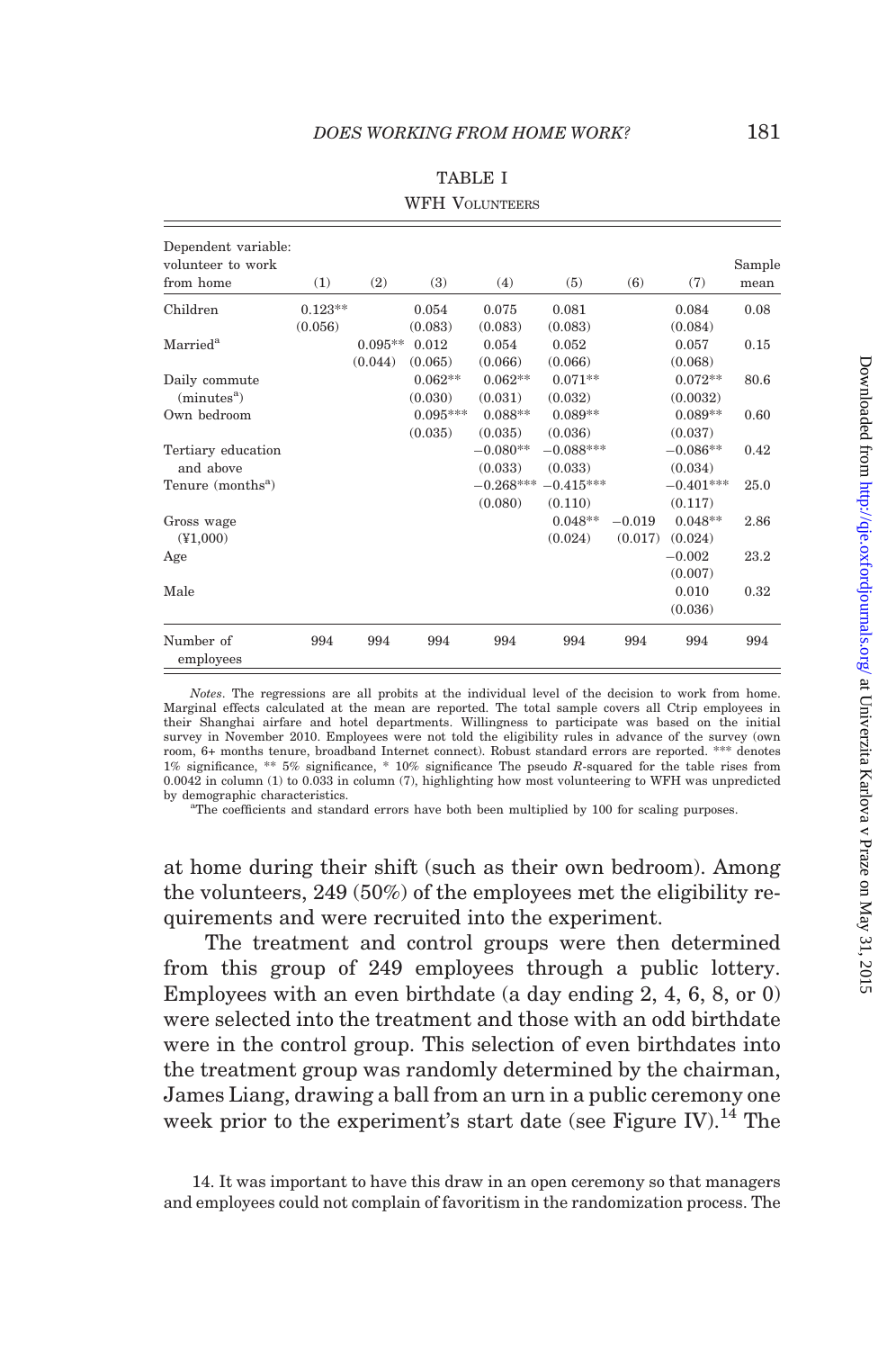<span id="page-17-0"></span>



Working at home



Working at home



Working at home

FIGURE IV The Randomization and Examples of Home-Workers

treatment group was notified and computer equipment was installed in each treatment participant's home the following week. Comparison between treatment and control groups (see [Appendix](#page-49-0) [Table A.2\)](#page-49-0) shows there was a 5% significant difference between them in only 1 of the 18 characteristics: the control group was more likely to be have children. Running a joint test on all characteristics finds no significant differences.<sup>15</sup> Furthermore, since our main estimations have individual fixed effects, this should help control for any chance differences between the treatment and control groups.

The experiment commenced on December 6, 2010, and lasted for nine months, which employees knew in advance. All treatment employees had to remain at home for this period, even if they changed their minds and wanted to return to the office. On August 15, 2011, employees were notified that the experiment had been a success and that Ctrip would roll out the work option

choice of odd/even birthdate was made to ensure the randomization was straightforward and transparent.

<sup>15.</sup> The F-test on all 18 characteristics in the randomization had a p-value of .466.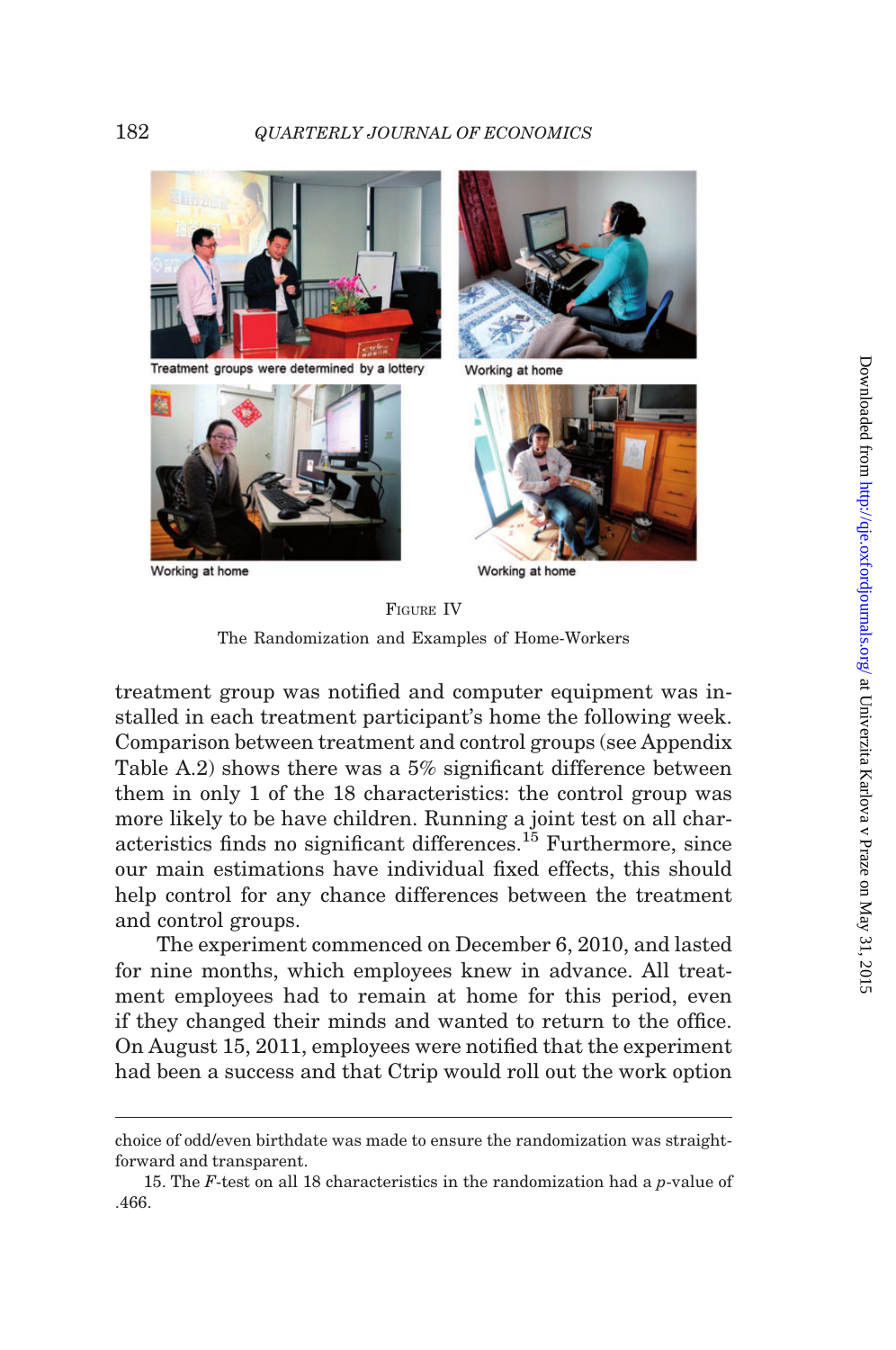to those in the airfare and hotel booking departments who were qualified and wanted to work at home on September 1, 2011.

The employees were told throughout the experiment that it would be evaluated to guide future company policies, but they did not learn the actual policy decision until the end of the experiment on August 15. Because of the large scale of the experiment and the lack of dissemination of experimental results beyond the management team prior to the roll-out decision, employees were uncertain about what that decision would be.

Employees in the treatment group had to remain WFH for the duration of the experiment (even if they wished to return to the office). Likewise, the control employees had to remain in office for the full duration. Hence, the treatment and control assignments were fixed for the full nine months, except for a few cases where employees changed apartments and lost access to their own rooms or where a functioning Internet connection to Ctrip could not be established.<sup>16</sup>

[Figure V](#page-19-0) shows compliance with the experiment throughout the experimental period, and for one year after the general rollout. During the experiment, the percentage of treatment group working at home hovered between 80% and 90%. Since compliance was imperfect, our estimators take even birthdate status as the treatment status, yielding an intention-to-treat result on the eligible volunteers. But as a robustness check, in [Online Appendix Table O.V](http://qje.oxfordjournals.org/lookup/suppl/doi:10.1093/qje/qju032/-/DC1) we run the two-stage instrumental variables estimation and find similar results to our main findings in [Table II.](#page-22-0)

After the experiment, we see in [Figure V](#page-19-0) that about 50% of the treatment group immediately decided to return to the office, despite having to incur the financial and time costs of commuting. Strikingly, only about 35% of the control employees—who all had volunteered initially to work from home—actually moved home when they were allowed to do so. The main reasons both groups gave for changing their minds were concerns over loneliness at home. Finally, we also see that about 10% of the workers who did

16. In all estimations, we use the even birthdate as the indicator for WFH, so these individuals are treated as home workers. In a probit for actually WFH during the experiment, none of the observables are significant, suggesting that returning to the office during the experiment was observationally random. One reason is that the IT group policed this heavily to prevent employees fabricating stories to enable them to return to the office.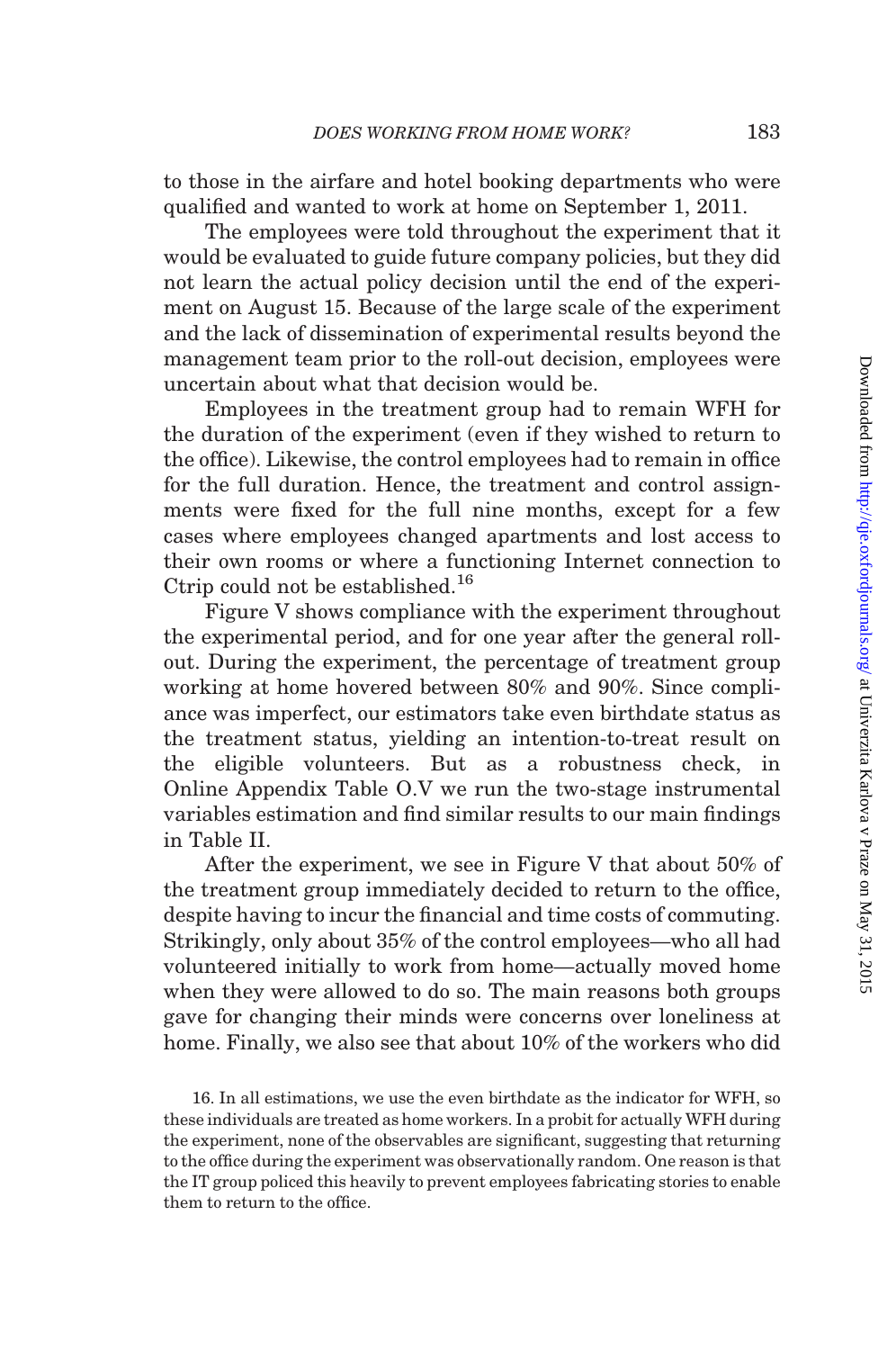<span id="page-19-0"></span>

FIGURE V

Ctrip Share of Employees Working at Home

Data from January 4, 2010 until June 1, 2012. Percentage of workers working at home = (number of workers working at home/number of workers still employed) calculated for treatment (even-numbered birthdays), control (oddnumbered birthdays), and nonvolunteer workers (those did not volunteer to WFH). First vertical line indicates the beginning of the experiment on December 6, 2010 and the second vertical line indicates the end of the experiment on August 14, 2011, after which the option to WFH was available to all employees. There is about a 2-week transition lag in returning to the office. There is also some WFH before the start of the experiment due to the installation period (the IT department had to set up computer terminals in every employee's home). The sample is all employees in airfare and hotel departments in Ctrip's Shanghai headquarters who were employed on December 6, 2010.

not initially volunteer changed their minds after the experiment and decided to work from home.

It is worth noting that the firm's management was surprised by two of the findings. First, they were struck by how many employees changed their minds about WFH. More than 50% of the volunteer group and 10% of the nonvolunteer group switched preferences after the experiment, primarily because of feeling isolated and lonely at home. The management thought these types of problems would have been foreseen by employees in advance, but apparently they were not.

Second, despite the time and financial savings from not having to commute, more than half of the workers eligible to work at home decided to return to work in the office, suggesting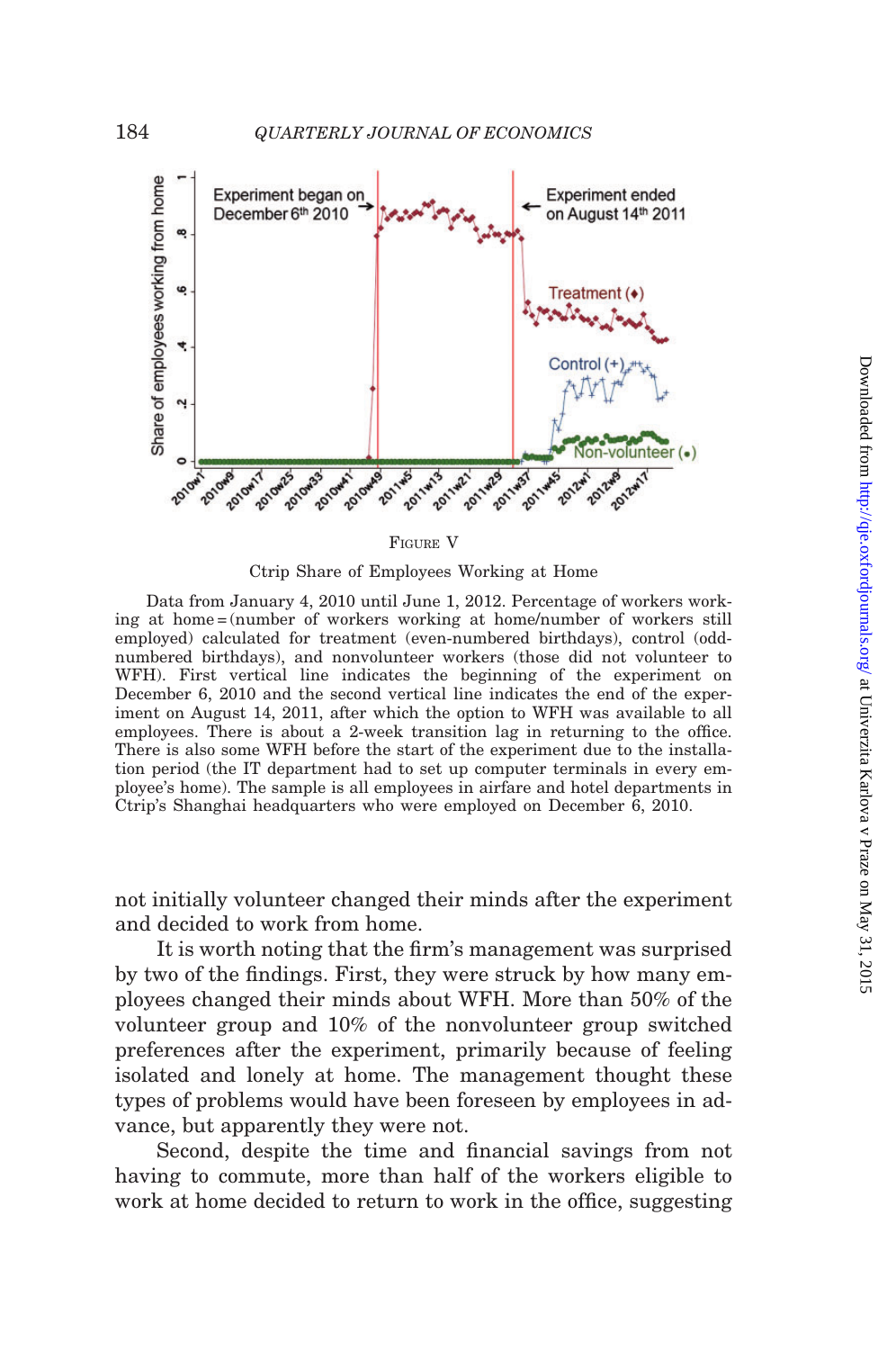they placed a high value on social interactions at work [\(Hamermesh 1990](#page-53-0)). This is particularly striking because, as we note shortly, we find no negative impact of WFH on performance or quality of service.

# III.C. Data Collection

Ctrip had an extremely comprehensive central data collection system, in large part because its founding team came from Oracle and had extensive database software experience. The bulk of the data we used in our article were directly extracted from the firm's central database, providing extremely high data accuracy. The data we collected can be categorized in seven fields: performance, labor supply, attrition, promotions, reported employee work satisfaction, detailed demographic information, and survey information on attitudes toward the program.

Performance measures varied by the job: the 134 order takers versus the 11 order placers, order correctors, and night shift workers (details in [Appendix Table A.1\)](#page-48-0). Order takers' key performance measures were the number of phone calls answered and number of orders taken. The key measures for the other three groups were the numbers of different types of calls made. For order takers, we could also accurately measure time spent working (in terms of minutes on the phone) because phone calls and call lengths were recorded in the central database. The firm used these measures to monitor the work of its employees. We also calculated phone calls answered and completed per minute as a measure of labor productivity for these workers.

We have daily performance measures of all employees in the airfare and hotel booking departments from January 1, 2010, onward, as well as daily minutes on the phone for order takers. We also collected data on different types of promotion by September 2012, almost two years after the experiment commenced. The firm ran internal surveys of the employees during the experiment on work exhaustion and positive and negative attitudes. We conducted two rounds of surveys, in November 2010 and August 2011, to collect detailed information on all the employees in the two departments, including basic demographics, income, and attitudes toward the program, and ran extensive interviews and focus groups with the employees.

Finally, in May 2013 we ran a mandatory postexperiment survey on 957 employees (all remaining treatment, control, and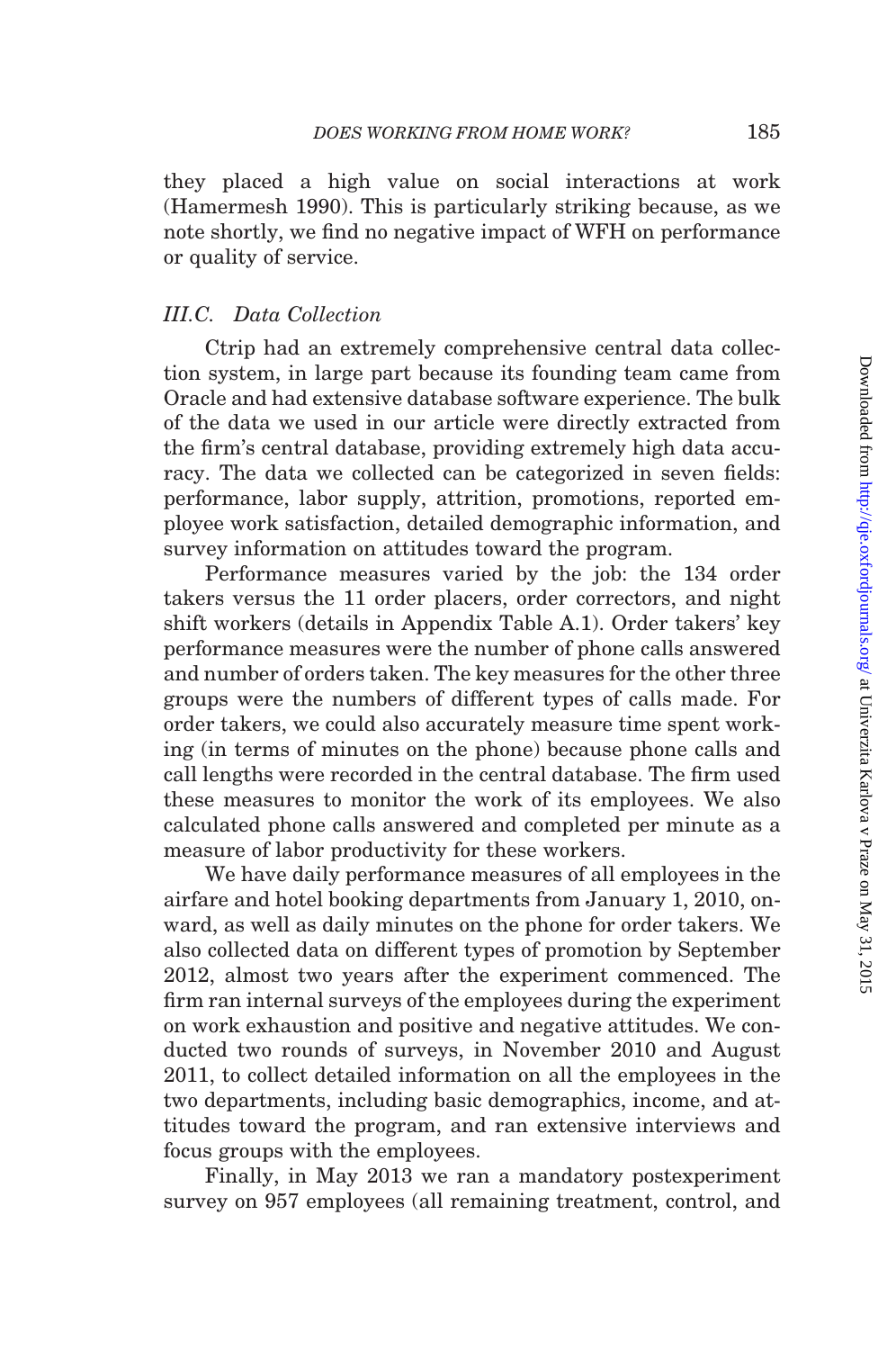nonexperimental employees, and a random sample of 200 new employees) to investigate their experiences and views on the costs and benefits of working from home (see Appendix II).

# IV. Impact on the Firm

We analyzed the effect of WFH both in terms of its impact on the firm, which we cover in this section, and the impact on the employees, which we cover in the next section.

# IV.A. Individual Employee Performance

We first estimated the intention-to-treat effect on weekly employee performance for the eligible volunteers prior to and during experimental period data via equation (1):

Employee Performance<sub>ist</sub> =  $\alpha Treat_i \times Experiment_i + \beta_t + \gamma_i + \epsilon_{i,t}$  $(1)$ 

where  $Treat_i$  is a dummy variable that equals 1 if an individual belongs to the treatment group defined by having an even-numbered birthday; Experiment<sub>t</sub> is a dummy variable that equals 1 for the experimental period December 6 to August 14; and Employee *Performance*<sub>it</sub> is one of the key measures of work performance. This includes the log of weekly phone calls answered, log of phone calls answered per minute on the phone, log of weekly sum of minutes on the phone, and an overall performance *z*-score measure (performance score normalized to mean = 0 and standard deviation = 1 based on pre-experiment performance for each task). Finally,  $\beta_t$  reflects a full set of weekly time dummies to account for seasonal variation in travel demand, such as the World Expo in 2010 and the Chinese New Year, and  $\gamma_i$  reflect a full set of individual fixed effects.

To make performance of different types of workers comparable, we use performance z-scores. For each individual we subtract the pre-experiment mean for the set of individuals holding the same job (worker type) and divide by the pre-experiment standard deviation for the worker type. Hence, this normalized z-score measure has a mean 0 and standard deviation 1 across all employees within each type of worker during the pre-experiment period.

In column (1) of [Table II](#page-22-0), overall performance of the treatment group is found to be 0.232 standard deviations higher than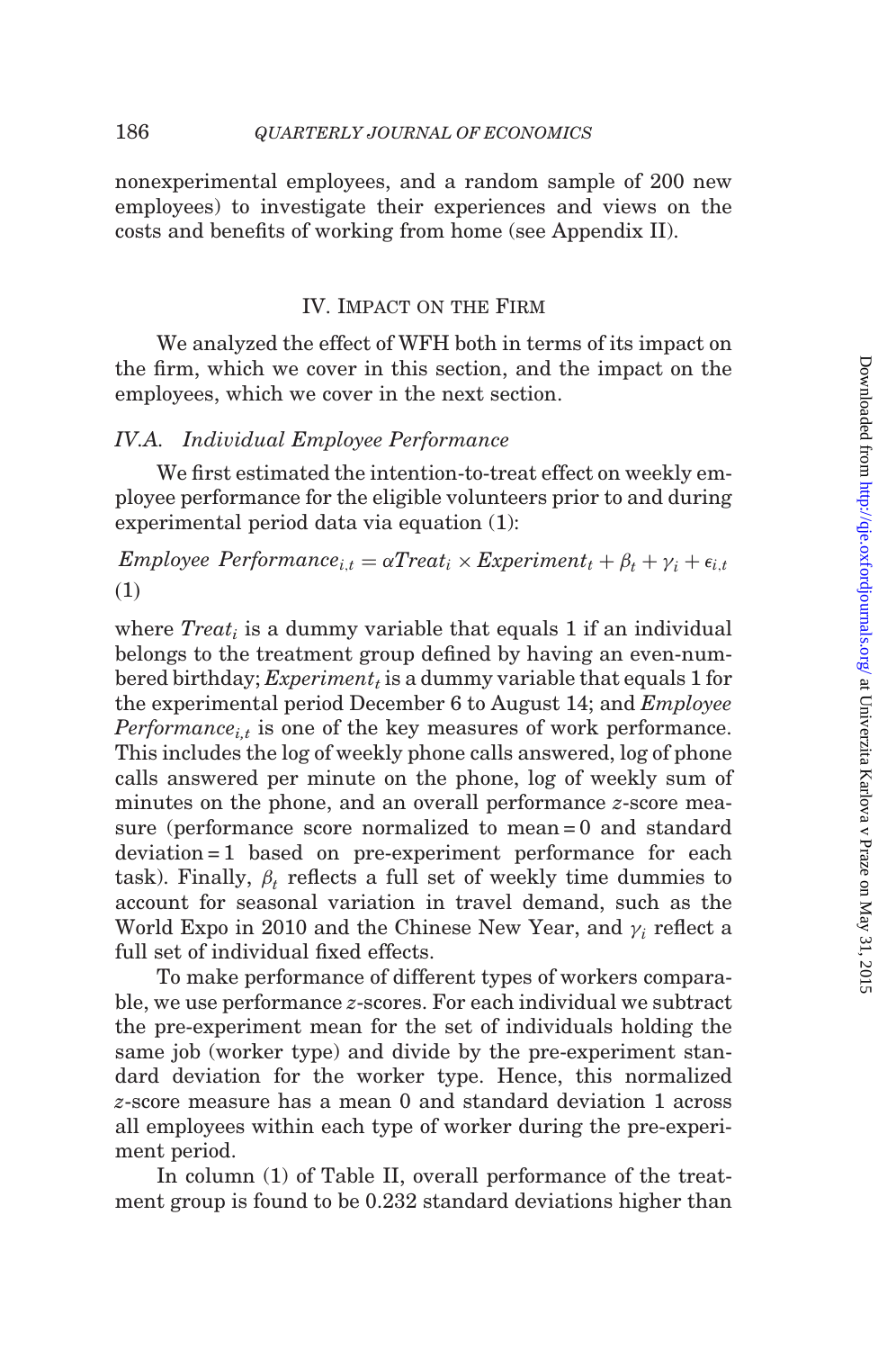|          | Ę        |
|----------|----------|
|          | Ğ,<br>Ř  |
| TABLE II | Ċ<br>٩A۲ |
|          | ≓        |

<span id="page-22-0"></span>

|                                     | Overall<br>$\bigoplus$           | Overall<br>$\widehat{\mathfrak{D}}$ | ල                                | ਚੁ                               | Phone calls<br>$\widehat{e}$                 | Minutes on<br>$\widehat{\mathbf{e}}$   |                                 |
|-------------------------------------|----------------------------------|-------------------------------------|----------------------------------|----------------------------------|----------------------------------------------|----------------------------------------|---------------------------------|
| Dependent variable                  | performance<br>Pre and<br>during | performance<br>During               | Phone calls<br>Pre and<br>during | Phone calls<br>Pre and<br>during | per minute<br>Pre $\quad$ and $\quad$ during | the phone<br>Pre $\mathrm{and}$ during | Gross wage<br>Pre and<br>during |
| Dependent normalization<br>Period   | experiment<br>z-score            | experiment<br>z-score               | experiment<br>z-score            | experiment<br>10g                | <b>xperiment</b><br>$\log$                   | experiment<br>log <sub>o</sub>         | experiment<br>$\log$            |
| $\emph{Experiment,*} The at ment_i$ | $0.232***$<br>0.063)             |                                     | $0.248***$<br>0.058              | $0.120***$<br>0.025)             | $0.032**$<br>0.001)                          | 0.088***<br>0.027)                     | $0.094***$<br>0.032)            |
| $Treatment_i$                       |                                  | $0.184***$<br>(0.086)               |                                  |                                  |                                              |                                        |                                 |
| Number of employees                 | 249                              | 249                                 | 134                              | 134                              | 134                                          | 134                                    | 249                             |
| Number of time periods              | 85                               | 37                                  | 85                               | 85                               | 85                                           | 85                                     | 20                              |
| Individual fixed effects            | Yes                              | $\overline{N}$                      | Yes                              | Yes                              | ${\it Yes}$                                  | $\mathbf{Yes}$                         | Yes                             |
| Joservations                        | 17,806                           | 1,476                               | 9,426                            | 9,426                            | 9,426                                        | 9,426                                  | 4,648                           |

logs. Three employees have been excluded because they lack pre-experimental data. Once employees quit, they are dropped from the data. Standard errors are clustered at the individual level. \*\*\* denotes 1% significance, and (normalizing each individual measure to a mean of 0 and standard deviation of 1 across the sample). Since all employees have z-scores but not all employees phone call counts Notes. The regressions are run at the individual by week level (except column (7), which is run at the monthly level), with a full set of individual and week (month) fixed effects. Experiment\*treatment is the interaction of the period of the experimentation (December 6, 2010, until August 14, 2011) by an individual having an even birthdate (2nd, 4th, 6th, etc. day of the month). The pre-experiment period refers to January 1, 2010, until November 28, 2010. During the experiment period refers to December 6, 2010, through August 14, 2011. Overall performance is the z-score for each employee on their main task. The z-scores are constructed by taking the average of normalized performance measures (because, e.g., they do order booking) the z-scores for overall performance covers a wider group of employees than for phone call. Minutes on the phone is recorded from the call Notes. The regressions are run at the individual by week level (except column (7), which is run at the monthly level), with a full set of individual and week (month) fixed effects. Experiment\*treatment is the interaction of the period of the experimentation (December 6, 2010, until August 14, 2011) by an individual having an even birthdate (2nd, 4th, 6th, etc. day of the month). The pre-experiment period refers to January 1, 2010, until November 28, 2010. During the experiment period refers to December 6, 2010, through August 14, 2011. Overall performance is the z-score for each employee on their main task. The z-scores are constructed by taking the average of normalized performance measures (normalizing each individual measure to a mean of 0 and standard deviation of 1 across the sample). Since all employees have z-scores but not all employees have phone call counts (because, e.g., they do order booking) the z-scores for overall performance covers a wider group of employees than for phone call. Minutes on the phone is recorded from the call logs. Three employees have been excluded because they lack pre-experimental data. Once employees quit, they are dropped from the data. Standard errors are clustered at the individual level. \*\*\* denotes 1% significance, \*\* 5% significance, and \* 10% significance.

# DOES WORKING FROM HOME WORK? 187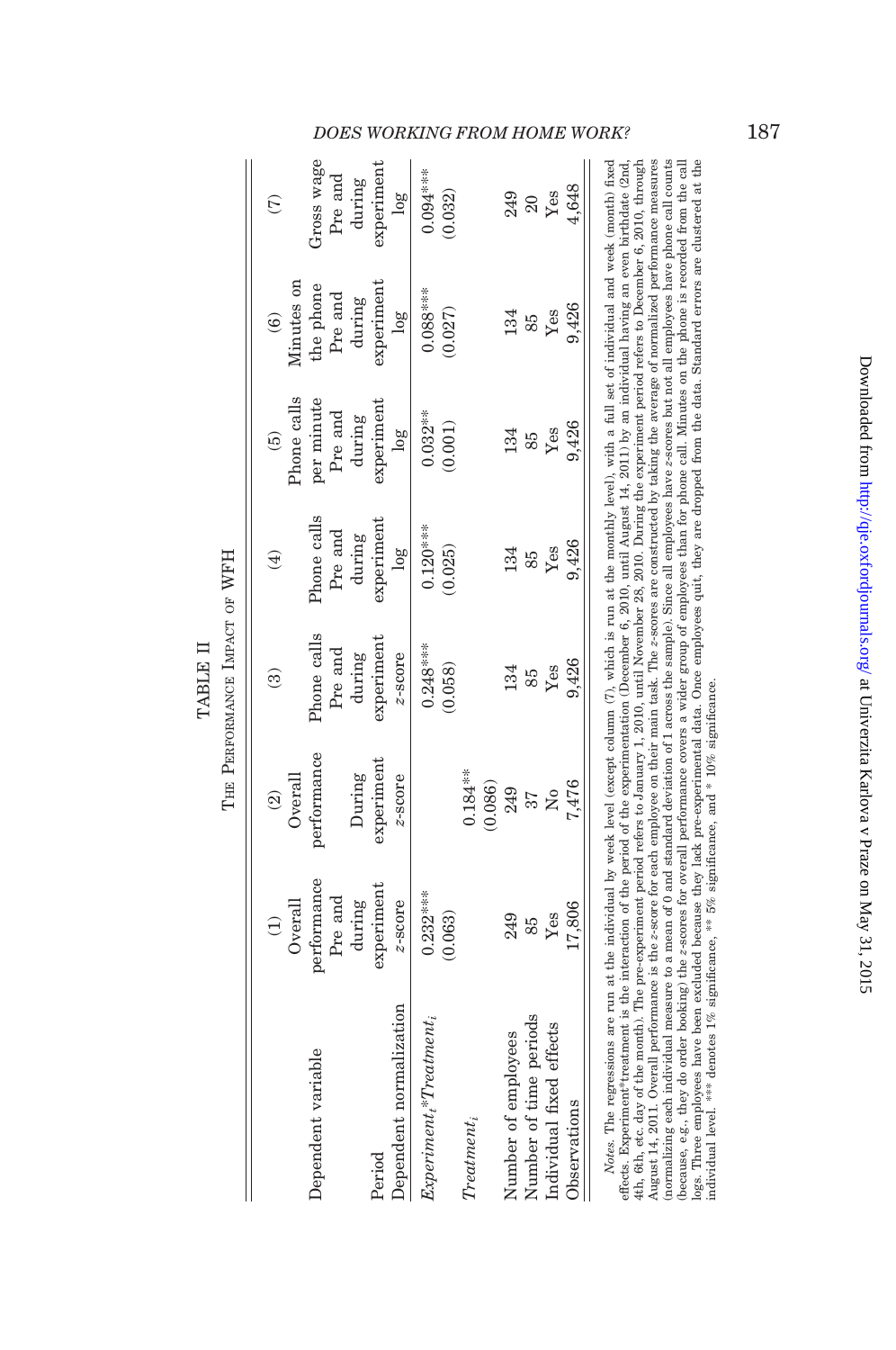the control group after the experiment started, significant at the 1% level. Column (2) limits the sample to only performance data during the experiment and compares the treatment group to the control group without controlling for individual fixed effects. The coefficient is slightly smaller but similar.<sup>17</sup> If we limit the sample to the 134 order takers, we can use phone calls answered as the key performance measure. The z-scores of phone calls account for different volumes and average lengths of phone calls in two departments. In column (3), we look only at the phone calls performance measure and find it is 0.248 standard deviation higher in the treatment group. In column (4), we look at the log of phone calls and find a coefficient of 0.120, meaning that treatment employees were making  $13\%$  (noting that  $13\% = \exp(0.120)$ ) more phone calls per week.

We can also see these results in [Figure VI](#page-24-0) where we plot the raw number of phone calls per week for the treatment and control groups from January 1, 2010, until the end of the experiment on August 14, 2011. Before the experiment started, the treatment group trended closely together with the control group, both of which bounced around due to seasonal fluctuations in demand. But once the experiment began, the treatment group started to outperform the control group, answering about 40 more phone calls per person per week.

Interestingly, the difference in performance was greatest during the middle of the experiment, from about two to six months. It seems the smaller rise in performance during the first two months was due to installation and learning effects. It took several weeks for all the IT and logistical bugs to be

17. Because we have a randomized intervention we can examine either the difference between treatment and control (evaluated over the experimental period), or the difference of differences (evaluated as the change in performance between treatment and control over the experimental period versus the pre-experimental period). Since employees have large preexisting cross-sectional variations in performance, we appear to obtain more accurate (lower mean-squared error) estimations from using the difference in differences specification, estimated using the panel with employee fixed effects. However, comparing columns (1) and (2) we see the estimators are quantitatively similar and within 1 standard deviation of each other. We also investigated two-way clustering by individual and week following [\(Cameron, Gelbach, and Miller 2006](#page-52-0)) and found the results remained significant: for example, in [Table II,](#page-22-0) column (1) the standard error increased from 0.063 to 0.069, reducing the t-statistic from 3.70 to 3.35.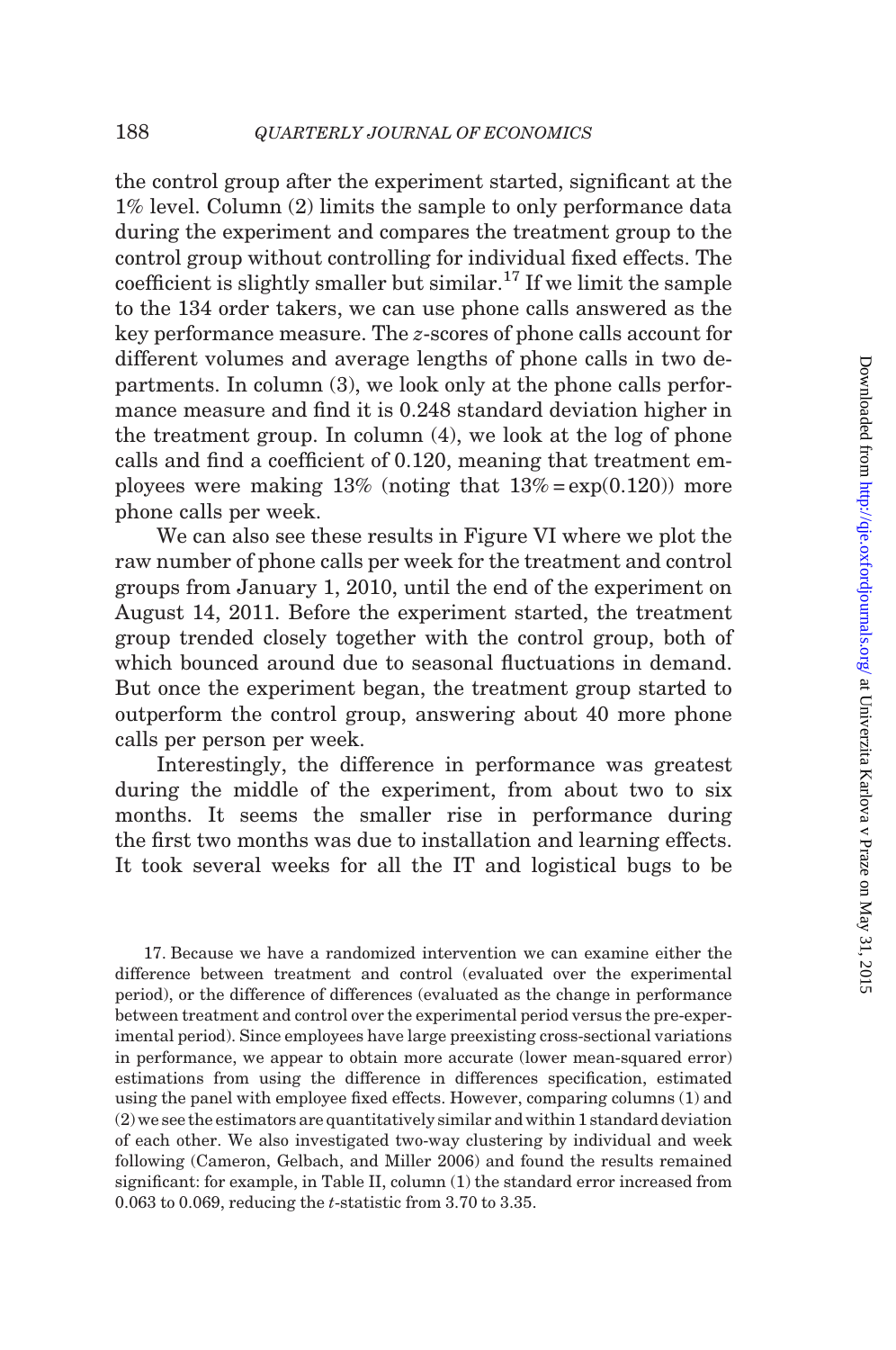<span id="page-24-0"></span>

Performance of Treatment and Control Employees: Phone Calls

Data from January 4, 2010 until August 14, 2011. Number of phone calls made for order-takers (the group for whom number of phone calls taken is a performance metric) calculated separately for treatment (even-numbered birthdays) and control (odd-numbered birthdays). Once employees quit they are dropped from the data.

addressed. The gradual decline in the performance gap from six months onward reflects two trends. First, poorly performing employees in the control group were more likely to quit than those in the treatment group (see Section IV.B and [Table VIII\)](#page-39-0), boosting the control group's performance absolutely and relative to the treatment group. Second, from surveys and interviews we learned that some employees in the treatment group felt lonely working at home after a few months and wanted to return to the office but could not because of the experimental design. This potentially affected their motivation.

[Figure VII](#page-25-0) plots the cross-sectional distribution of performance for treatment and control groups at three months into the experiment, highlighting the broad distributional improvement from WFH (rather than the results being driven by a few outliers).

We further decomposed the difference in performance observed in column (4) into phone calls answered per minute on the phone (a measure of productivity), and minutes on the phone (a measure of high-frequency labor supply). In column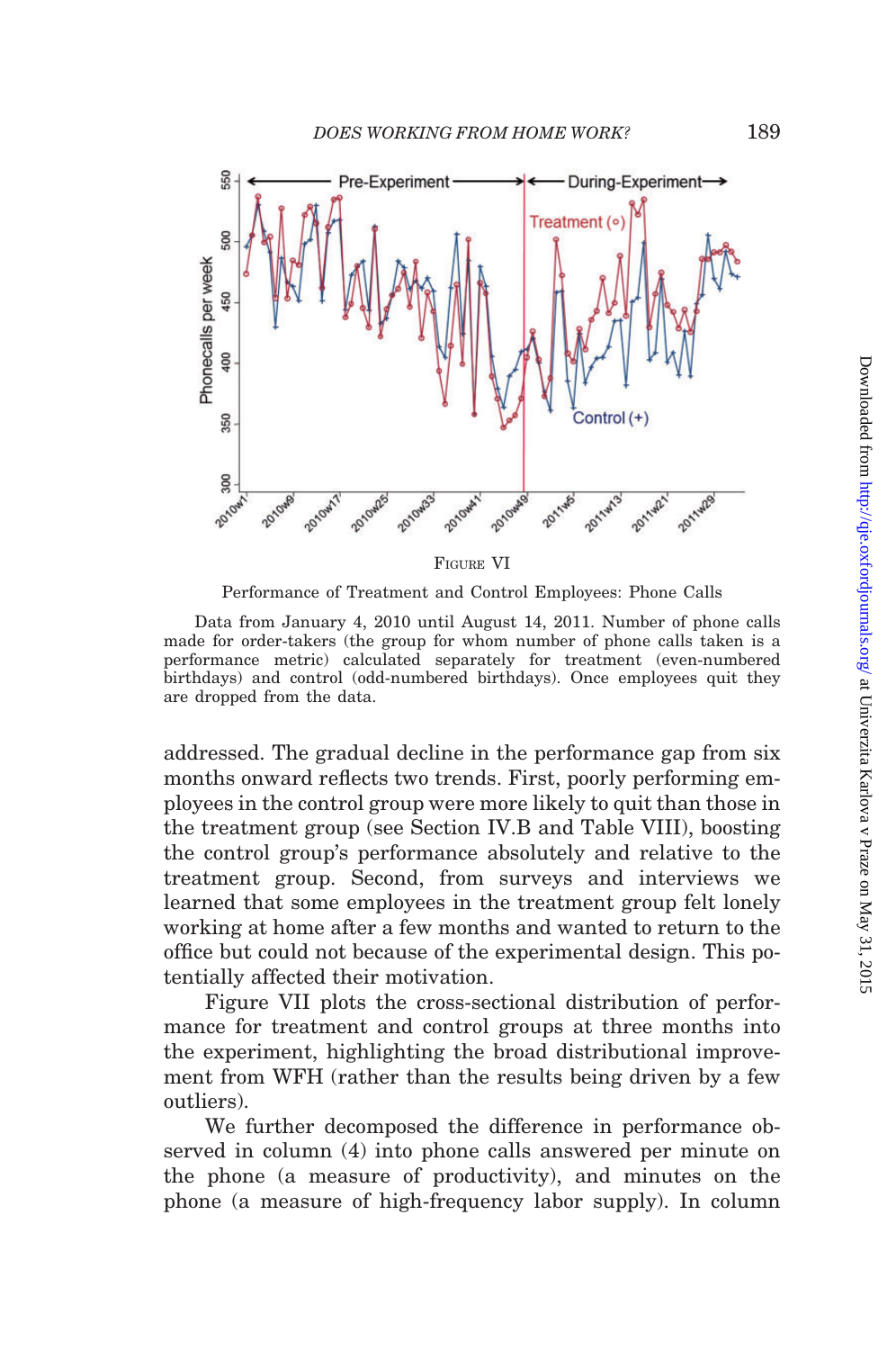<span id="page-25-0"></span>



Histograms of the performance z-score for the treatment and control groups after 3 months into experiment  $(SD=1)$  across individuals in the pre-experimental data).

(5), we found treatment employees were handling 3.3% more phone calls per minute, which the employees attributed to home being quieter than the office. They told us this meant it was easier to hear the customers, so they did not have to ask them to repeat themselves as often and could process the orders more quickly. This suggestion matches the psychology literature, which has shown that background office noise can reduce cognitive performance (see, for example, [Banbury and Berry 1998](#page-52-0)).

The largest factor increasing the home workers performance is that, as shown in column (6), they worked 9.2% more minutes per day. This was despite the fact that home and office workers worked the same nominal shift. The reason home workers could increase minutes on the phone was that, within their shifts, they were available to take calls for more time, meaning they were taking less break time off during their shifts.

Finally, in column (7) we look at another performance measure, which is the employees' gross wages (base pay plus bonus). Treatment employees' wages rose by 9.9%, equivalent to about ¥250 (US\$40) extra a month from higher bonus pays.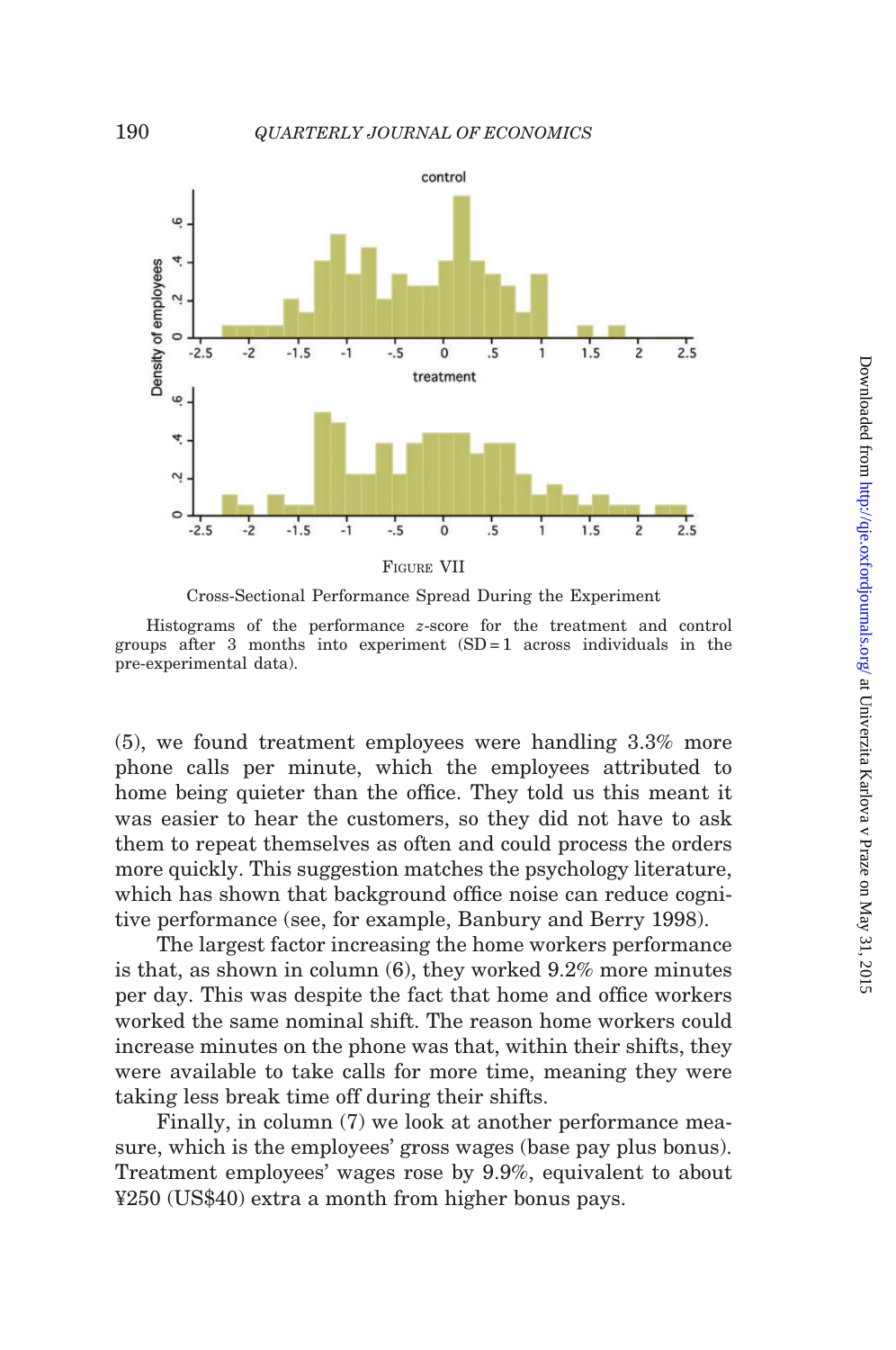|                                | (1)        | (2)<br>Minutes | (3)       | (4)       | (5)<br>Minutes | (6)     |
|--------------------------------|------------|----------------|-----------|-----------|----------------|---------|
|                                | Minutes    | on the         |           | Minutes   | on the         |         |
|                                | on the     | phone/days     | Days      | on the    | phone/days     | Days    |
| Variables                      | phone      | worked         | worked    | phone     | worked         | worked  |
| $Experiment_t^* Treatment_t$   | $0.088***$ | $0.063***$     | $0.025**$ | $0.069**$ | $0.049*$       | 0.021   |
|                                | (0.027)    | (0.024)        | (0.012)   | (0.030)   | (0.027)        | (0.013) |
| $Experiment_t^* Treatment_i^*$ |            |                |           | $0.069*$  | $0.055*$       | 0.014   |
| [total commute $> 120$ min]    |            |                |           | (0.036)   | (0.031)        | (0.017) |
| Number of employees            | 134        | 134            | 134       | 134       | 134            | 134     |
| Number of weeks                | 85         | 85             | 85        | 85        | 85             | 85      |
| Observations                   | 9.426      | 9.426          | 9,426     | 9.426     | 9.426          | 9.426   |

# TABLE III

#### WFH PRODUCTIVITY

Notes. The regressions are run at the individual by week level, with a full set of individual and week fixed effects. Experiment\*treatment is the interaction of the period of the experimentation (December 6, 2010, until August 14, 2011) by an individual having an even birthdate (2nd, 4th, 6th, etc. day of the month). The pre-experiment period refers to January 1, 2010, until November 28, 2010. During the ex-periment period refers to December 6, 2010, to August 14, 2011. In columns (4)–(6),  $Experiment \times Treatment$  is further interacted with a dummy variable indicating whether an employee's total daily commute (to and from work) is longer than 120 minutes (21.3% of employees have a commute longer than 120 minutes). Standard errors are clustered at the individual level. Once employees quit they are dropped from the data. \*\*\* denotes 1% significance, \*\* 5% significance, and \*  $10\%$  significance. Minutes on the phone are recorded from the call logs.

# IV.B. Individual Employee Labor Supply

In Table III, we investigate the factors driving this increase in minutes worked within each shift. Column (1) repeats the result of a 9.2% increase in minutes on the phone from [Table II.](#page-22-0) Columns (2) and (3) break this difference in minutes on the phone down into two pieces. In column (2), we look at whether treatment workers spent more minutes on the phone per day worked, and column (3) looks at whether they worked for more days.

Column (2) shows that about three quarters of the difference in the time on the phone was accounted for by the treatment group's spending more time on the phone per day worked. This is because: (i) they started work more punctually, a phenomenon they attributed to avoiding the impact of events like bad traffic or the heavy snow in Shanghai in February  $2011$ ;<sup>18</sup> (ii) they could schedule personal matters, like doctor's appointments, in the time they saved by not commuting (rather than having to leave early); and (iii) they took shorter breaks during the day because breaks (for lunch or toilet) were less time-consuming at home. In column

<sup>18.</sup> Ctrip is strict with punctuality of its workers. If a worker comes to work late, it is recorded as taking time off.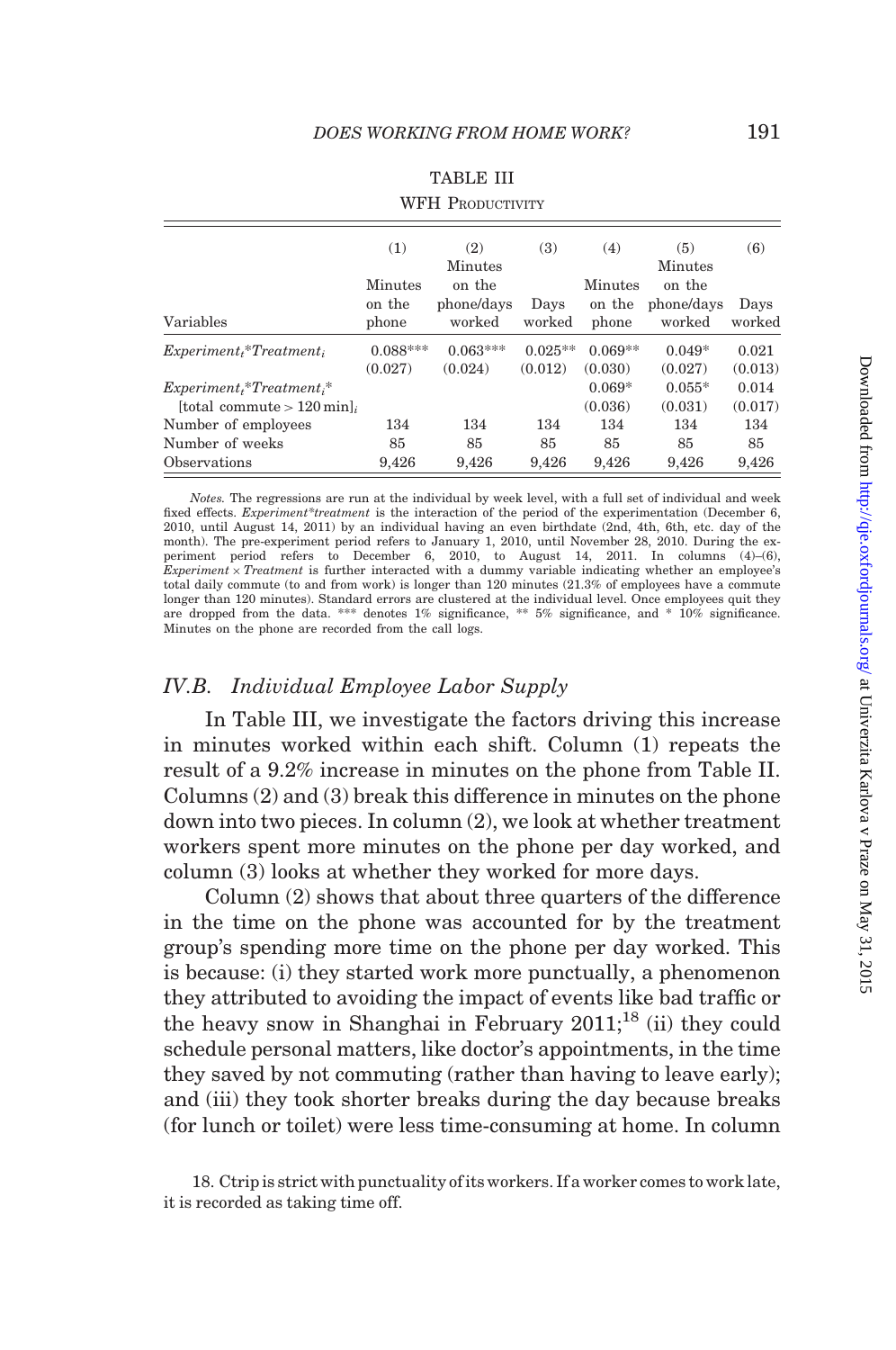(3) we see that the other one-quarter of the difference in time worked between treatment and control was explained by treatment employees' working more days because they took fewer sick days (which are paid). The most common reason employees provided in our postexperimental survey was that they would work at home even when they were too ill to come into the office.

To investigate these effects further, we interacted the WFH treatment dummy with a long commute indicator. Individuals with long commutes should be more likely to increase their hours when WFH since they are more likely to suffer commuting delays. Indeed, looking at columns (4) to (6) we see suggestive evidence for this: the differences in the weekly time on the phone as well as time on the phone per day worked are larger for employees with a commute times of more than 120 minutes per day.<sup>19</sup> We also tried other interactions with marital status, children, education, and tenure (the variables that predicted WFH in [Table I](#page-16-0)) and found no significant interactions.<sup>20</sup>

# IV.C. Quality, Spillovers

One question is whether quality of the service was compromised for the increase in output in the treatment group. We constructed two quality measures: conversion rates and weekly recording scores. Conversion rates were calculated as the percentage of phone calls answered that resulted in orders, and the weekly recording scores came from the 1% of phone calls that were randomly evaluated by an external monitoring team. In summary (with the full details in [Online Appendix Table O.III](http://qje.oxfordjournals.org/lookup/suppl/doi:10.1093/qje/qju032/-/DC1)), we find no impact of WFH on quality using either measure.

Another related question is whether the improvement associated with WFH came from an actual improvement in the treatment group or from a deterioration in the control group. Perhaps the gap between treatment and control was caused not by the treatment group performing better but by the control group performing worse after they "lost" the randomization lottery. The group winning the treatment lottery saved themselves nine

19. A total of 21.3% of employees commuted for more than 120 minutes a day.

20. This of course raises multiple inference problems in that we tested multiple interactions with marital and children status as well as for commuting and only reported the significant interactions with commuting. As such, these results on the impact of commuting should be taken as more tentative.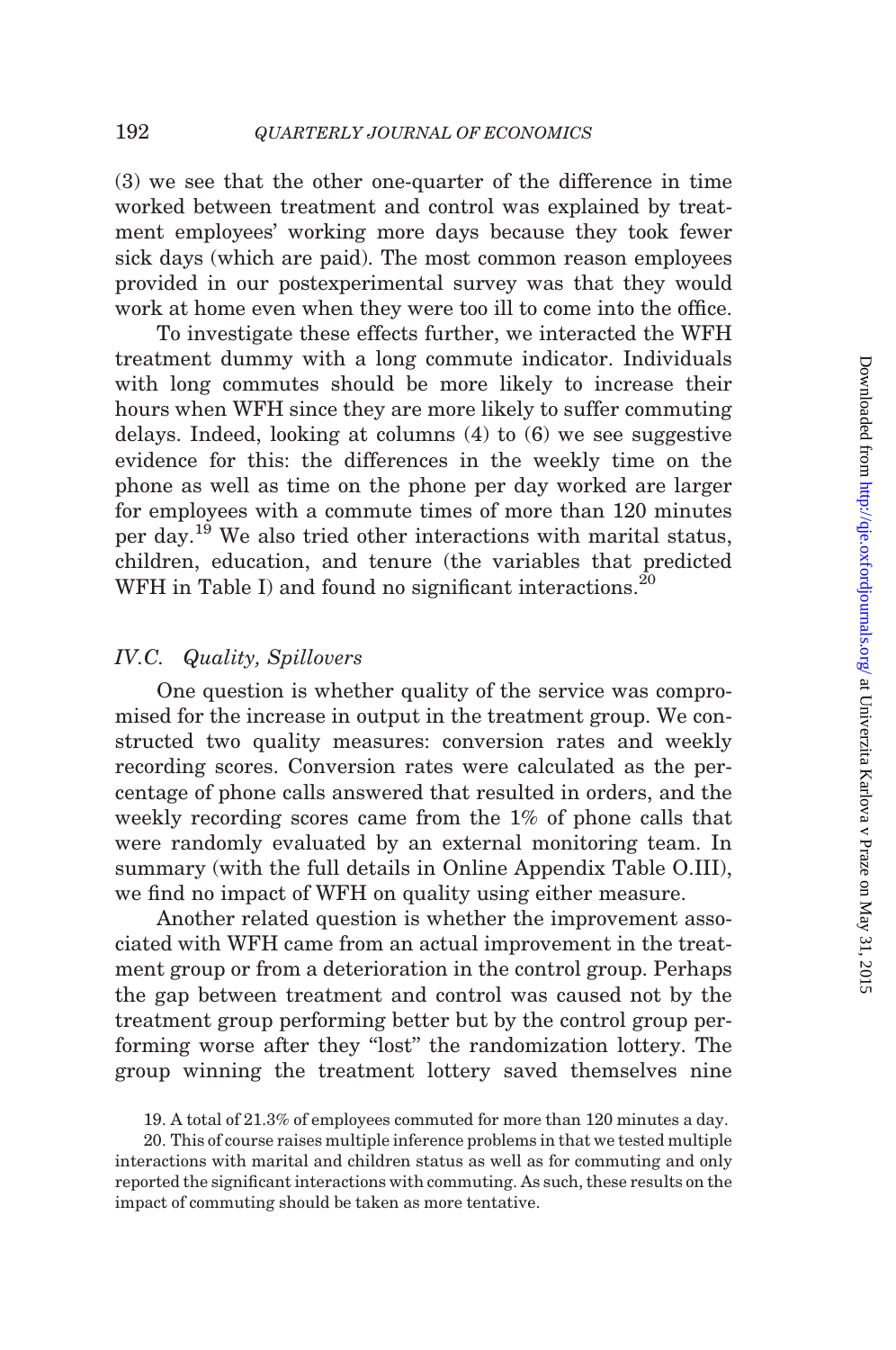months of commuting time and costs, a substantial gain worth about 17% of their salary, evaluated at their Ctrip wage rate. $^{21}$ 

We collected data on two other quasi control groups to answer this question. The first group was the employees in the Nan Tong call center who would have been eligible under the selection rules for the experiment. This call center also had airfare and hotel departments, and calls were allocated across the Shanghai and Nan Tong call centers randomly from the same central server. The second group was the 190 employees in the Shanghai call center who did not volunteer to participate in the WFH experiment but met the eligibility requirements to work from home. We think these two groups were comparable to the treatment and control groups for two reasons. First, all four groups faced the same demand for their services. Second, they all met the requirements for eligibility to participate in the experiment.

Comparisons of these alternative control groups are also reported in [Table IV](#page-29-0). Comparing the Shanghai treatment group to Nan Tong or the nonexperimental sample shows similar large positive performance gains, whereas the control group shows no significant difference. This suggests that the gap between the treatment and control group reflects an improvement in the performance of the treatment group rather than any deterioration of the control group. $^{22}$ 

# IV.D. Potential Hawthorne and Gift-Exchange Effects

Another explanation for the superior performance of the treatment group are Hawthorne effects, which suggest that the employees were motivated by the experiment, possibly deliberately so that the firm would roll out WFH permanently. We note four things, however, that make this appear unlikely. First, there were 131 employees WFH, so each individual employee had little

21. The average employee made about \$100 a week for a 40-hour week. The average commuting time was 40 minutes each way, and the corresponding out-ofpocket commuting cost averaged \$0.50. Hence, the saving in time from commuting only one day a week is about \$13 a week in time costs and about \$4 a week in out-ofpocket costs.

22. In principle we could do a difference-in-differences comparison of the performance of treatment and control groups during the days the treatment groups worked at home versus the days they worked in the office. Unfortunately, these were not comparable because the team leaders often scheduled weekly team meetings during the days treatment groups worked in the office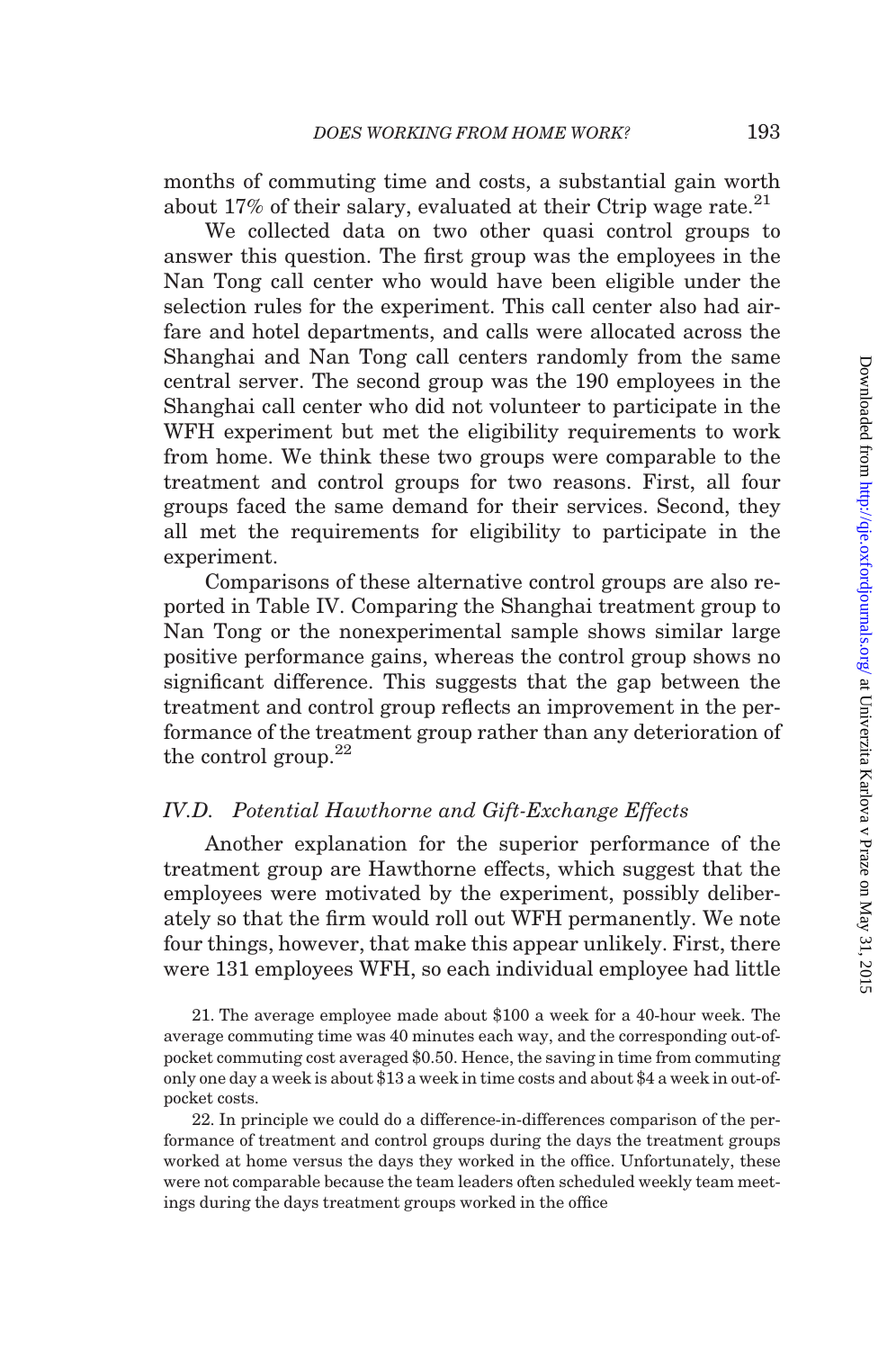| THE IMPACT OF WELL AGAINST INAN TONG AND INONEXPERIMENTAL PJMPLOYEES. |                    |                    |                    |                    |
|-----------------------------------------------------------------------|--------------------|--------------------|--------------------|--------------------|
|                                                                       | (1)                | (2)                | (3)                | (4)                |
|                                                                       | Overall            | Phone              | Overall            | Phone              |
|                                                                       | performance        | calls              | performance        | calls              |
| Variables                                                             | $(z\text{-score})$ | $(z\text{-score})$ | $(z\text{-score})$ | $(z\text{-score})$ |
| Comparison group                                                      | Nan Tong           | Nan Tong           | Nonexperiment      | Nonexperiment      |
| $Experimentt * treatmenti$                                            | $0.194***$         | $0.281***$         | $0.302***$         | $0.312***$         |
|                                                                       | (0.047)            | (0.048)            | (0.060)            | (0.064)            |
| $Experimenti* controli$                                               | $-0.035$           | $-0.011$           | 0.066              | 0.019              |
|                                                                       | (0.048)            | (0.043)            | (0.061)            | (0.061)            |
| Observations                                                          | 99,753             | 86,589             | 27,823             | 15,261             |

<span id="page-29-0"></span>

|  |  | <b>TABLE IV</b> |                                                                  |  |
|--|--|-----------------|------------------------------------------------------------------|--|
|  |  |                 | The Lenian on WEIL Laurent May Toya are Mormenancement Frey over |  |

| <i>Notes.</i> Nan Tong refers to Ctrip's other large call center, located in Nan Tong, a city about one hour                 |
|------------------------------------------------------------------------------------------------------------------------------|
| drive outside of Shanghai. This call center also had airfare and hotel departments, and calls were allo-                     |
| cated across the Shanghai and Nan Tong call centers randomly from one central server. The eligible                           |
| nonexperimental group was the individuals who were eligible for the experiment (own room, 6+ months                          |
| of tenure, and broadband) but did not volunteer to participate in the WFH experiment in the two depart-                      |
| ments in Shanghai. The regressions are run at the individual by week level, with a full set of individual                    |
| and week fixed effects. <i>Experiment</i> *treatment is the interaction of the period of the experimentation                 |
| (December 6, 2010–August 14, 2011) by a Shanghai-based eligible volunteer having an even birthdate                           |
| (2nd, 4th, 6th, etc. day of the month), while <i>Experiment</i> <sup>*</sup> control is the interaction of the period of the |
| experimentation by a Shanghai-based eligible volunteer having an odd birthdate. All performance mea-                         |
| sures are z-scores (constructed by taking the average of normalized performance measures, where these                        |
| are normalizing each individual measure to a mean of 0 and standard deviation of 1 across the sample).                       |
| Once employees quit they are dropped from the data. Standard errors are clustered at the individual level.                   |
| *** denotes $1\%$ significance, ** $5\%$ significance, and * $10\%$ significance.                                            |
|                                                                                                                              |

impact on the overall evaluation of the experiment, and thus little incentive to try to manipulate it. Second, those employees who changed their minds and returned to the office performed no worse in the last three months than during the first six months, suggesting their reduced incentive to make the experiment succeed had no significant impact on their performance.<sup>23</sup> Third, the gap between home-based employees and office-based employees widened after the experiment ended, as we shall see in the next section. Finally, the firm was itself so convinced that the success of the experiment was not due to Hawthorne type effects that it rolled out WFH to the entire airfare and hotel divisions.

An alternative story might be a gift-exchange type response (e.g., [Falk and Kosfeld 2006\)](#page-52-0) in that employees felt more positively toward Ctrip for allowing them to work at home and reciprocated by working harder. This is possible, of course, but some evidence appears to suggest this is not the primary driver. First,

<sup>23.</sup> Formally, the  $F$ -test on the difference of difference between returners and nonreturners between months 1 to 6 and months 7 to 9 for the performance z-score and log(phone calls) had a p-value of .174 and .389, respectively.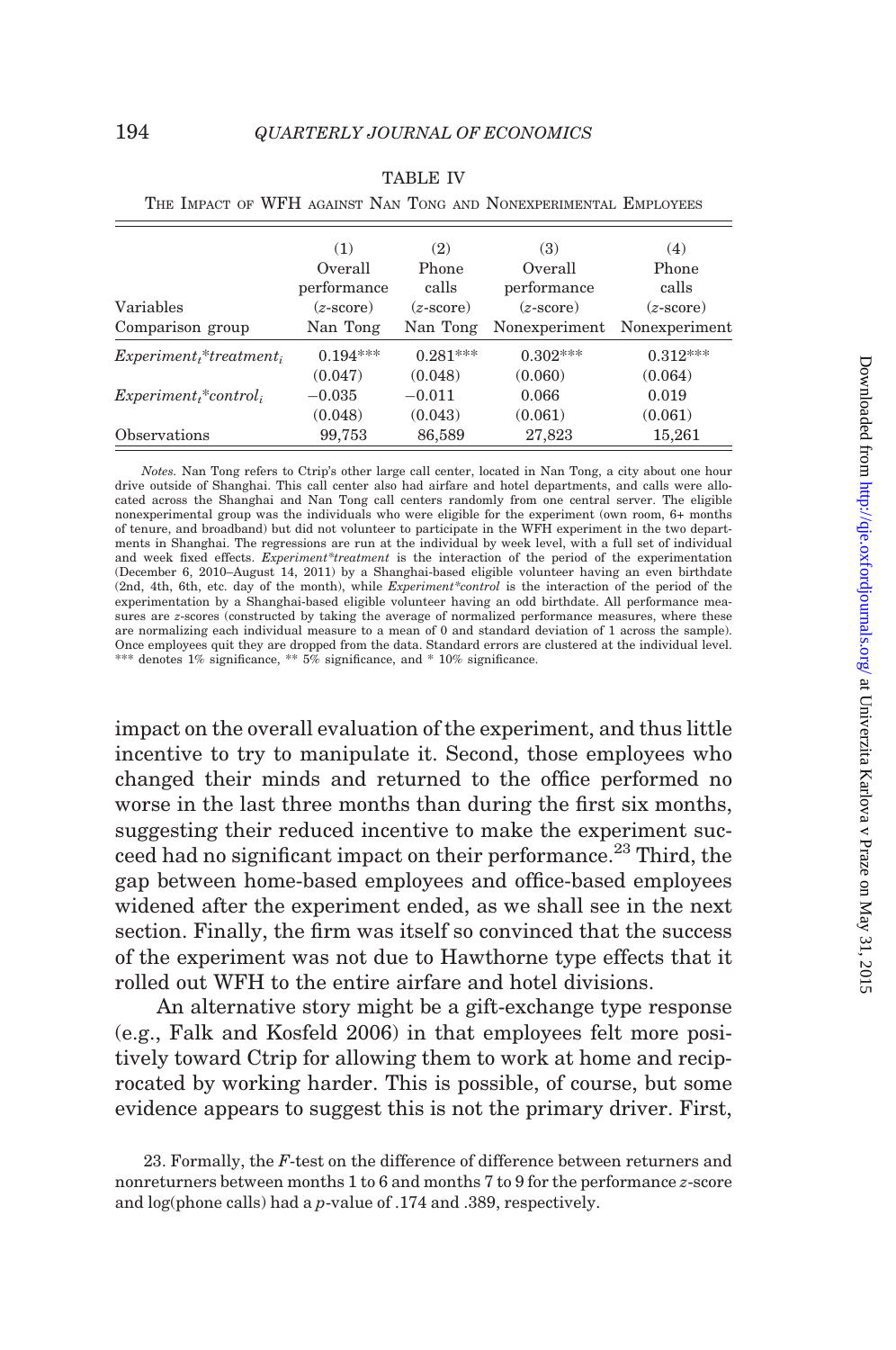the WFH "gift" was randomly allocated, so it is not obvious how much more grateful treatment employees would feel than control employees. Second, in the May 2013 survey we explicitly asked ''How did working from home improve your performance?'' Employees were able to pick multiple options from seven different choices, with all 141 current and past WFH employees responding. The most popular responses were ''Convenience for toilet, lunch, tea, coffee etc.'' which garnered 19% of the responses, ''Quieter working environment'' with 17%, and ''Can work even if I do not feel like coming into the office'' with 13%. The giftexchange option ''Feeling more positive toward Ctrip for allowing me to work from home" was next with  $12\%$  of the responses.<sup>24</sup> So gift exchange appeared to play some role, but was arguably not the main driver.

# IV.E. Postexperiment Selection

In August 2011, management estimated that each employee working from home was worth about \$2,000 a year more to Ctrip (see details in [Online Appendix O.A](http://qje.oxfordjournals.org/lookup/suppl/doi:10.1093/qje/qju032/-/DC1)), so they decided to extend the option to work from home to the entire hotel and airfare departments. Employees in these departments were notified that the experiment had ended and they were entitled to choose their locations of work (conditional on being eligible), so control employees who still wished to move home could now WFH, and treatment employees who wanted to return to the office could do so.<sup>25</sup>

As shown in [Figure VIII—](#page-31-0)which plots the difference in normalized phone calls between home and office workers postexperiment selection substantially increased the performance impact of WFH. The reason is that workers who had performed badly at home tended to return to the office. This increased the performance z-scores from WFH from about 50 calls a week during the experiment to more than 100 calls a week nine months after the end of the experiment. This is also evaluated in

24. The other three options—"less stress," "no commuting," and "more flexibility on work time and breaks''—all received between 10% to 11%, while ''other (specify in text box)'' was never selected.

25. Treatment group employees who were working at home and wanted to come back to work in the office full-time were allowed to come back on September  $1<sup>st</sup>$ , 2011, 2 weeks after the announcement of the roll-out. Control group employees who wanted to work at home started to do so gradually from the beginning of November 2011.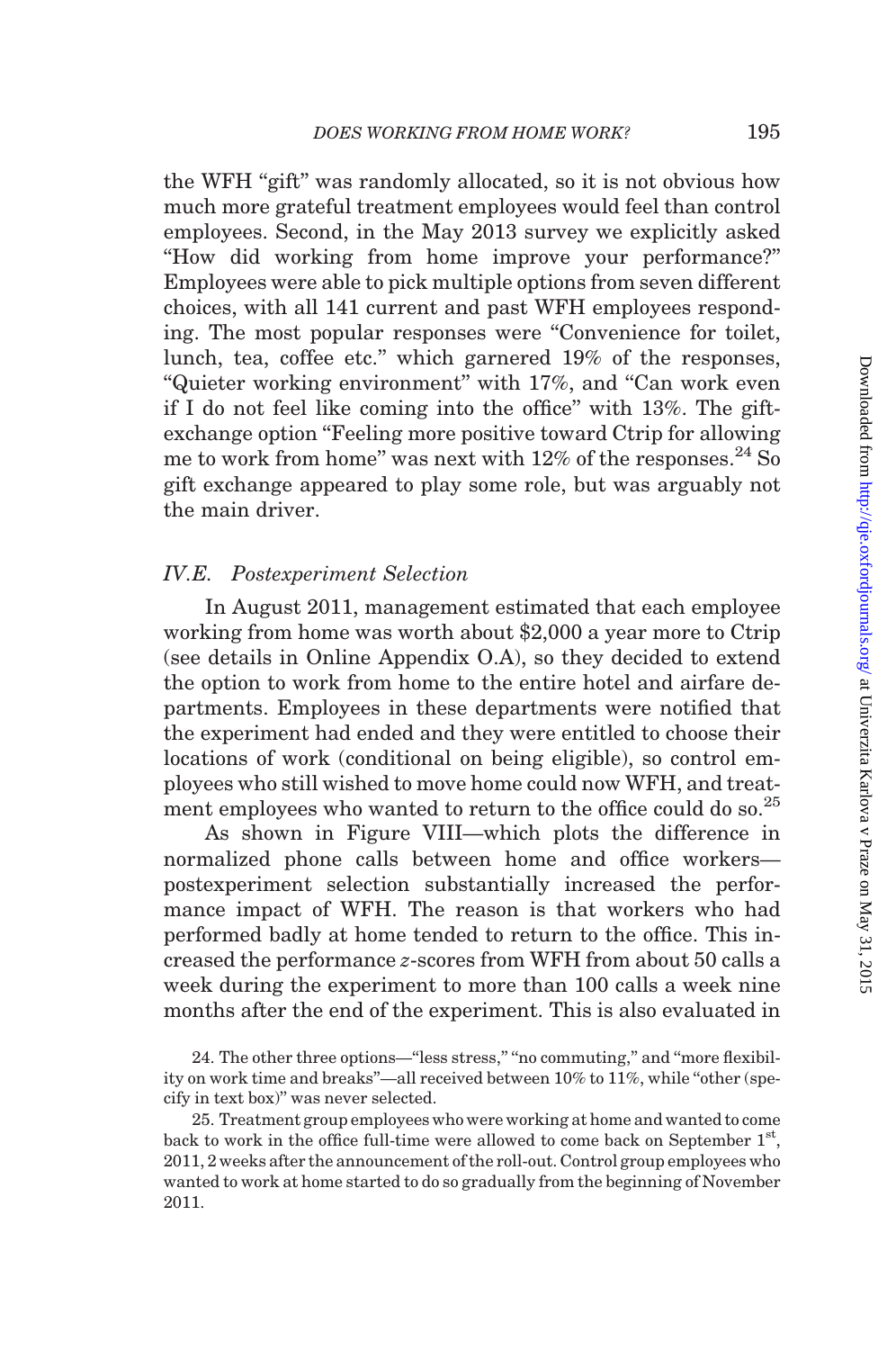<span id="page-31-0"></span>

FIGURE VIII

Selection Further Increased the Performance Impact of Home Working During the Company Roll-Out

Data from January 4, 2010 until October 1, 2012. Phone calls in z-scores (normalized so that the pre-experiment values are mean zero and standard deviation 1) shown as the difference between home and office workers. The drop in performance before the start of the experiment is due to the disruption from the transition from office-based to home-based working for the treatment group. The dip at the end is similarly the disruption for home-based employees that are moving back to the office (who until they are fully office based are coded as home workers). Once employees quit they are dropped from the data.

[Table V,](#page-32-0) which estimates the performance impact of WFH during and after the experiment.

In [Table V](#page-32-0), column (1) repeats our baseline results for z-scores. In column (2) we see that the average z-score rose by 28.4% after the experiment. Once we control for quits by using a balanced panel in column (3) we find similar increases in performance of 25% for z-scores. In column (4) we examine instead our direct performance measure, which is the number of phone calls, again repeating our baseline specification. Column (5) is the key result—the postexperiment effect of WFH rises to 24.6%, almost double the 13.3% increase in the baseline. Finally, in column (6) we again control for quits with the balanced panel and the increase in performance after the end of the experiment is 105% of the baseline.<sup>26</sup> The fact that the balanced panel results show an even larger increase in performance indicates that sorting

$$
26.\ 105\% = \left[\frac{(\exp(0.203) - 1)}{(\exp(0.104) - 1)}\right] - 1.
$$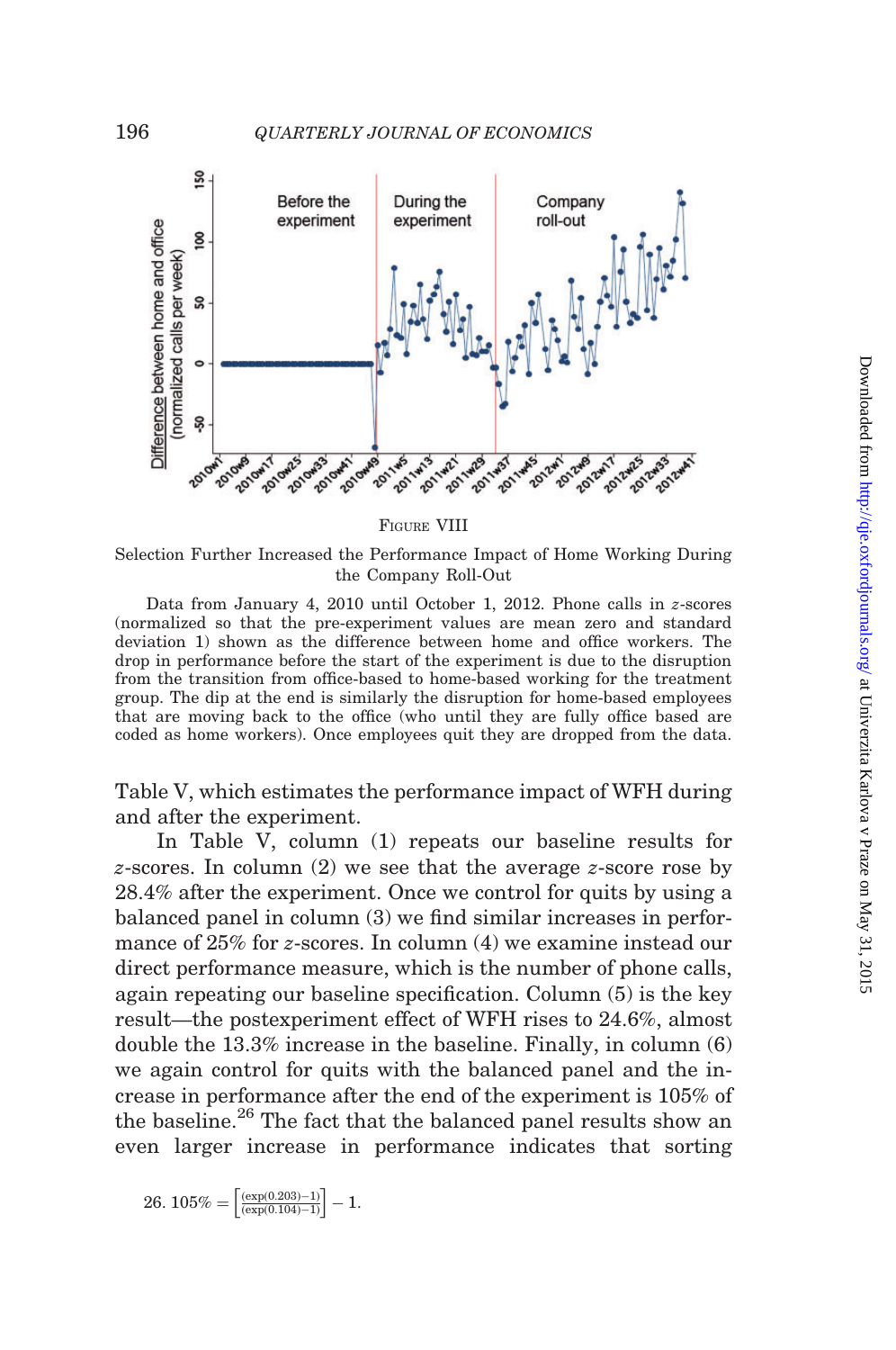|                                           |             |                |             |                  | ලි               |                   |
|-------------------------------------------|-------------|----------------|-------------|------------------|------------------|-------------------|
| Dependent variable                        | Performance | Performance    | Performance | Log(phone calls) | Log(phone calls) | Log(phone calls)  |
| Dependent normalization                   | z-score     | z-score        | z-score     | 108              | $\frac{8}{2}$    | 108               |
| Sample                                    | E           | $\overline{a}$ | Balanced    |                  |                  | $_{\rm Balanced}$ |
| $Experiment_i*WFH_{i,t}$                  | $0.244***$  | $0.221***$     | $0.174***$  | $0.134***$       | $0.125***$       | $0.104***$        |
|                                           | 0.059       | (0.049)        | 0.057)      | 0.029)           | 0.035)           | (0.041)           |
| $Post\text{-}Experiment, \text{*WFH}_{i}$ |             | $0.284***$     | $0.245***$  |                  | $0.220***$       | $0.203***$        |
|                                           |             | 0.082)         | 0.089)      |                  | 0.059)           | 0.066)            |
| Number of employees                       | 249         | 249            | 150         | 134              | 134              | 73                |
| Number of weeks                           | 85          | 144            | 144         | 85               | 144              | 143               |
| <b>b</b> servations                       | 17,614      | 25,449         | 18.214      | 9.440            | 13,278           | 8.866             |

TABLE V SELECTION EFFECTS

**SELECTION EFFECTS** TABLE V

# fixed effects. The pre-experiment period is January 1, 2010-November 26, 2010. Experiment<sup>8</sup>WFH is the interaction of the period of the experimentation (December 6, 2010-August 14, 2011) with an individual having worked from home at least one day a week by week. *Post-experiment*<sup>\*</sup>WFH is the interaction of the period after the experimentation from<br>August 14, 2011, until end of September 2012 wi fixed effects. The pre-experiment period is January 1, 2010–November 28, 2010. Experiment\*WFH is the interaction of the period of the experimentation (December 6, 2010–August 14, 2011) with an individual having worked from home at least one day a week by week. Post-experiment\*WFH is the interaction of the period after the experimentation from August 14, 2011, until end of September 2012 with an individual having worked from home at least one day a week by week. Balanced panel drops anybody that quits before the end of March 2012. Once employees quit they are dropped from the data. Individually clustered standard errors \*\*\* denotes 1% significance, \*\* 5% significance, and \* 10% significance. significance.

# <span id="page-32-0"></span>DOES WORKING FROM HOME WORK? 197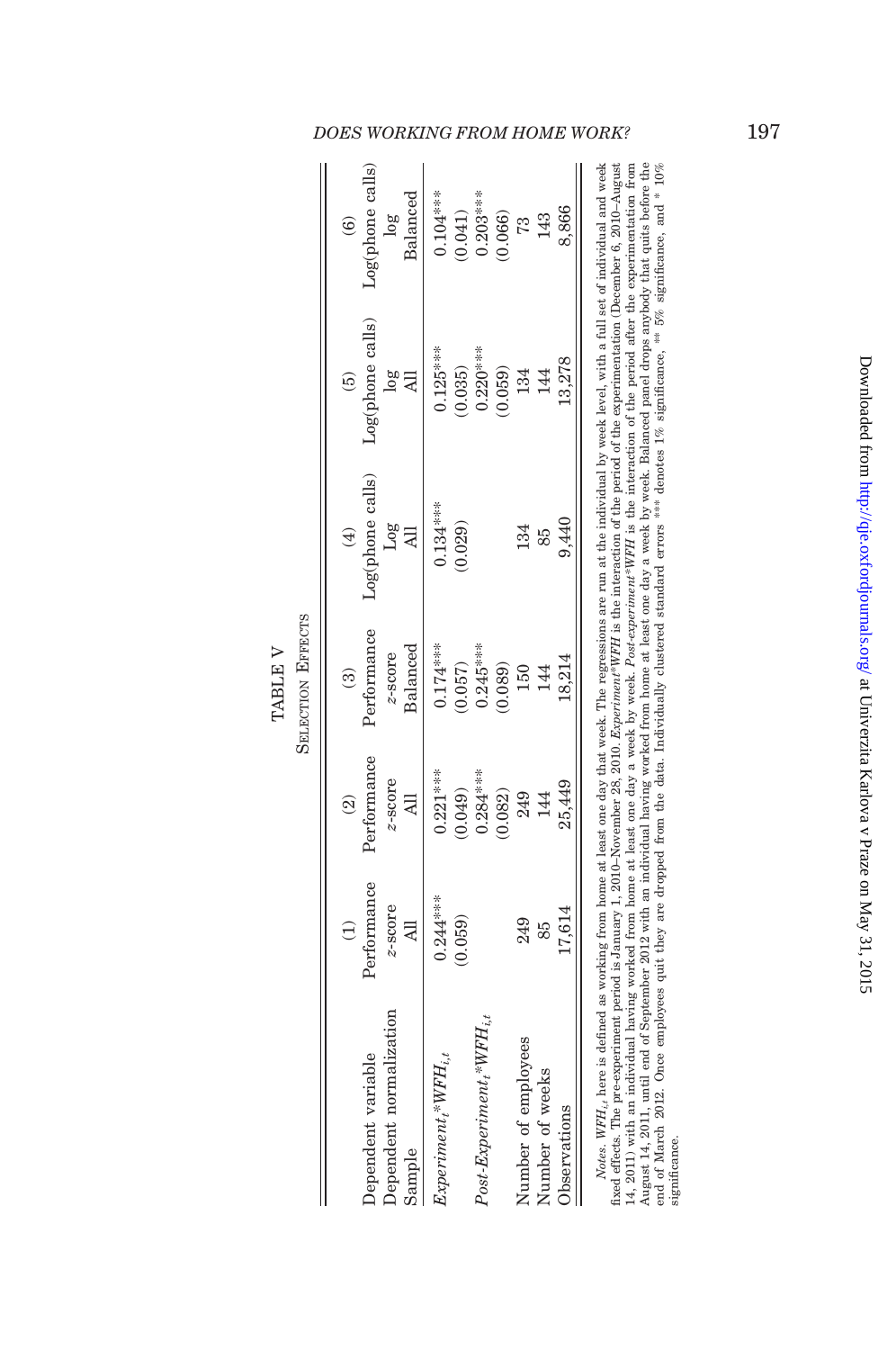employees between home and the office (rather than differential attrition) drove the further improvement from WFH during the postexperiment roll-out period.

This sorting effect was driven by treatment workers who had performed relatively badly at home returning to the office. This is shown in [Table VI](#page-34-0), top panel, columns  $(1)$ – $(4)$ , which runs probits on whether a treatment worker returned to the office. The results reveal that treatment workers who performed relatively worse at home versus the office returned to the office. This was despite the fact that all treatment workers had initially volunteered to work from home, suggesting that many of them subsequently discovered WFH was not as attractive as they initially believed it would be. In the bottom panel we find no significant evidence of differential sorting in the office-based control group, suggesting less learning occurred in this group who did not get to experience WFH directly.

These results are similar to those of [Lazear \(2000\)](#page-53-0) and [Bandiera, Barankay, and Rasul \(2007\)](#page-52-0), who find the introduction of performance-related pay improves performance both by motivating individual employees to work harder and by attracting or sorting higher ability employees into the work. In our case the selection effect is over the location of work, suggesting the impact of many management practice changes may have these additional selection effects if they are introduced as voluntary.

# V. Impact on the Employees

# V.A. Employees' Self-Reported Outcomes

Ctrip management was also interested in how employee selfreported well-being was affected by the program. They thus ran two sets of surveys: a satisfaction survey and a work attitude survey. Details of survey questions and methodology are listed in [Online Appendix Table O.II](http://qje.oxfordjournals.org/lookup/suppl/doi:10.1093/qje/qju032/-/DC1). In summary, these were standard employee satisfaction and attitude tests developed by psychologists in the 1970s and 1980s (see, e.g., [Maslach and Jackson 1981](#page-53-0); [Clark and Tellegen 1988\)](#page-52-0). The satisfaction survey was conducted five times throughout the experimental period: once in early November, before the randomization took place, and four times after the experiment had started. The first three columns of [Table VII](#page-38-0) show three different satisfaction measures. The treatment group reported no difference in satisfaction levels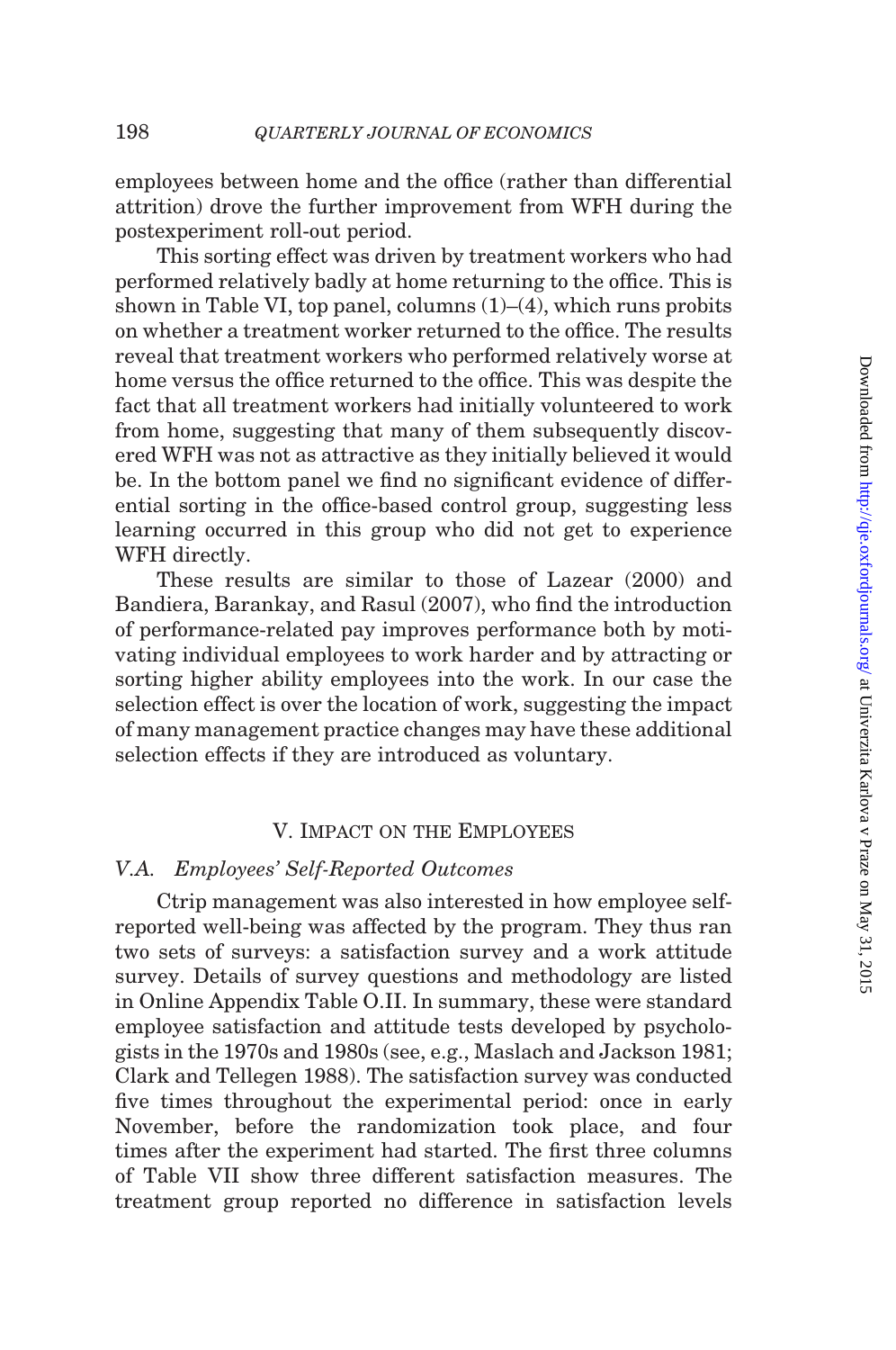<span id="page-34-0"></span>

| EMPLOYEE SWITCHES AFTER THE END OF THE EXPERIMENT                                                          |                          |                          |                                |                                     |
|------------------------------------------------------------------------------------------------------------|--------------------------|--------------------------|--------------------------------|-------------------------------------|
| Dep. variable is to switch status                                                                          | (1)<br>Home<br>to office | (2)<br>Home<br>to office | (3)<br>Home<br>to office       | (4)<br>Home<br>to office            |
| Sample: treatment (home workers)<br>Performance during the experiment<br>Performance before the experiment | $-0.075$<br>(0.058)      | 0.009                    | $-0.168**$<br>(0.079)<br>0.143 | $-0.229***$<br>(0.082)<br>$0.214**$ |
| Married                                                                                                    |                          | (0.066)                  | (0.094)                        | (0.096)<br>$-0.214**$<br>(0.071)    |
| Live with parents                                                                                          |                          |                          |                                | $-0.186*$<br>(0.101)                |
| Cost of commute<br>Observations                                                                            | 110                      | 110                      | 110                            | $-0.010$<br>(0.008)<br>110          |
|                                                                                                            | Office<br>to home        | Office<br>to home        | Office<br>to home              | Office<br>to home                   |
| Sample: control (office workers)<br>Performance during the experiment                                      | 0.057<br>(0.083)         |                          | 0.063<br>(0.109)               | 0.063<br>(0.111)                    |
| Performance before the experiment                                                                          |                          | 0.039<br>(0.106)         | $-0.011$<br>(0.141)            | $-0.022$<br>(0.146)                 |
| Married                                                                                                    |                          |                          |                                | 0.100<br>(0.132)<br>0.056           |
| Live with parents<br>Cost of commute                                                                       |                          |                          |                                | (0.138)<br>0.011                    |
| Observations                                                                                               | 74                       | 74                       | 74                             | (0.011)<br>74                       |

| г<br>L<br>г<br>` |  |
|------------------|--|
|                  |  |

EMPLOYEE SWITCHES AFTER THE END OF THE EXPERIMENT

from the control group at the first survey, but reported statistically significantly higher satisfaction once the experiment began.

The work attitude survey was conducted every week. The first weekly survey was conducted in late November 2010, before the experiment began but after the randomization had

Notes. The regressions are all probits at the individual level. Marginal effects calculated at the mean are reported. Pre-experiment performance is the average of individual weekly performance z-score during the pre-experimental period from January 1, 2010, to November 28, 2010. During experiment performance is the average of individual weekly performance z-score during the postexperimental period from December 6, 2010, to August 14, 2011. Sample for returning to the office includes the 110 treatment workers still at Ctrip at the end of the experiment in September 2011; 27 petitioned to come back to the office, yielding a 24.5% return rate. The sample for moving home includes the 74 control group employees still in the experiment by September 1, 2011. Out of 74 control workers, 27 petitioned to work at home, yielding a 36.5% join rate. Robust standard errors: \*\*\* denotes 1% significance, \*\* 5% significance, and  $10\%$  significance.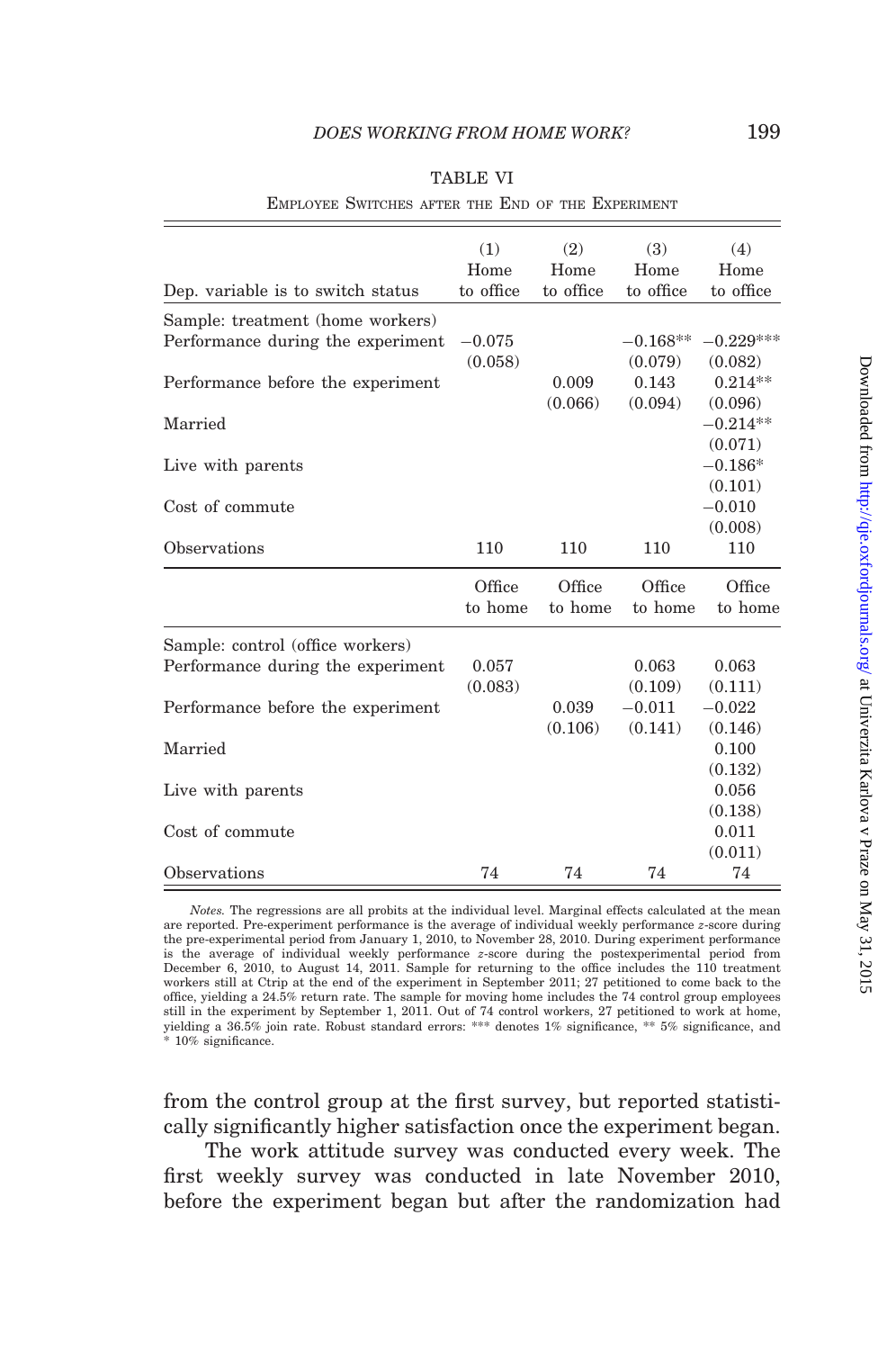occurred. Interestingly, the treatment group already reported higher positive attitude (significant at the 10% level), less negative attitude, and less exhaustion from work. This group had yet to move to WFH, so this difference was presumably due to the control group's learning they lost the WFH lottery while the treatment group learned they had won. This highlights the importance of comparing our treatment group with other control groups like Nan Tong and the eligible nonexperiment group to rule out results coming from the control group becoming demoralized from losing the randomization lottery. After starting the experiment, the gap between the treatment and control group rose further, so that the treatment group reported significantly higher positive attitude and less work exhaustion.

# V.B. Attrition

One of the key reasons Ctrip was interested in running the experiment was to lower the rate of employee attrition. The turnover rate among Ctrip call center representatives had historically hovered around 50% a year, which was typical of the call center industry in China. $27$  Training a new worker costs about eight weeks' salary (see [Online Appendix O.B\)](http://qje.oxfordjournals.org/lookup/suppl/doi:10.1093/qje/qju032/-/DC1), and there were also costs of identifying, screening, and hiring new employees. [Figure IX](#page-36-0) plots the cumulative attrition rate of treatment and control group separately over the experimental period. Shortly after the commencement of the experiment, cumulative attrition rates diverged between the two groups and the difference rapidly became statistically significant. By the end of the experiment, the total attrition rate in the treatment group (17%) was less than half of that in the control group (35%). This 50% drop in attrition is extremely large—for example, [Autor and Scarborough \(2008\)](#page-52-0) report substantial performance benefits from pre-employment testing that arose from 10% reductions in quite rates.

Of course these figures are dependent on the market circumstance: the fact that no other call centers offered WFH in Shanghai was likely to render Ctrip's practice particularly effective in reducing attrition. For policy evaluation we would ideally adjust for this, since if all firms introduced WFH the reduction in quit rates would presumably not be as dramatic.

27. 2010 Report on Chinese Call Center Operation and Management. Note that Ctrip could in principle fire employees, but this was rare, and no employees in these two divisions were fired over this period (as far as we can discern).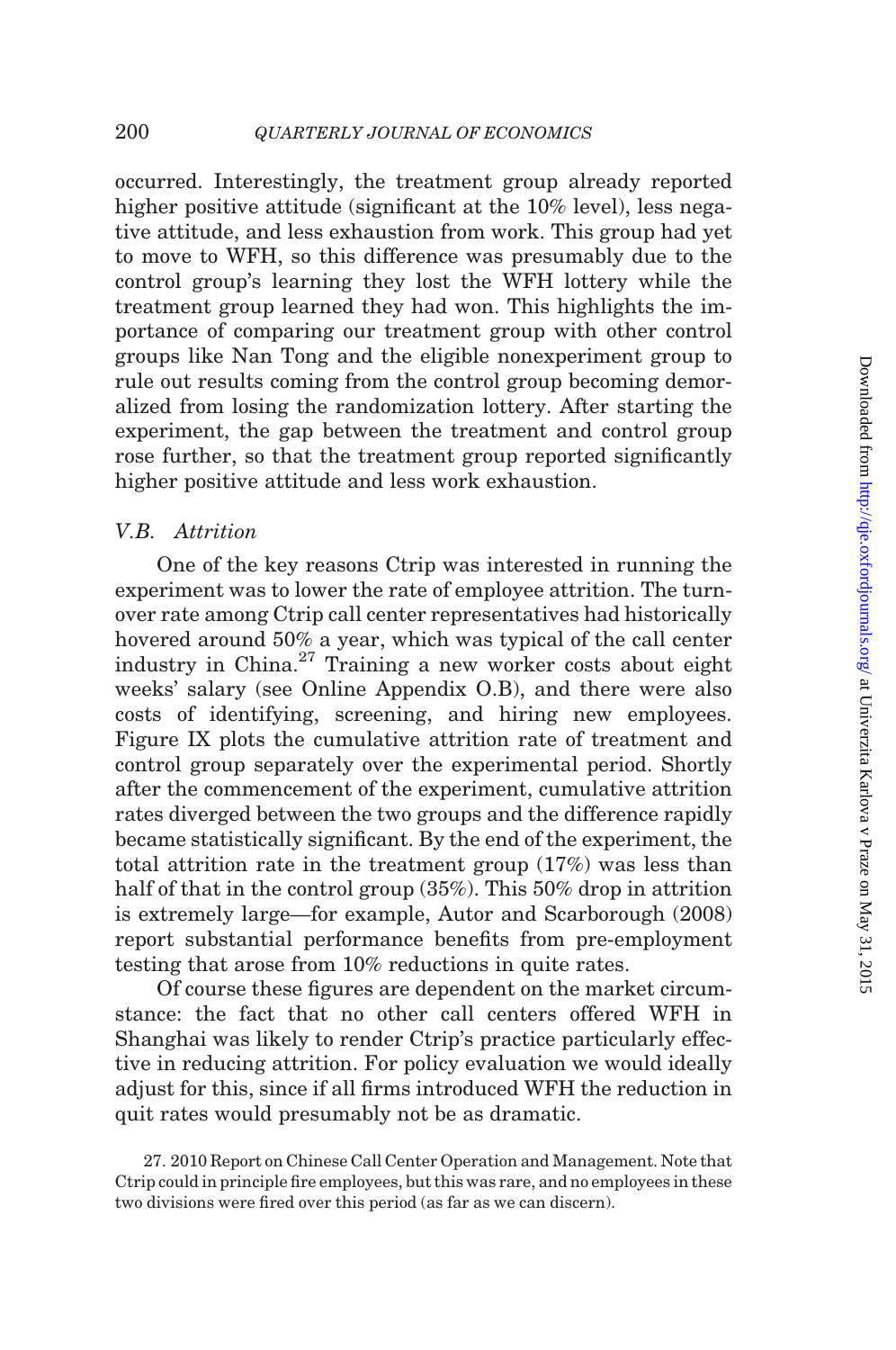<span id="page-36-0"></span>

Attrition is Halved by Working from Home

Cumulative attrition rate equals number of employees attrited by week  $x$  of the experiment divided by total number of employees at the beginning of the experiment, calculated separately by treatment and control group. Dashed lines represent 95% point-wise confidence intervals calculated by bootstrap. Experiment started on week 1 and ended on week 38.

We further tested whether selective attrition existed by running probit regressions in [Table VIII](#page-39-0). The dependent variable is whether an employee quit the job during the experimental period between December 6, 2010, and August 14, 2011. Column (1) confirms the finding in Figure IX that treatment employees' rate of attrition was about half that of the control group. In column (2) we looked instead at performance during the experiment and find that high performers are unlikely to quit. To measure performance we used the average individual weekly performance z-scores during the experimental period (from December 6, 2010, until August 14, 2011) or, for employees who quit, their performance until their last full week. We found that low performers were significantly more likely to quit, particularly in the control group. In column (3) we control for both the experimental status and performance, finding an independent role for both. That is, WFH seems to reduce quitting both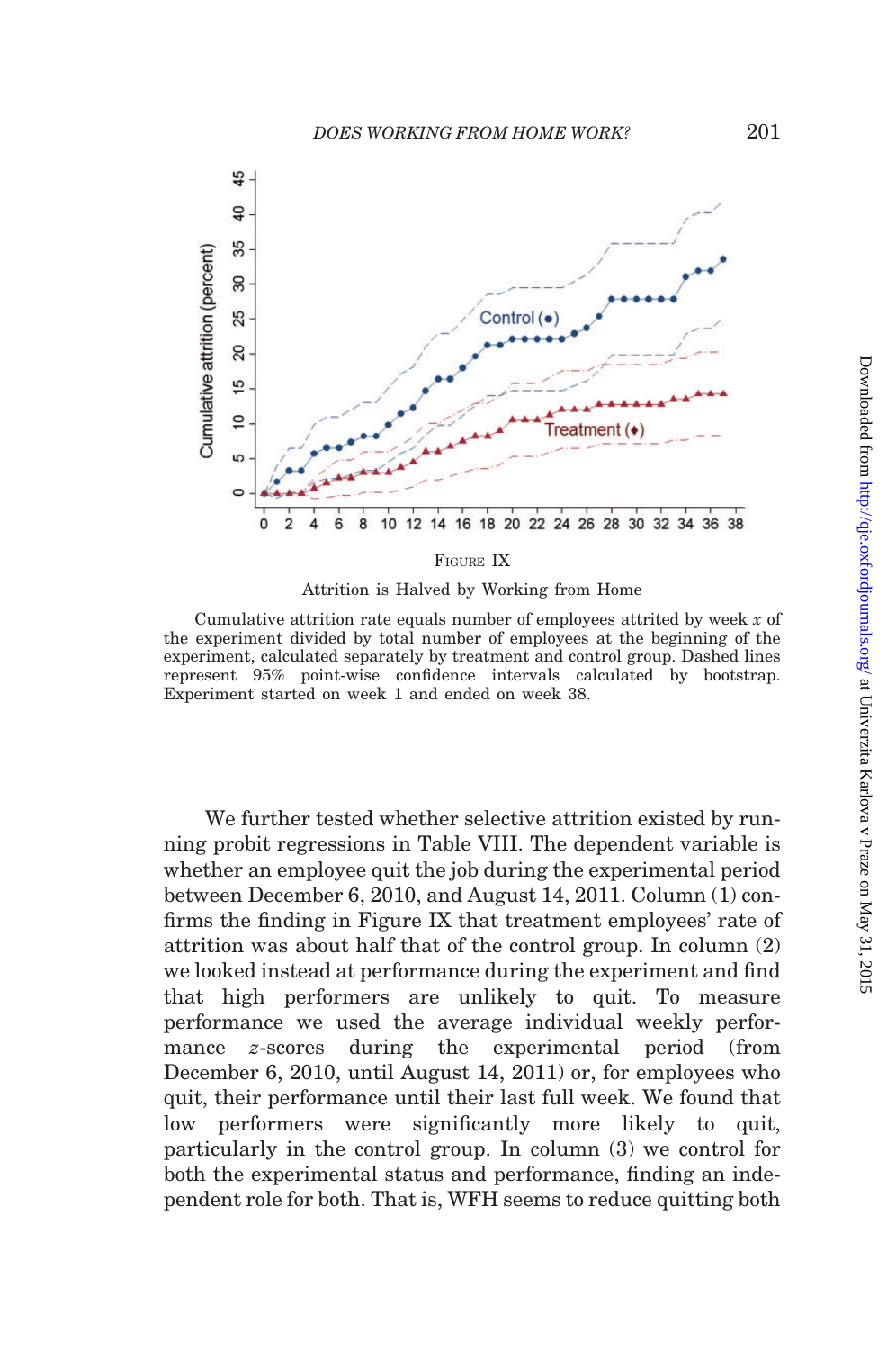directly and also indirectly by improving employees' performance.<sup>28</sup>

In column (4) we jointly tested whether employees with worse performance were more likely to leave the firm from the treatment group compared to the control group. We find a positive interaction, which is only significant at the 10.3% level, providing weak evidence that quit rates are less sensitive to performance in the treatment than in the control group. Columns (5) and (6) investigate this further by estimating the impact of WFH on quitting in the treatment and control groups separately. We found a large and strongly significant impact in the control group and a smaller but still weakly significant impact in the treatment group. Interviewing the employees, we heard that control group employees who underperformed tended to quit for other similar call center or office jobs, which were easy to find. Treatment employees, however, were much less likely to quit because no other comparable WFH jobs existed, substantially reducing selection from the treatment group.

This differential attrition of course raises the question of whether our estimated impact of WFH is biased. Specifically, the concern is that the estimated impact is mainly driven by differential attrition. We note that this is unlikely, because in [Table VIII](#page-39-0) we see that employees with worse performance in the control group were more likely to quit. This suggests that the observed control group performance level was larger than it would have been without attrition, generating a smaller performance gap between treatment and control than if no attrition had occurred. In other words, our estimated treatment effect is likely biased downward.<sup>29</sup>

To address this issue more formally, we used the [Lee \(2008\)](#page-53-0) bounds estimator. This provides upper and lower bounds on the effect of differential selection on performance across groups, assuming that attrition is monotonically driven by the performance variable. This allows us to generate two bounds—the upper bound that assumes that the extra attrition in the control group

28. Conceptually column (3) tries to tease out the partial effects of WFH on quitting. That is, if we call quitting  $Q$ , working from home  $H$ , and performance  $P$ , column (1) estimates the total derivative  $\frac{dQ}{dH}$ , while column (3) estimates the partial derivatives  $\frac{\partial Q}{\partial H}$  and  $\frac{\partial Q}{\partial P}$ .

29. Of course, to the extent that lower performing employees quit, the firm is less concerned with their loss, although the firm still would have rather kept them because of the substantial costs of recruitment and training.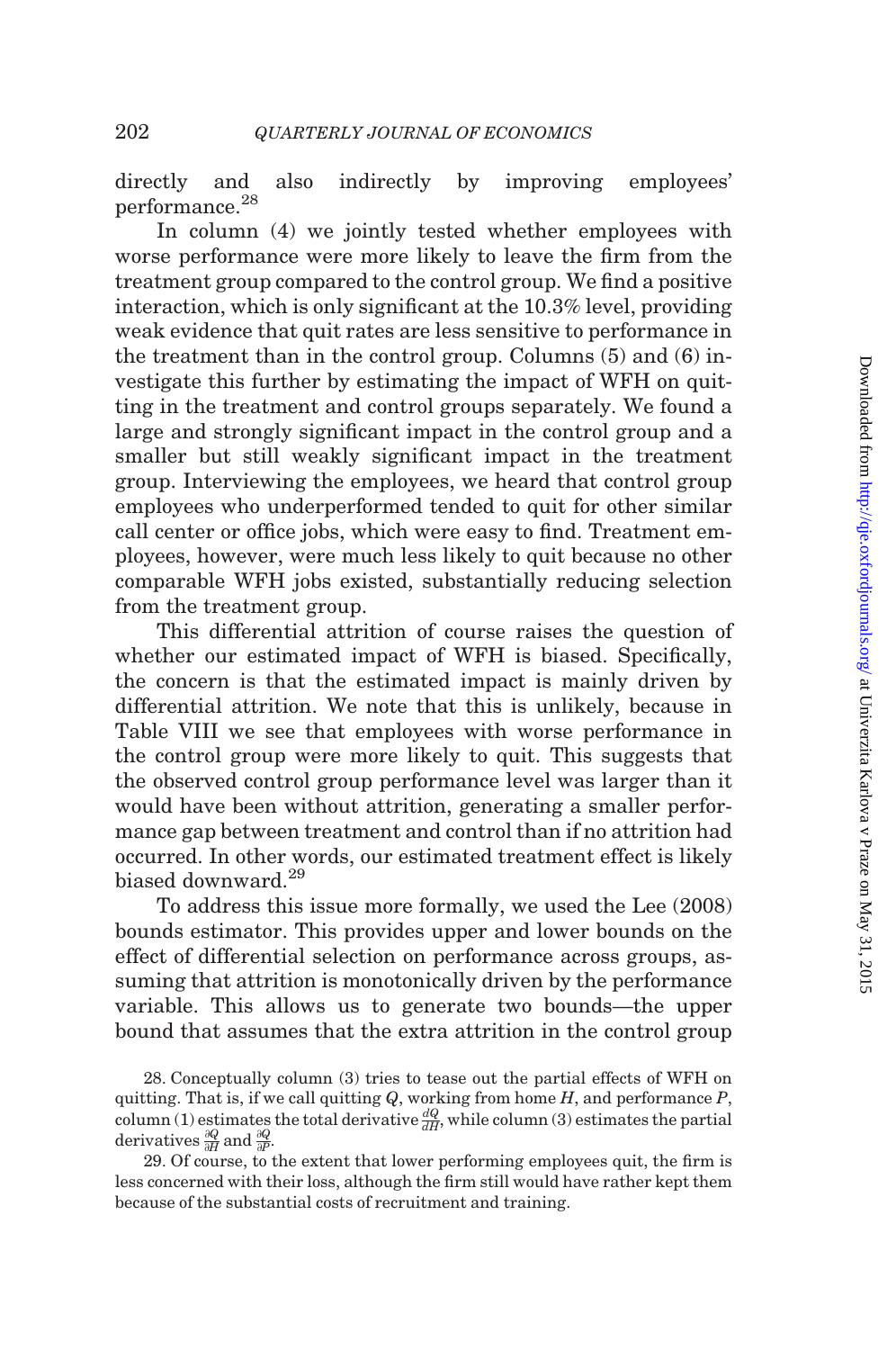|                                                                                                                                                                                                                                                                                                                                                                                                                                                                                                                                                         |              | General<br>$\widehat{\mathfrak{D}}$ | Life<br>ව    | ╤                   | Positive<br>ic)            | Negative<br>වෙ    |
|---------------------------------------------------------------------------------------------------------------------------------------------------------------------------------------------------------------------------------------------------------------------------------------------------------------------------------------------------------------------------------------------------------------------------------------------------------------------------------------------------------------------------------------------------------|--------------|-------------------------------------|--------------|---------------------|----------------------------|-------------------|
| Data source<br>Variables                                                                                                                                                                                                                                                                                                                                                                                                                                                                                                                                | Satisfaction | Satisfaction survey<br>satisfaction | satisfaction | Exhaustion          | Emotion survey<br>attitude | attitude          |
| $Experiments*treatment$                                                                                                                                                                                                                                                                                                                                                                                                                                                                                                                                 | $0.155***$   | $0.072***$                          | $0.168***$   | $-0.564***$         | $0.160***$                 | $-0.183***$       |
| An now remember it ``treatment                                                                                                                                                                                                                                                                                                                                                                                                                                                                                                                          | (0.058)      | (0.024)                             | 0.053)       | (0.168)<br>$-0.102$ | 0.080*<br>(0.040)          | 0.058<br>$-0.095$ |
|                                                                                                                                                                                                                                                                                                                                                                                                                                                                                                                                                         |              |                                     |              | (0.167)             | 0.042                      | 0.058)            |
| Observations                                                                                                                                                                                                                                                                                                                                                                                                                                                                                                                                            | 855          | 855                                 | 855          | 5.109               | 5.109                      | 5.109             |
| <i>Notes</i> . The satisfaction survey used in columns $(1)$ –(3) was conducted five times throughout the experimental period: once in early November before the randomization took<br>place and four times after the experiment had started. Treatment defined as having an even birthdate. See details of survey questions and methodology in Online Appendix A3. The<br>emotion survey used in columns (4)–(6) was conducted every week. The first week was conducted in late November 2010, before the experiment began but after the randomization |              |                                     |              |                     |                            |                   |

TABLE VII WFH AND EMPLOYEE SELF-REPORTED SATISFACTION AND ATTITUDE SCORES

WFH AND EMPLOYEE SELF-REPORTED SATISFACTION AND ATTITUDE SCORES TABLE VII

level with a full set of time dummies. *Experiment\*reatment* is the interaction of the treatment group with the period of the experimentation. *Announcement\*reatment* is the interaction with the treatment group with the pe so that individuals had been informed of their status in the treatment or control groups. All the dependent variables are logged values. The regressions are run at the individual emotion survey used in columns (4)–(6) was conducted every week. The first week was conducted in late November 2010, before the experiment began but after the randomization so that individuals had been informed of their status in the treatment or control groups. All the dependent variables are logged values. The regressions are run at the individual level with a full set of time dummies. *Experiment\*treatment* is the interaction of the treatment group with the period of the experimentation. Announcement\*treatment is the interaction with the treatment group with the period of postannouncement but pre-experiment. Standard errors are clustered at the individual level. Once employees quit they are dropped from the data. \*\*\* denotes 1% significance, \*\* 5% significance, and \* 10% significance.

# <span id="page-38-0"></span>DOES WORKING FROM HOME WORK? 203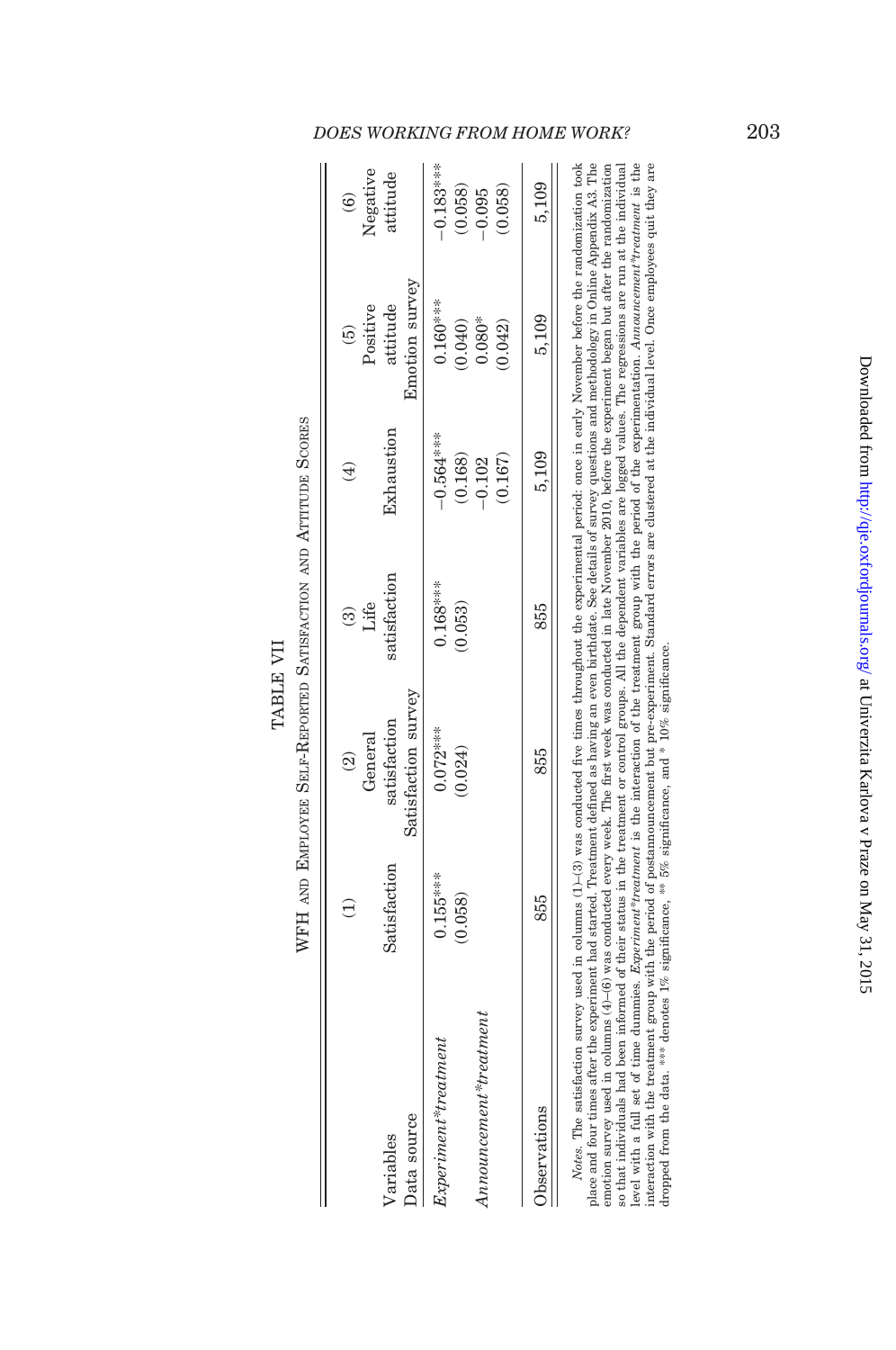| Dependent variable: Quit<br>Sample                      | Total<br>$\widehat{\Theta}$ | Total<br>$\widehat{\mathfrak{D}}$ | Total<br>ම            | Total<br>$\bigoplus$ | Control<br>$\widehat{5}$ | Treatment<br>$\widehat{\mathbf{e}}$ |
|---------------------------------------------------------|-----------------------------|-----------------------------------|-----------------------|----------------------|--------------------------|-------------------------------------|
| $Treatment_t$                                           | $-0.172***$<br>(0.055)      |                                   | $-0.110**$<br>(0.054) | (0.067)<br>$-0.053$  |                          |                                     |
| $Performance_{i,t}$                                     |                             | $-0.218***$                       | $-0.202***$           | $0.279***$           | $-0.354***$              | $-0.088*$                           |
|                                                         |                             | (0.046)                           | (0.046)               | (0.063)              | (0.078)                  | (0.047)                             |
| $Performance_{i.t} {\bf \text{\textit{*}}} Treatment_t$ |                             |                                   |                       | (0.096)<br>0.152     |                          |                                     |
| Age                                                     | $-0.031***$                 | $-0.026***$                       | $-0.026***$           | $-0.027***$          | $-0.024$                 | $-0.027***$                         |
|                                                         | (0.010)                     | (0.009)                           | (0.010)               | (0.010)              | (0.018)                  | (0.010)                             |
| Men                                                     | 0.074                       | 0.017                             | 0.020                 | $0.017$              | $-0.022$                 | 0.056                               |
|                                                         | (0.056)                     | (0.059)                           | (0.058)               | (0.059)              | (0.098)                  | (0.065)                             |
| Married                                                 | $-0.078$                    | 0.111                             | $-0.108$              | $-0.128$             | $-0.227$                 | 740.01                              |
|                                                         | (0.097)                     | (0.099)                           | (0.098)               | (0.103)              | (0.209)                  | (0.100)                             |
| Cost of commute                                         | $0.008***$                  | $0.007***$                        | $0.007***$            | $0.008***$           | 0.011                    | $0.005*$                            |
|                                                         | (0.004)                     | (0.003)                           | (0.003)               | (0.003)              | (0.009)                  | (0.003)                             |
| Children                                                | $0.231*$                    | $0.417*$                          | $0.370***$            | $0.414***$           | $0.445*$                 | 0.365                               |
|                                                         | 0.145                       | 0.162)                            | 0.165                 | 0.180)               | (0.252)                  | (0.251)                             |
| Observations                                            | 249                         | 249                               | 249                   | 249                  | 118                      | 131                                 |

group. Ireament demned as naving an even purtadate. Ferrormance is the average o murvidual weekly performance 2-score during the experimental period rion December 6, 2011 (or the steep of purincipal and even between the st group. Treatment defined as having an even birthdate. Performance is the average of individual weekly performance z-score during the experimental period from December 6, 2010, to August 14, 2011 (or the week before they quit in the case of quitters). Performance\*treatment is the interaction of the performance measure by an individual having an even birthdate. Cost of commute is measured at daily level in Chinese yuan (note that 1 yuan is about US\$0.16). Robust standard errors are reported. \*\*\* denotes 1% significance, \*\* 5% significance, and \* 10% significance.

TABLE VIII

TABLE VIII

# <span id="page-39-0"></span>204 QUARTERLY JOURNAL OF ECONOMICS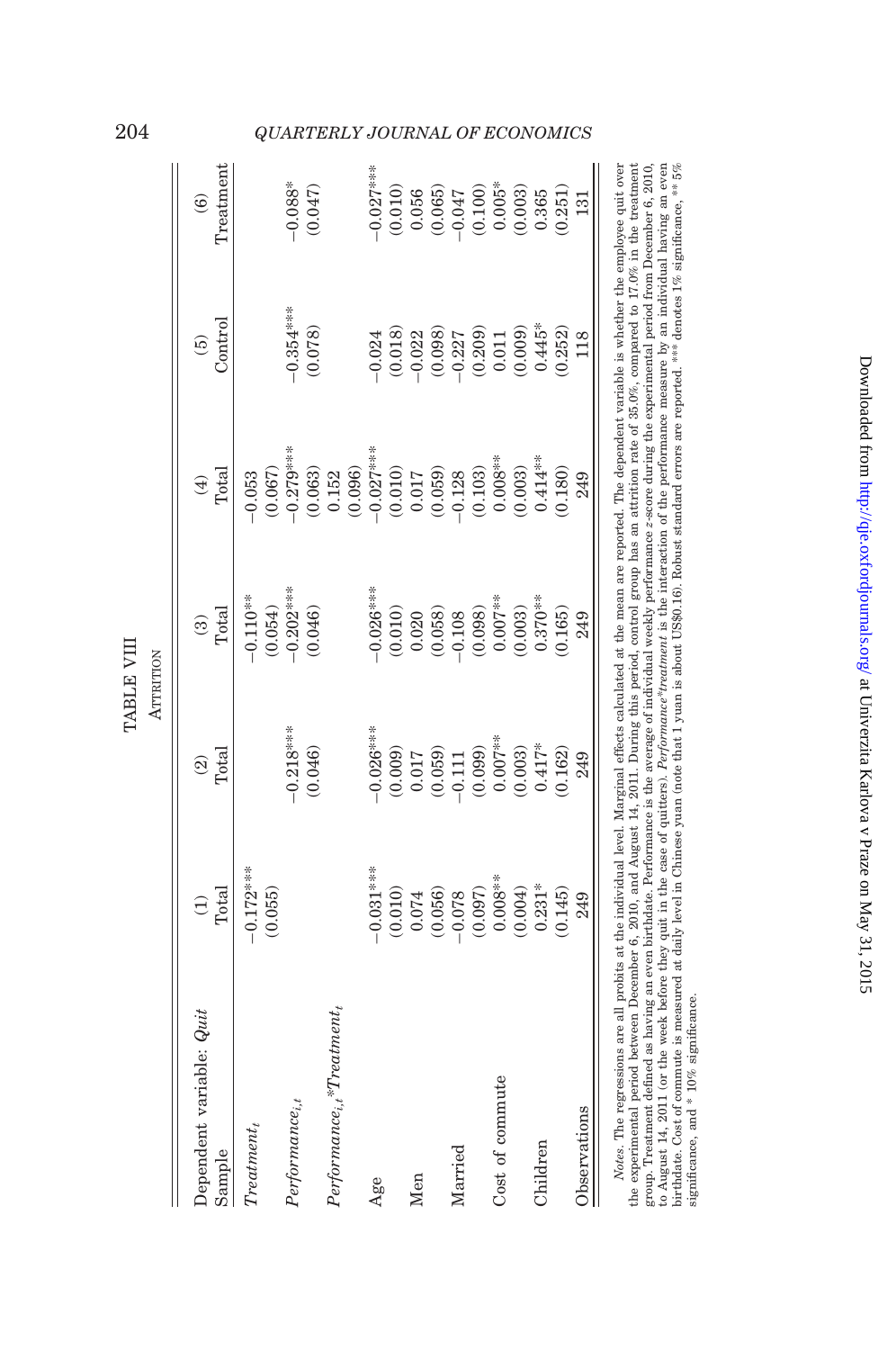is based on a negative correlation with performance (as we saw in [Table VII\)](#page-38-0), whereas the lower bound assumes a positive correlation of attrition with performance. These bounds are shown in [Online Appendix Figure O.I,](http://qje.oxfordjournals.org/lookup/suppl/doi:10.1093/qje/qju032/-/DC1) revealing that the upper bound which is the more plausible, given that it assumes low performers are more likely to quit, as found in [Table VII](#page-38-0)—lies about 50% above the actual treatment-control estimated impact, suggesting that the actual treatment effect is, if anything, up to 50% larger than estimated.

# V.C. Promotions and Career Concerns

One possible negative effect from working at home is that long-run career opportunities could be damaged by less on-thejob training from team leaders and less face time in the office. To investigate this, we collected promotion data on the 249-employee experimental sample. We defined promotion as either being promoted to team leader or being moved to a more advanced function (i.e., switch to the quality control team), which often occurred shortly before promotion to team leader. Both would require a formal evaluation by team leaders and departmental managers. During the period from the start of the experiment in December 2010 until the end of September 2012, a total of 17 employees from the treatment group received promotions or more advanced job functions and 23 from the control group.

In [Table IX](#page-41-0) we show the results from running probit regressions on performance before the experiment, performance during the experiment, as well as some demographic controls. We see in column (1) that working from home has no overall effect on promotion. In column (2) we investigate performance and see this is associated with significantly higher rates of promotion. In column (3) we include both variables and find when we control for their performance WFH had a negative but only weakly significant impact on promotion. So it appears that the total impact of WFH on promotions is insignificant, but its partial impact controlling for performance is negative. $30$  That is, in column (1) the improved performance from WFH is offsetting the roughly equal negative effect from being home based. In column (4) we

<sup>30.</sup> Conceptually column (3) tries to tease out the partial effect of WFH on promotions. That is, if we call promotion  $PRO$ , working from home H, and performance P, column (1) estimates the total derivative  $\frac{dPRO}{dH}$ , while column (3) estimates the partial derivatives  $\frac{\partial PRO}{\partial H}$  and  $\frac{\partial Q}{\partial P}$ .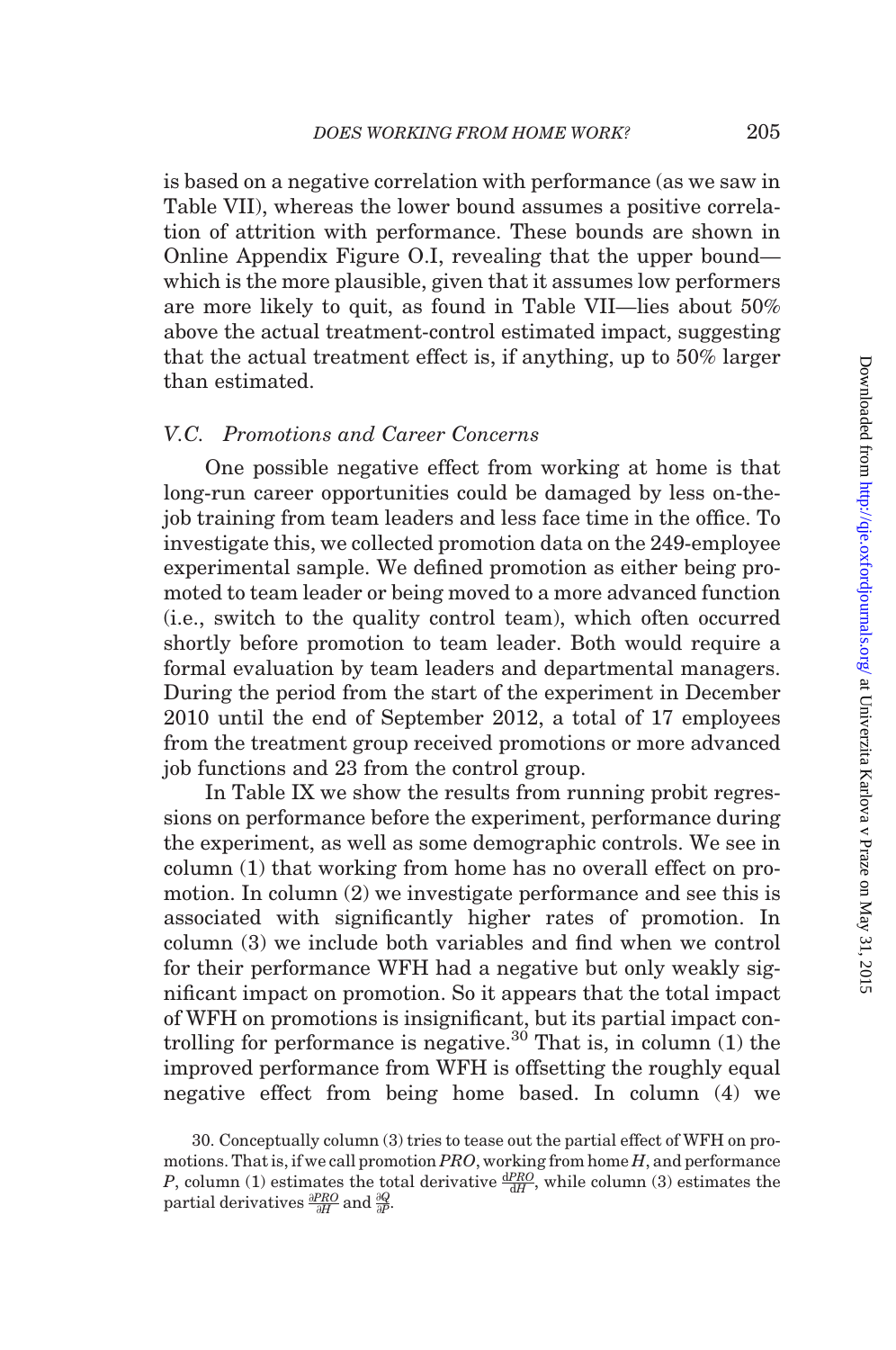<span id="page-41-0"></span>

| Dependent variable:    |          |            |            |            |            |
|------------------------|----------|------------|------------|------------|------------|
| Promoted               | (1)      | (2)        | (3)        | (4)        | (5)        |
| Specification          | Probit   | Probit     | Probit     | Probit     | Probit     |
| Treatment              | $-0.065$ |            | $-0.087*$  | $-0.085*$  | $-0.091**$ |
|                        | (0.047)  |            | (0.048)    | (0.048)    | (0.047)    |
| Performance during     |          | $0.075***$ | $0.086***$ | $0.092***$ | $0.150***$ |
| experiment             |          | (0.029)    | (0.030)    | (0.032)    | (0.046)    |
| Performance during     |          |            |            |            | $-0.105*$  |
| experiment*treatment   |          |            |            |            | (0.061)    |
| Men                    |          |            |            | $0.080*$   | $0.082*$   |
|                        |          |            |            | (0.049)    | (0.048)    |
| Tenure (months)        |          |            |            | 0.001      | 0.001      |
|                        |          |            |            | (0.001)    | (0.001)    |
| Education: high school |          |            |            | $-0.002$   | 0.003      |
| and below              |          |            |            | (0.061)    | (0.062)    |
| Observations           | 249      | 249        | 249        | 249        | 249        |

| <b>TABLE IX</b>   |  |
|-------------------|--|
| PROMOTION AND WFH |  |

Notes. All regressions are with the dependent variable being whether promoted to team leader or more advanced job function during a 22-month period between December 6, 2010, and September 30, 2012. During this period, a total of 40 employees were promoted, resulting in a 15.9% promotion rate. Performance during the experiment is the average of individual weekly performance z-score during the experimental period from December 6, 2010, to August 14, 2011. For probits, marginal effects evaluated at the mean are reported. Performance\*treatment is the interaction of the performance measure by an individual having an even birthdate (2nd, 4th, 6th, etc. day of the month). Robust standard errors are reported. \*\*\* denotes 1% significance, \*\* 5% significance, and \* 10% significance.

add demographics and the story is very similar. Finally, in column (5) we interact WFH with the performance measure and find a negative coefficient in addition to a negative WFH levels effect.

One story that is consistent with this is that home-based employees are "out of sight, out of mind." As a result supervisors did not notice their performance as much and were less likely to promote them. We heard some anecdotal evidence for this from employees and managers during focus groups and interviews, and it was one factor that led some employees to return to the office to avoid what they perceived as a WFH promotion ''discrimination'' penalty. Another possibility is that WFH employees lack opportunities to develop the interpersonal skills to succeed in managerial jobs and therefore are less likely to be promoted. A third explanation is WHF employees do not want to be promoted because it means returning to the office and they do not apply for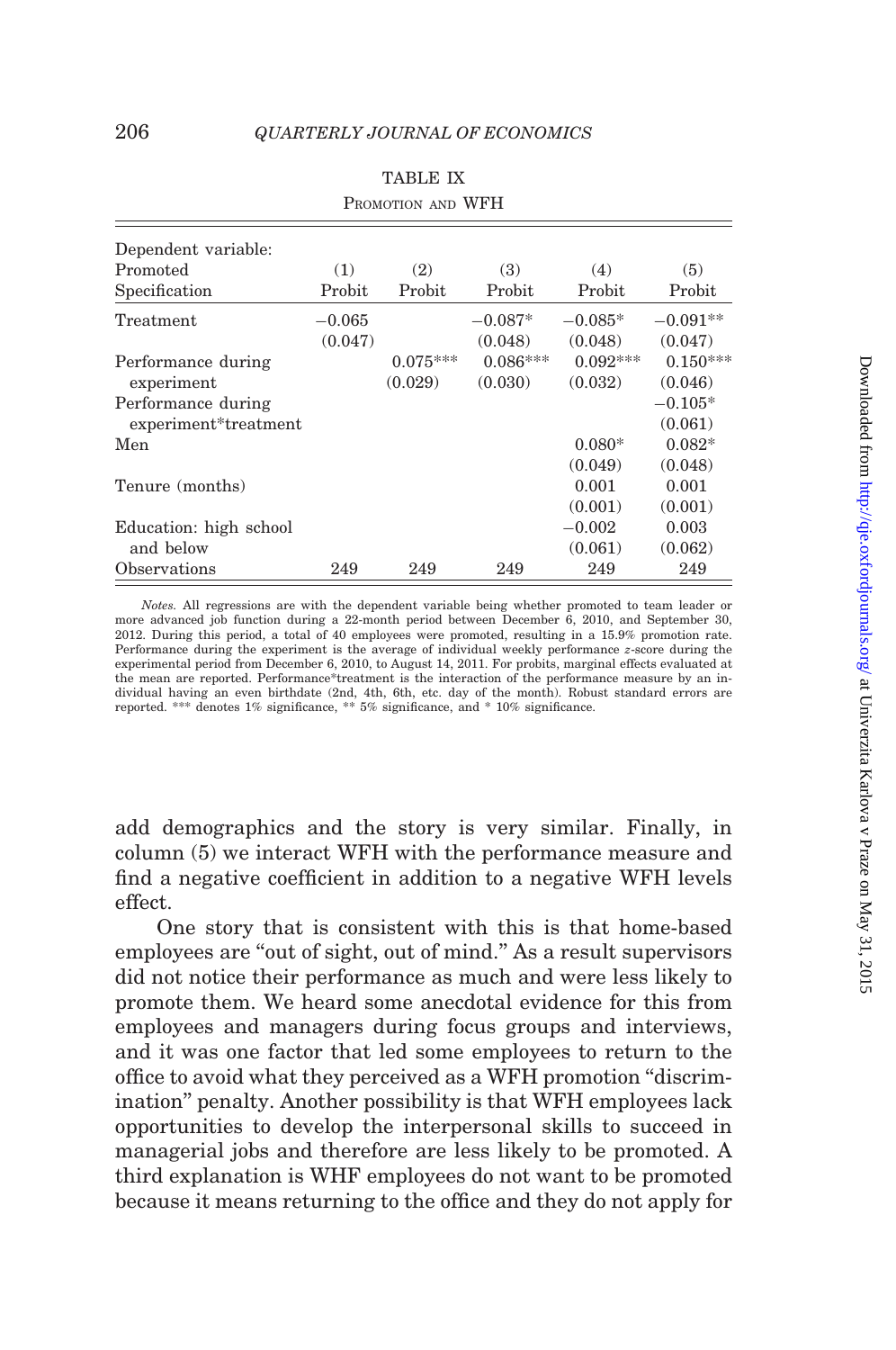consideration for promotion.<sup>31</sup> This might be especially the case among the more productive home workers, who were relatively well paid and had less to gain from promotion.

# VI. Profit, Productivity, and Firm Learning

One of the most interesting aspects of the experiment was the learning process for both the firm and the individual employees on the costs and benefits of working from home. Both groups were initially unsure about these, because no other Chinese call center had offered this option before. However, we were able to monitor both management's and employees' learning over the course of the experiment because of our extensive access to the Ctrip's top management team and frequent employee surveys and interviews. Before discussing this, we present the estimated impacts on firm profits and productivity from allowing employees to work from home (details in [Online Appendix O.C](http://qje.oxfordjournals.org/lookup/suppl/doi:10.1093/qje/qju032/-/DC1)).

# VI.A. Profit and Productivity Impact

The firm saw WFH as a way to save on office costs, but was worried that employees would shirk at home or that call quality would decline due to multitasking on other activities that are prohibited in the office, like playing computer games or watching TV. While managers had previously been allowed to work from home on an ad hoc basis, no nonmanagerial level employees had been allowed to do so. The research literature provided very little guidance on what might happen.<sup>32</sup>

Running the experiment revealed, however, that working from home actually generated an improvement in employee performance, worth about \$230 per employee per year (evaluated at the 13% performance and 9.2% wage changes from [Table II\)](#page-22-0). In addition, the firm estimated capital cost savings of about \$1,400

31. See [Online Appendix O.B](http://qje.oxfordjournals.org/lookup/suppl/doi:10.1093/qje/qju032/-/DC1) on the details of the promotion policy.

32. What little evidence there is suggests that routine jobs are, if anything, less effectively carried at home For example, [Dutcher \(2012\)](#page-52-0) ran lab experiments on routine and nonroutine tasks with and without remote monitoring, and found the more routine ones were negatively affected by mimicking a home-based environment. He conjectured that the lack of peer and manager effects, which have been shown to be important in low-level tasks in field environments by [Falk and Ichino](#page-52-0) [\(2006\), Bandiera, Barankay, and Rasul \(2005\)](#page-52-0), and [Mas and Moretti \(2009\),](#page-53-0) could explain this.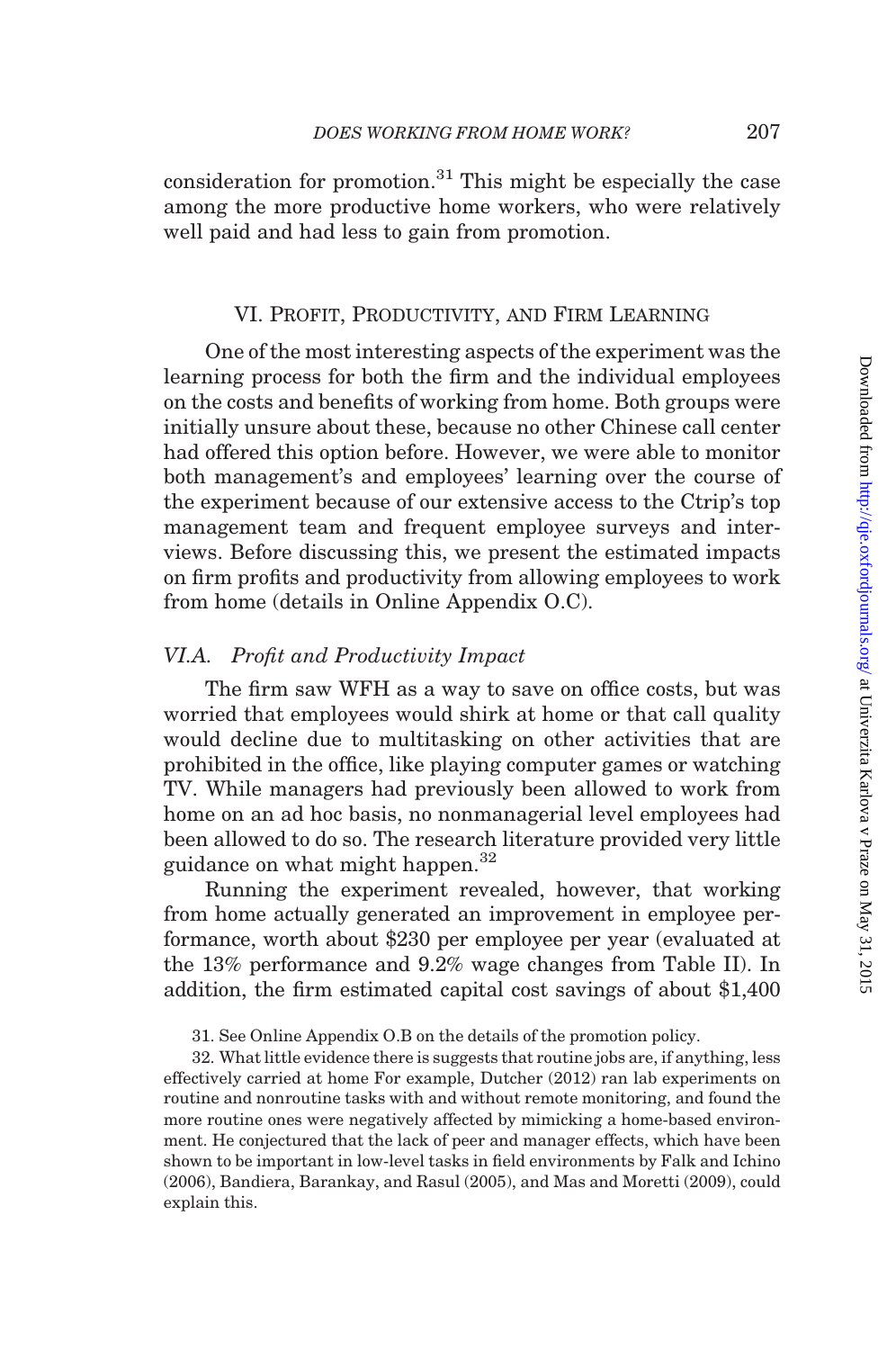per employee from lower office and IT costs, and reduced turnover savings of about \$260 per employee per year. Hence, given the annual saving of about \$1,900 per employee, the firm rolled the program out in August 2011, accompanied by an aggressive poster campaign to persuade employees to take up the WFH option.

A related question is what was the impact on total factor productivity (TFP)? To investigate this we generated two different measures of TFP: the first is "true" TFP calculated using the extremely detailed employee data we have on minutes worked per day; the second is "commonly measured" TFP, calculated assuming we observed only employee numbers and shift length, as occurs in standard data sets (like the U.S. Census and Compustat) that are used in the productivity literature (see, for example, [Foster,](#page-52-0) [Haltiwanger, and Syversson 2008;](#page-52-0) [Syversson 2011\)](#page-53-0).

We found that true TFP rose by about 21% and commonly measured TFP rose by about 28%. This increase in true TFP came from two sources. First, efficiency rose by 3.3% calls a minute and second, capital input fell by 54% from the lower usage of office space and IT equipment. The increase in commonly measured TFP had an additional gain from the 9% increase in labor minutes per day. Given these different concepts of TFP, and the assumptions required in making these calculations, a range of 20–30% for the TFP improvement seems more appropriate than a spot estimate.

These productivity impacts are large however we measure them. The cross-sectional standard deviation of TFP in U.S. manufacturing plants reported in [Foster, Haltiwanger, and](#page-52-0) [Syversson \(2008\)](#page-52-0) is 26%, whereas the impact of the six-month experimental management intervention in Indian in [Bloom](#page-52-0) [et al. \(2013\)](#page-52-0) increased TFP by 17%. This highlights how differences in the adoption of modern management practices like WFH across firms could potentially account for large differences in measured productivity.

# VI.B. Firm Learning

The firm learned four important things from running the formal experiment versus the nonrandomized pilot that they had initially been considering. First, they learned that WFH improves performance. Without running a formal experiment, their view was that they could have interpreted the drop in treatment performance shown in [Figure VI](#page-24-0) as a negative treatment effect.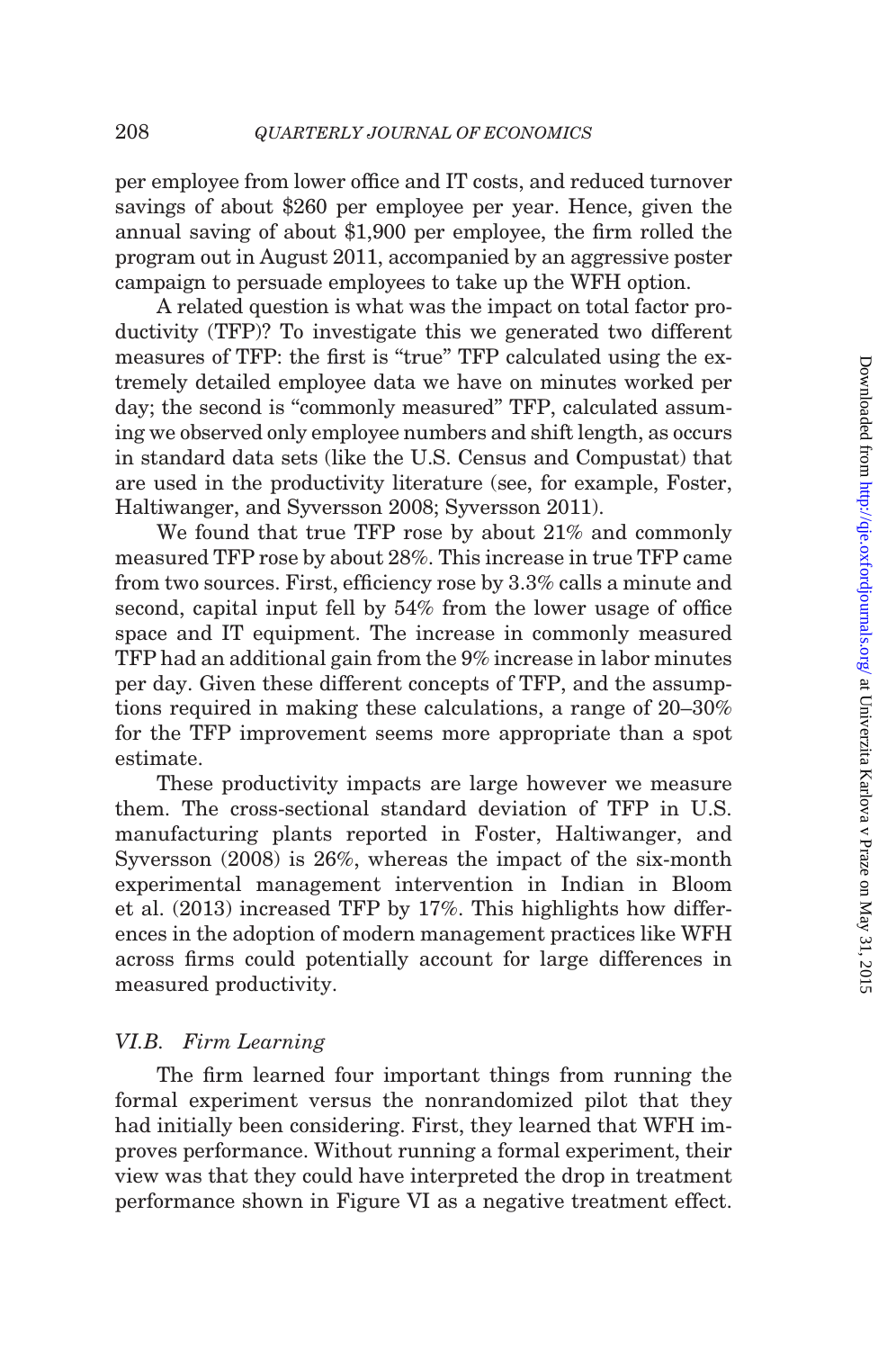The period of the experiment (December 2010–August 2011) coincided with a business slow-down for Ctrip due to a combination of the (predicted) end of Shanghai Expo 2010 and an (unpredicted) increase in competition from other travel agencies. As a result, the difference in performance for the treatment group relative to their pre-experiment baseline was negative, and is only positive when evaluated as a difference of differences against the control group. This highlights the importance of having a wellmatched (ideally randomized) control group to strip out these kinds of seasonal and demand effects.

Second, ex ante there was very little discussion of selection effects on employee performance, but by running the experiment and then rolling it out it became clear that allowing employee choice generated a far greater effect than requiring WFH. The impact of WFH was positive, on average, but appears to have a large variance, so that employee choice led to a much higher effect, as shown in [Figure VIII](#page-31-0).

Third, having the large sample of treatment and control employees allowed the firm to evaluate the impact on different types of employees. Somewhat surprisingly, they found no significant difference across types of employees (noting these interactions have large standard errors). For example, in [Figure X,](#page-45-0) we plot the impact on the top half of the treatment versus control distribution and the bottom half of the treatment versus control distribution. To calculate this, both groups were split in half by the pre-experiment median performance and then compared. What we see is a similar improvement in performance for both groups. Ctrip's ex ante expectation had been that the bottom half of employees were the less motivated ones, and they would perform far worse at home. [Table O.IV](http://qje.oxfordjournals.org/lookup/suppl/doi:10.1093/qje/qju032/-/DC1) in the [Online Appendix](http://qje.oxfordjournals.org/lookup/suppl/doi:10.1093/qje/qju032/-/DC1) shows a similar result, that the impact of WFH was not statistically different across a range of other characteristics, including gender, commute time, age, prior experience, and living arrangements. Although the standard errors of these interaction tests are quite large, they do suggest there cannot be substantial differences between these groups. These results have led Ctrip to offer WFH to all employee groups rather than any selected subsamples (such as high performers), which they once planned.

Finally, management was surprised by the dramatic drop in attrition that highlighted how many of their employees valued WFH. They anticipated a reduction, but nothing like the 50% drop they observed.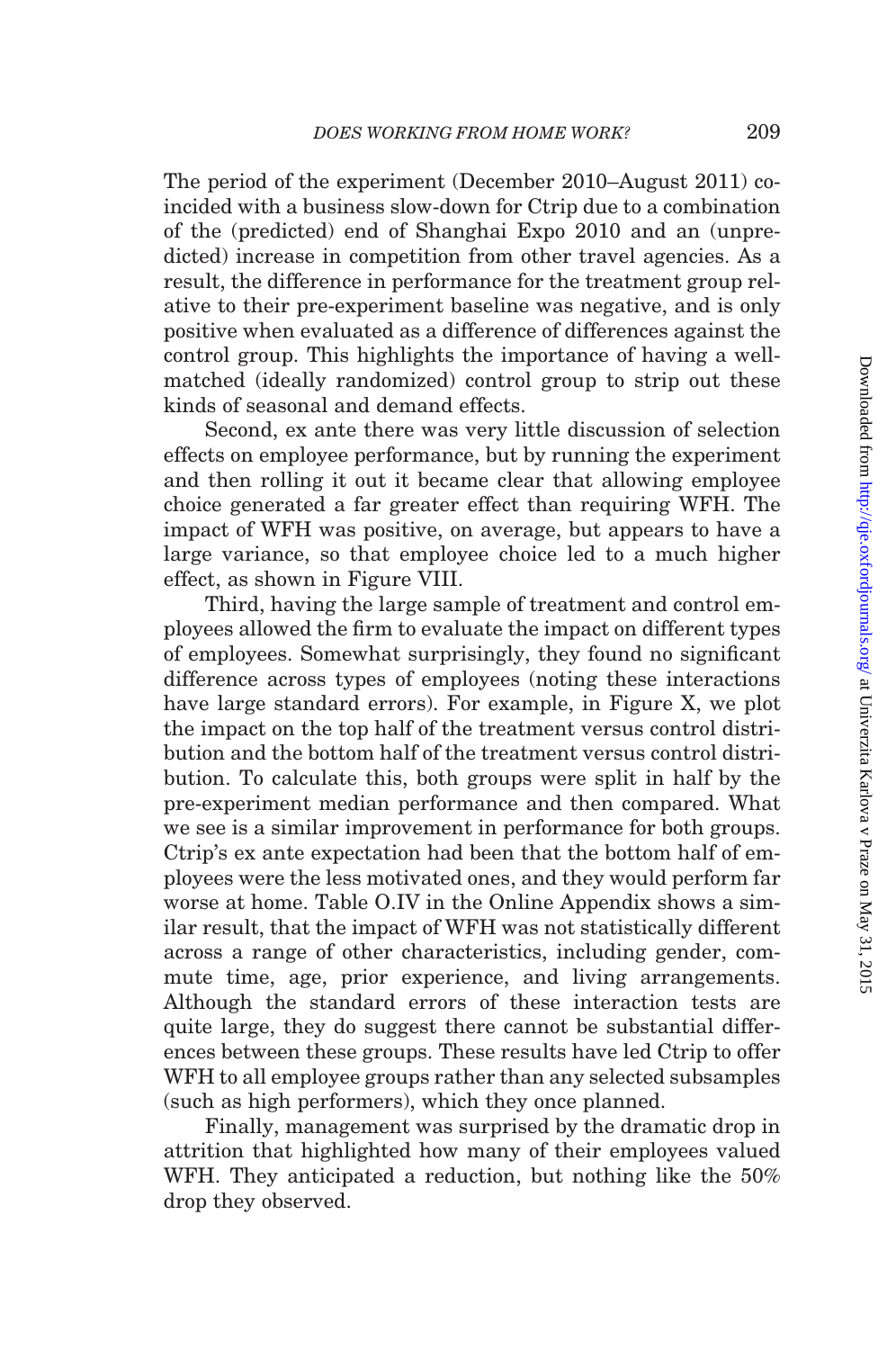<span id="page-45-0"></span>

FIGURE X

The Top and Bottom Half of Employees by Pre-Experiment Performance Both Improved from Working at Home

Data from January 4, 2010 until August 14, 2011. Phone calls in z-scores (normalized so the pre-experiment values are mean zero and standard deviation 1). Calculated separately for the difference between the top half of the treatment and control groups and the bottom-half of the treatment and control groups, where performance halves are based on pre-experiment performance. Once employees quit they are dropped from the data.

# VI.C. Employee Learning

One direct measure of the extent of employee learning is the number of employees who changed their minds about working from home. [Figure V](#page-19-0) shows that after the experiment about 50% of the initial treatment and control volunteers changed their minds and decided to work in the office after the end of the experiment, while 10% of the initial nonvolunteer group opted to work from home.

We also designed a survey to inquire into employees' evolving views toward the program from across all 994 airfare and hotel department employees. We administered the same survey with the help of the Ctrip management in November 2010 and August 2011. Employees were asked specifically whether they were interested in participating in the Work-at-Home Program if they were eligible. They could choose from three answers: "yes," "no," or ''undecided.'' We found that only 53% of employee maintained their views; the remaining 47% changed their minds. Of those, 24% went from "yes" or "undecided" to "no," while 12% went from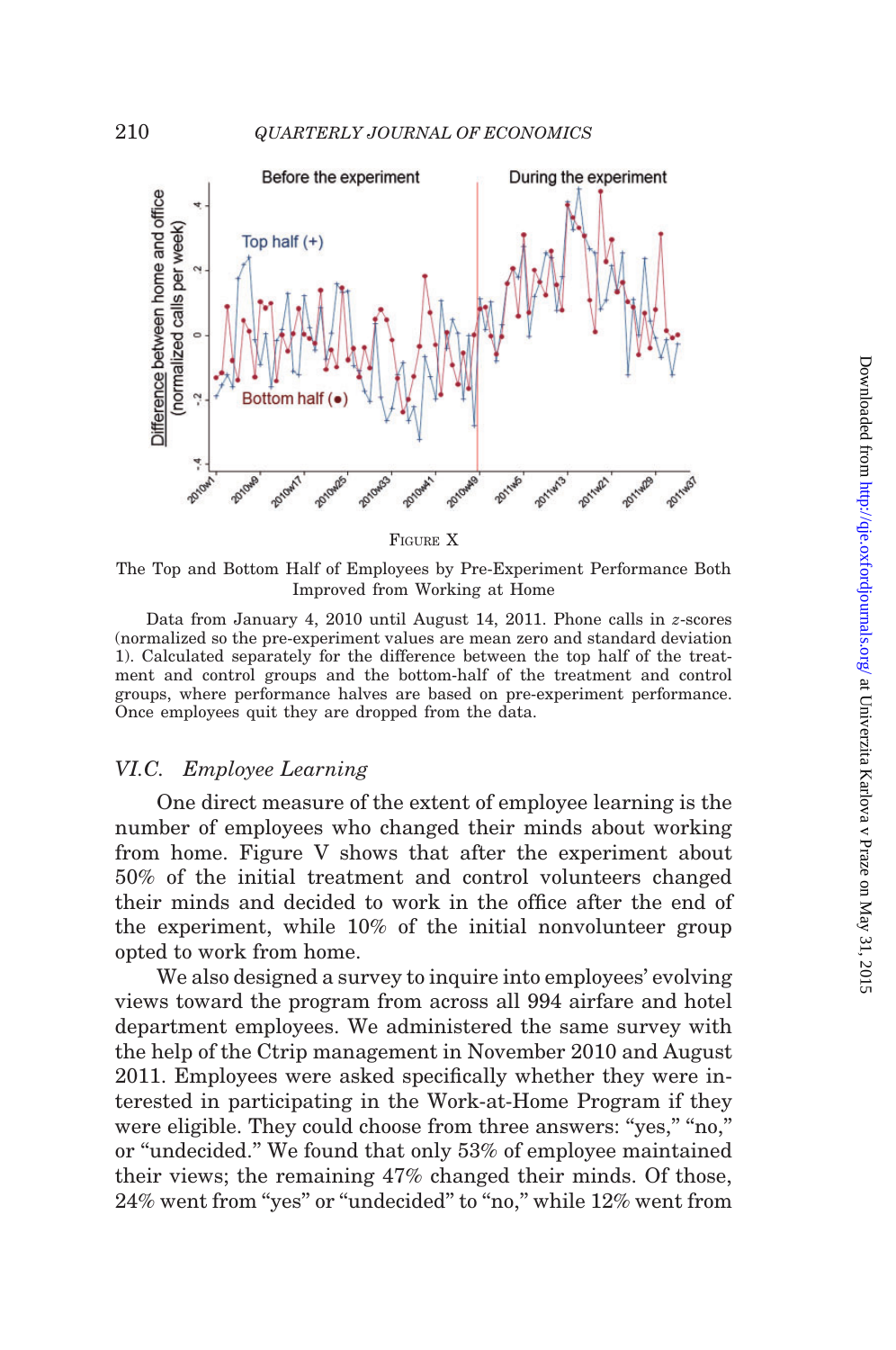"no" or "undecided" to "yes," with the remainder switching from "yes" or "no" into "undecided."

In follow-up interviews and the May 2013 survey, most of the interviewed employees who had decided they no longer wanted to work from home cited social reasons. Another group who had thought WFH would be attractive found that it was troublesome for the people with whom they lived (often parents), especially if they were called to work outside normal business hours. In reverse, a number of employees switched to WFH because they saw the success of their peers who worked from home.<sup>33</sup>

# VI.D. Why Did the Firm Not Introduce Working from Home Before?

Finally, one question that arises is why Ctrip (or any other similar firm) did not introduce WFH earlier, given that it was highly profitable. From extensive discussion with the senior management team, there seemed to be two reasons.

First, there was the classic free-rider problem that arises with all forms of process innovation where the absence of intellectual property rights makes it hard to prevent imitation. Ctrip believed that the private benefits of WFH would be short-lived (if it was successful), as rivals would copy the scheme and use it to drive down commission margins in the travel agent market, while the costs of experimentation would be borne entirely by Ctrip. Hence, they viewed themselves as paying the full cost of experimentation but only capturing part of the benefits because of imitation based on knowledge spillovers.

Second, within Ctrip the senior management had incentives that provided limited upsides and extensive downsides from the experimental outcomes. Senior managers were primarily motivated by career concerns, with limited bonus or equity compensation. As a result, their incentives to experiment were muted—they gained little from a successful experiment, and risked career damage if the experiment failed. James Liang, the chairman and co-founding CEO, had more balanced incentives to promote the experiment since he owned extensive Ctrip equity and had no firm-level career concerns. He played a major role in persuading the Ctrip executives to run the experiment.

<sup>33.</sup> Ctrip did not have the kind of explicit ranking feedback schemes, such as those analyzed by [Barankay \(2012\)](#page-52-0) in furniture sales, which could have introduced a separate learning channel.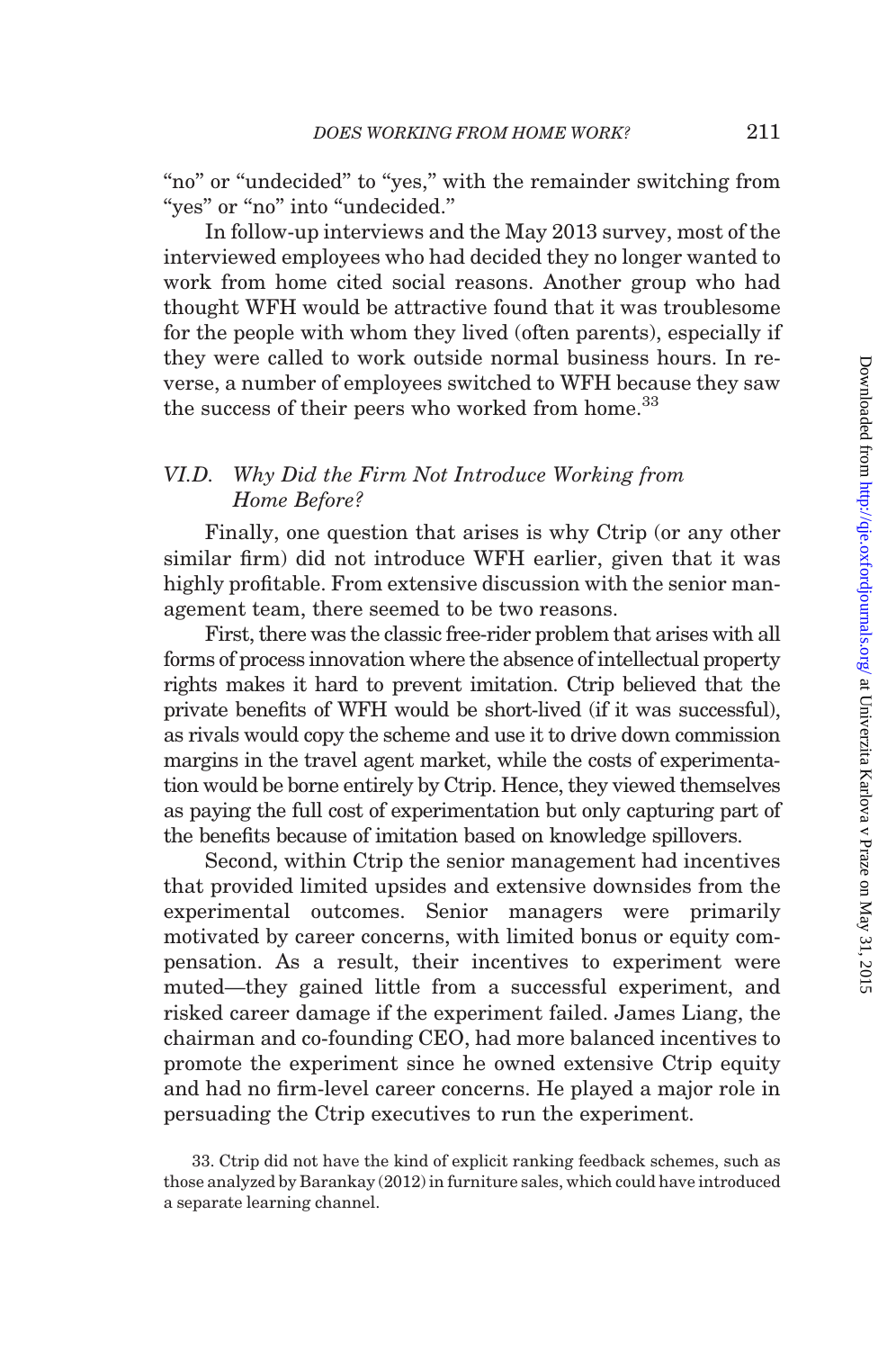Both factors—the threat of imitation and risk aversion from the career concerns of senior managers—are likely to represent forces deterring process innovations in other large firms, so they may be pervasive forces curtailing experimentation in managerial and operational practices.

# VII. Conclusions

The frequency of WFH has been rising rapidly in the United States and Europe, but there is uncertainty and skepticism over the effectiveness of this practice, highlighted by phrases like "shirking from home." We report the results of the first randomized experiment on working from home, run in a 16,000 employee, NASDAQ-listed Chinese firm, Ctrip. Employees who volunteered to work from home were randomized by even/odd birthdate into a treatment group who worked from home four days a week for nine months and a control group who were in the office all five days of the work week. We found a highly significant 13% increase in employee performance from WFH, of which about 9% was from employees working more minutes of their shift period (fewer breaks and sick days) and about 4% from higher performance per minute. We found no negative spillovers onto workers who stayed in the office. Home workers also reported substantially higher work satisfaction and psychological attitude scores, and their job attrition rates fell by over 50%. Furthermore, when the experiment ended and workers were allowed to choose whether to work at home or in the office, selection effects almost doubled the gains in performance.

This experiment highlights how complex the process of learning about new management practices is. For Ctrip, the lack of precedent in terms of similar Chinese firms that had adopted WFH for their employees led them to run this extensive field experiment. Given their success, other firms are now likely to copy this practice, generating the type of gradual adoption of a new management practices that [Griliches \(1957\)](#page-53-0) highlighted. More generally, given the large impact of this practice on firm performance—about \$2,000 per employee improvement in profit and a 20–30% increase in TFP—this also provides a managementpractice based explanation for heterogeneous firm performance.

Although our results suggest a promising future for working from home, we should note that several distinctive factors at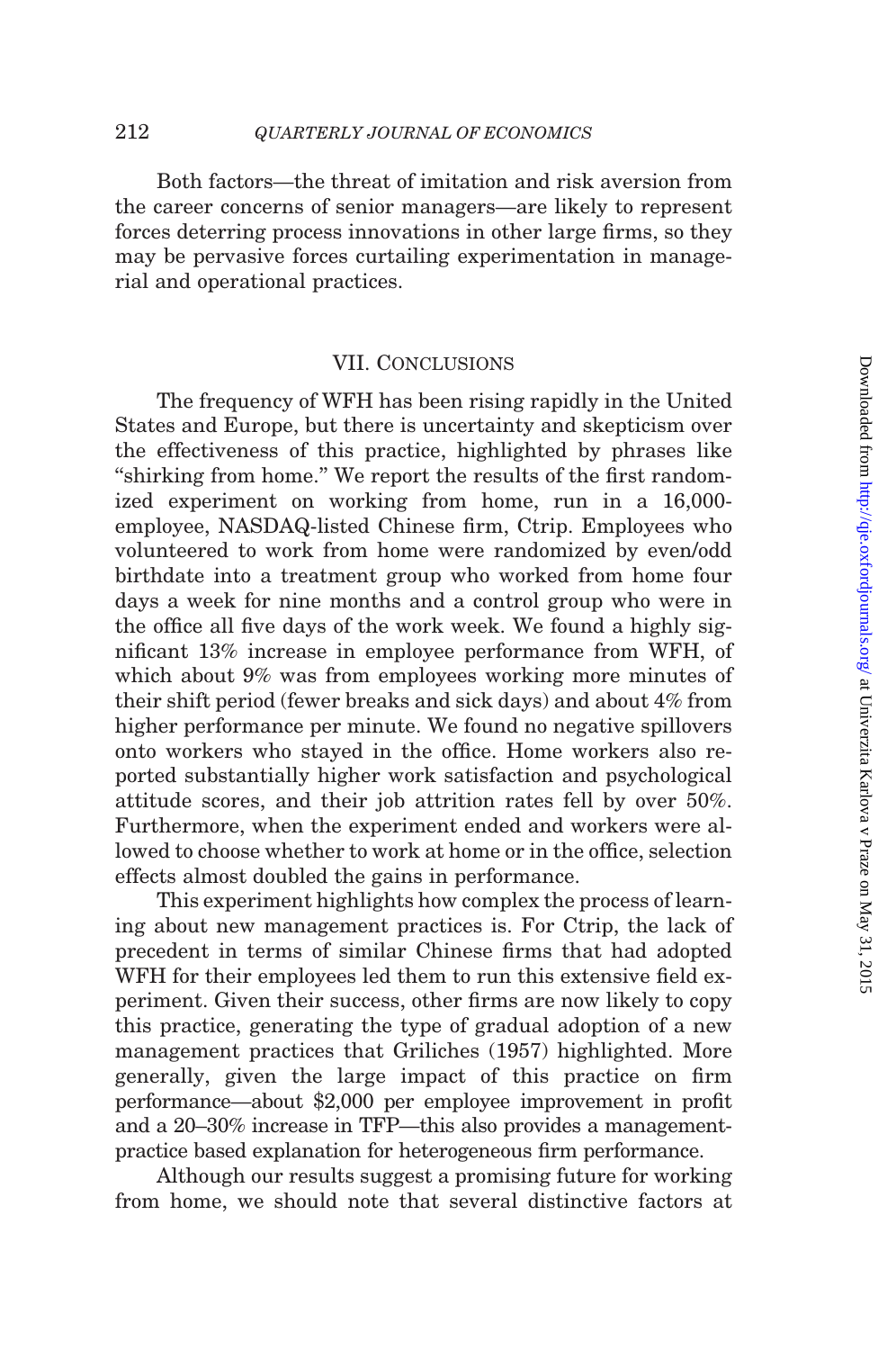<span id="page-48-0"></span>Ctrip contributed to the success of the experiment and the practice's implementation. First, the job of a call center employee is particularly suitable for telecommuting. It requires neither teamwork nor in-person face time. Quantity and quality of performance can be easily quantified and evaluated. The link between effort and performance is direct. These conditions apply to a range of service jobs, such as sales, IT support, and secretarial assistance, but they are far from universal. Second, the firm can closely monitor the performance and labor supply of the employees thanks to its extensive centralized database. Team leaders and managers could generate a report from the database of the performance of the team members daily and easily detect problems in individual employees' performance. Third, the extent of WFH was limited, so that it did not require a significant reorganization at the workplace. Team leaders continued to supervise their teams with a mix of home and office workers without any major reshuffling of team membership.

Although these features arguably favored successful implementation of working from home at Ctrip, we believe the practice of WFH is worth further exploration. After all, much of the research for this article and its writing were done by the authors working from home.

# APPENDIX I: DATA

The data and Stata do-files to replicate all the results in the paper are available at [http://www.stanford.edu/](http://www.stanford.edu/~nbloom/WFH.zip)~[nbloom/WFH.zip.](http://www.stanford.edu/~nbloom/WFH.zip)

| Types of workers    | Department | Key performance measures                         | Number of<br>workers |
|---------------------|------------|--------------------------------------------------|----------------------|
| Order takers        | Airfare    | Phone calls answered                             | 88                   |
|                     | Hotel      | Orders taken                                     | 46                   |
| Order placers       | Airfare    | Notifications sent                               | 43                   |
|                     | Hotel      | Reservation phone calls made                     | 25                   |
| Order correctors    | Hotel      | Orders corrected                                 | 36                   |
| Night shift workers | Hotel      | Reservation phone calls made<br>Orders corrected | 11                   |

APPENDIX TABLE A.1 DIFFERENT TYPES OF WORKERS AND THEIR KEY PERFORMANCE MEASURES

Notes. In the analysis, the order takers, order correctors, and night shift workers were grouped together.

Downloaded from http://qje.oxfordjournals.org/ at Univerzita Karlova v Praze on May 31, 2015 Downloaded from <http://qje.oxfordjournals.org/> at Univerzita Karlova v Praze on May 31, 2015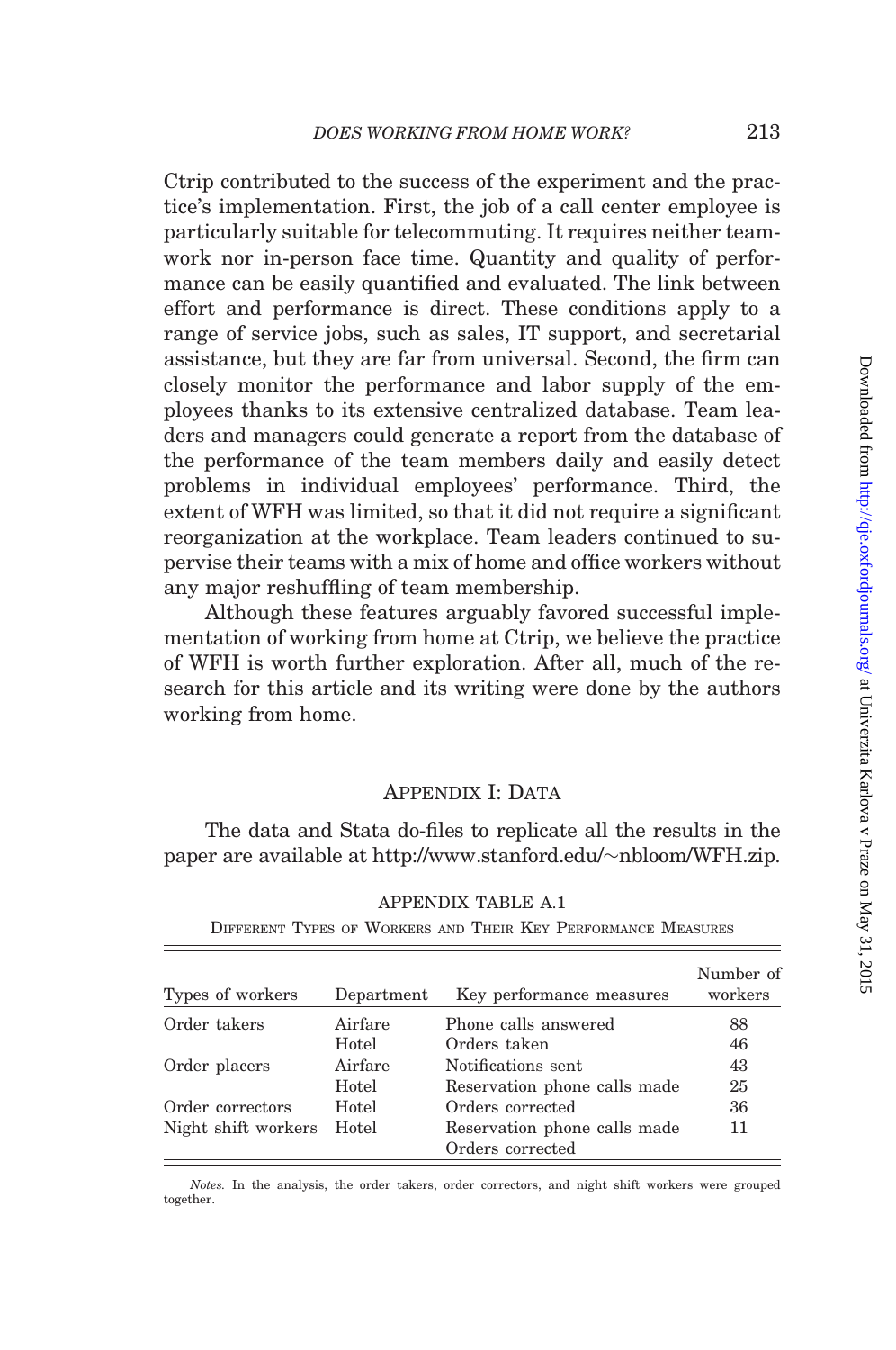<span id="page-49-0"></span>

|                               | Treatment | Control  | Std. dev. | <i>p</i> -value |
|-------------------------------|-----------|----------|-----------|-----------------|
| Number                        | 131       | 118      |           |                 |
| Prior performance z-score     | $-0.028$  | $-0.040$ | 0.581     | .88             |
| Age                           | 24.44     | 24.35    | 3.55      | .85             |
| Male                          | 0.47      | 0.47     | 0.50      | .99             |
| Secondary technical school    | 0.46      | 0.47     | 0.50      | .80             |
| High school                   | 0.18      | 0.14     | 0.36      | .39             |
| Tertiary                      | 0.35      | 0.36     | 0.48      | .94             |
| University                    | 0.02      | 0.03     | 0.15      | .34             |
| Prior experience (months)     | 18.96     | 16.76    | 25.88     | .50             |
| Tenure (months)               | 26.14     | 28.25    | 21.92     | .45             |
| Married                       | 0.22      | 0.32     | 0.44      | .07             |
| Children                      | 0.11      | 0.24     | 0.38      | .01             |
| Age of the child              | 0.53      | 0.71     | 1.92      | .45             |
| Rent apartment                | 0.25      | 0.20     | 0.42      | .44             |
| Cost of commute (yuan)        | 7.89      | 8.34     | 6.96      | .61             |
| Internet                      | 0.99      | 1.00     | 0.06      | .34             |
| Own bedroom                   | 0.97      | 0.99     | 0.14      | .22             |
| Base wage (yuan, monthly)     | 1,540     | 1,563    | 16        | .26             |
| Bonus (yuan, monthly)         | 1,031     | 1,093    | 625       | .44             |
| Gross wage (yuan, monthly)    | 2,950     | 3,003    | 790       | .59             |
| Number of order takers        | 68        | 66       |           | .86             |
| Number of order placers       | 36        | 32       |           | .63             |
| Number of order correctors    | 19        | 17       |           | .74             |
| Number of night shift workers | 8         | 3        |           | .14             |

#### APPENDIX TABLE A.2

COMPARISON BETWEEN TREATMENT AND CONTROL GROUPS

Notes. Treatment includes employees in airfare and hotel department in November 2010 who are both willing and eligible to participate in the WFH program and have an even birth date (2nd, 4th, 6th, etc. day of the month). Control includes employees in airfare and hotel department in November 2010 who are both willing and eligible to participate in the WFH program and have an odd birth date (1st, 3rd, 5th, etc. day of the month). Note that 1 yuan was about US\$0.16 at the time of the experiment. Gross wage includes base wage and bonus, alongside other payments like travel and housing supplements.

# Appendix II: Results of the Post-WFH Survey

In May 2013 Ctrip ran a short online compulsory survey of 957 workers, spanning the 47 remaining control workers, 80 treatment workers, 630 randomly drawn nonexperimental workers (who were around during at least part of the experiment), and 200 randomly drawn workers who joined after the end of the experiment. Of this sample of 957 workers, 141 were currently or previously WFH and 836 were not. Responses were anonymous and went straight to the Stanford research team. The tables summarize the results (in the same order as the questions were asked in the survey, translated from the Chinese).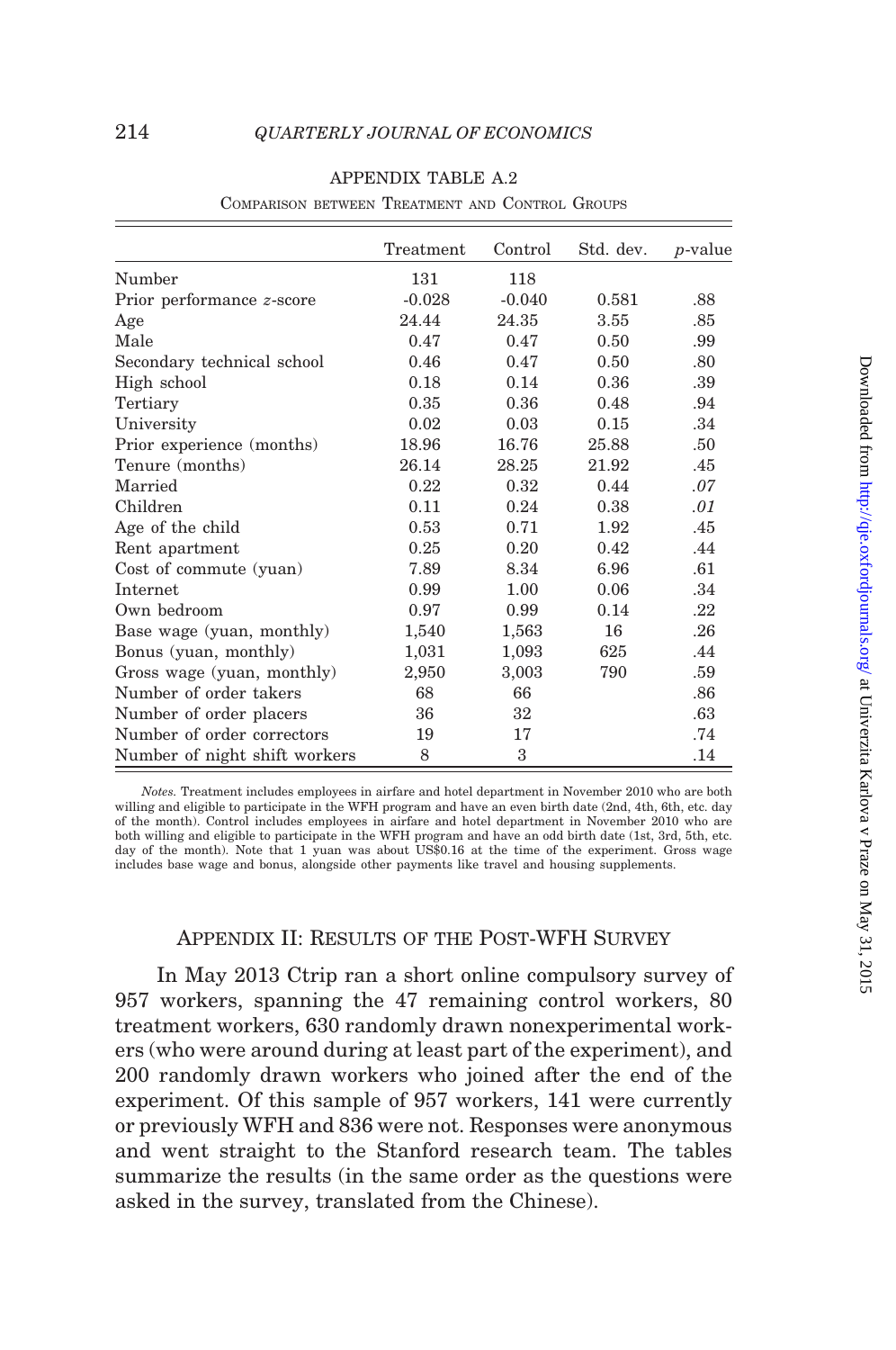<span id="page-50-0"></span>

| How did WFH <i>improve</i><br>performance? (top 4 responses)           |        | How did WFH reduce<br>performance? (top 4 responses)            |    |
|------------------------------------------------------------------------|--------|-----------------------------------------------------------------|----|
| Convenience for toilet, lunch,<br>tea, coffee, etc.                    |        | 19% Less motivation without my team<br>around                   | 4% |
| Quieter working environment                                            | 17%    | Temptations at home from tele-<br>vision, computer, phone, etc. | 4% |
| Can work even if I do not feel<br>well enough to come to the<br>office | $13\%$ | Noise at home (TV, other people)<br>talking, neighbors, etc.)   | 2% |
| Feeling more positive toward<br>Ctrip for allowing WFH                 | $12\%$ | Distractions from family and<br>friends                         | 1% |

# APPENDIX TABLE B.1

IMPACT OF WFH ON INDIVIDUAL PERFORMANCE

 $Notes.$  Responses from WFH employees only  $(N = 141)$ . Top four most popular responses (out of seven) listed in each category. Employees could select multiple responses.

#### APPENDIX TABLE B.2

| HOW DID WFH CHANGE IN ATTRACTIVENESS OVER TIME? |
|-------------------------------------------------|
|-------------------------------------------------|

| WFH became <i>more</i> attractive<br>because                               |        | WFH became <i>less</i> attractive<br>because                         |       |  |
|----------------------------------------------------------------------------|--------|----------------------------------------------------------------------|-------|--|
| I changed my lifestyle (eating,<br>sleeping, shopping, etc.) to fit<br>WFH | $29\%$ | I started to get lonely                                              | 23%   |  |
| I got a better room at home to<br>work in                                  | 21%    | My room got worse (e.g.,<br>change of roommate,<br>change of rental) | 4%    |  |
| I became more able to motivate<br>myself at home                           | 20%    | I started to find it hard to<br>concentrate                          | 2%    |  |
| I moved further from work                                                  | 14%    | I moved closer to work                                               | $1\%$ |  |

*Notes.* Responses from WFH employees only  $(N=141)$ . Top four most popular responses (out of seven) listed in each category. Employees could select multiple responses.

# APPENDIX TABLE B.3

WHAT DID YOU DO WITH THE EXTRA TIME SAVED FROM NOT COMMUTING?

| More sleep            | 65% | More leisure time                                                     | 44%   |
|-----------------------|-----|-----------------------------------------------------------------------|-------|
| More time with family | 55% | (TV, computer games etc)<br>Started (or increased) other<br>paid work | $1\%$ |

Notes. Responses from WFH employees only  $(N=141)$ . Top four most popular responses listed. Employees could select multiple responses.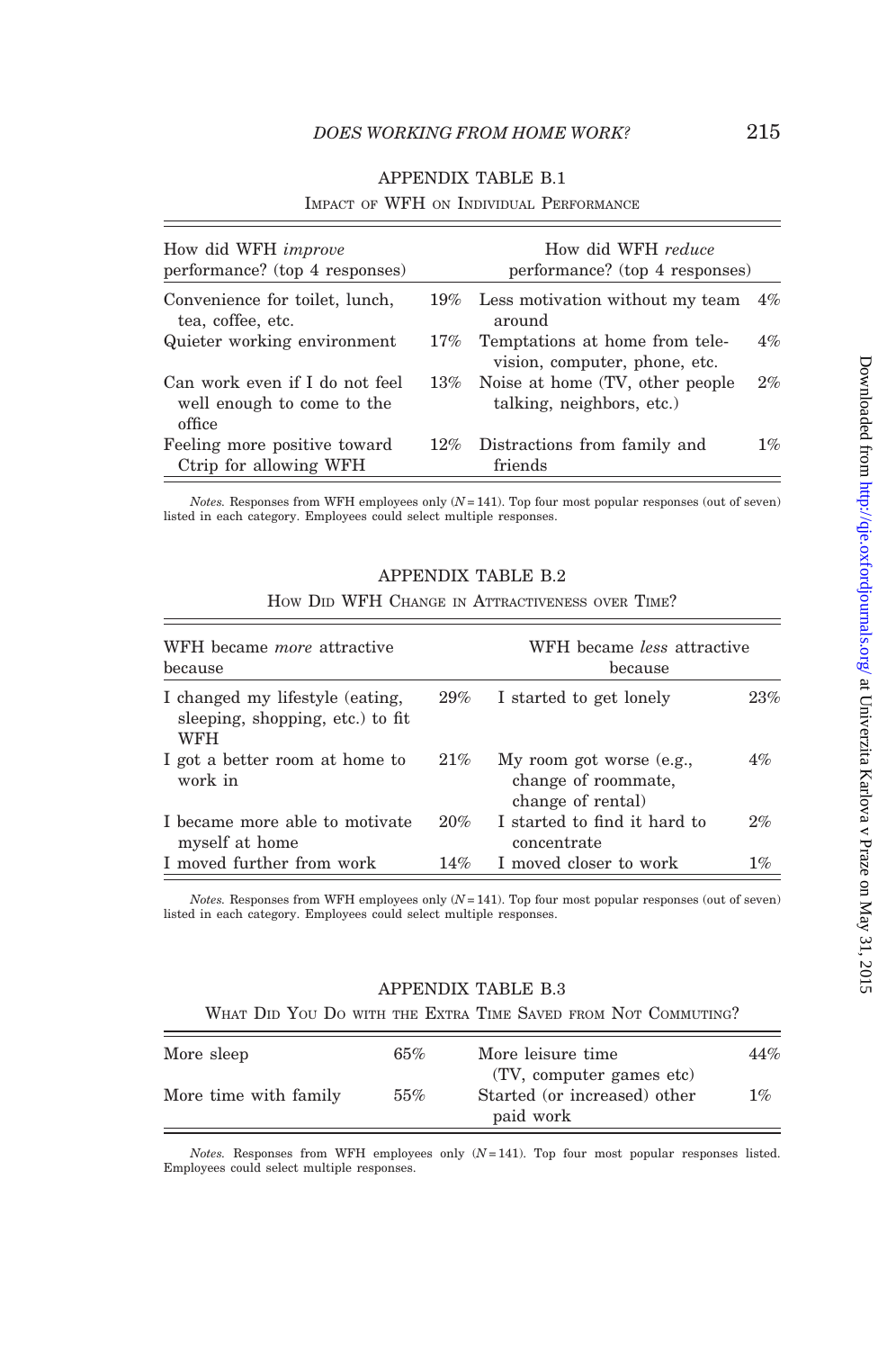# APPENDIX TABLE B.4

<span id="page-51-0"></span>

| Talking to colleagues that are | 47%    | Own experience | $5\%$ |
|--------------------------------|--------|----------------|-------|
| currently WFH                  |        |                |       |
| Talking to managers            | $29\%$ | Other sources  | $1\%$ |

HOW DID YOU LEARN ABOUT THE COSTS AND BENEFITS FOR WFH?

 $Notes.$  Responses from currently non-WFH employees only  $(N = 836)$ . All possible responses listed. Employees could select multiple responses.

#### APPENDIX TABLE B.5

WHY MIGHT AN EMPLOYEE THAT WHO IS WFH WORK LESS HARD?

| Employees that WFH                                               | Employees that do not WFH |                                                                  |     |
|------------------------------------------------------------------|---------------------------|------------------------------------------------------------------|-----|
| Lower motivation from feeling<br>lonely                          | 14%                       | Temptations at home from<br>television, computer, phone,<br>etc. | 19% |
| Temptations at home from<br>television, computer, phone,<br>etc. | 7%                        | Distractions from friends and<br>family                          | 18% |
| Distractions from friends and<br>family                          | 6%                        | Lower motivation from feeling<br>lonely                          | 16% |

Notes. Responses from all employees  $(N=957, \text{ with } 141 \text{ WFH}$  and 816 not WFH). All possible responses listed. Employees could select multiple responses.

Stanford University Department of Economics, SIEPR, CEPR, AND NBER

Peking University Guanghua School of Management and **CTRIP** 

Stanford University Graduate School of Business and SIEPR

Stanford University Department of Economics and Cornerstone Research

# Supplementary Material

An [Online Appendix](http://qje.oxfordjournals.org/lookup/suppl/doi:10.1093/qje/qju032/-/DC1) for this article can be found at QJE online [\(qje.oxfordjournals.org\)](http://www.qje.oxfordjournals.org).

#### **REFERENCES**

Autor, David, Lawrence Katz, and Melissa Kearney, ''The Polarization of the US Labor Market,'' American Economic Review, 96 (2006), 189–194.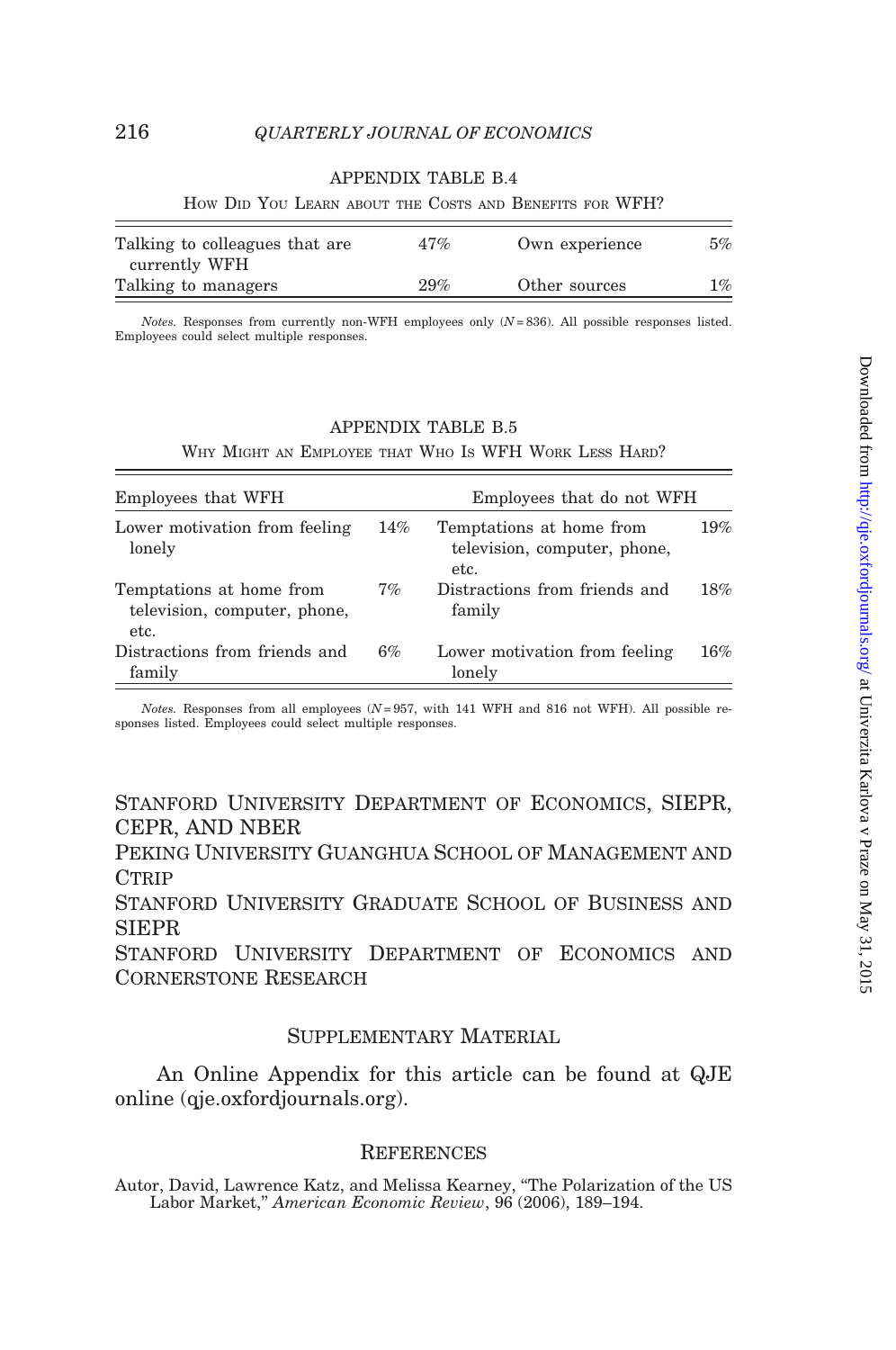- <span id="page-52-0"></span>Autor, David, and David Scarborough, ''Does Job Testing Harm Minority Workers? Evidence from Retail Establishments," Quarterly Journal of Economics, 121 (2008), 219–277.
- Banbury, Simon, and Dianne Berry, ''Disruption of Office Related Tasks by Speech and Office Noise,'' British Journal of Psychology, 89 (1998), 494–517.
- Bandiera, Oriana, Iwan Barankay, and Imran Rasul, ''Social Preferences and the Response to Incentives: Evidence from Personnel Data,'' Quarterly Journal of Economics, 120 (2005), 915–962.
	- "Incentives for Managers and Inequality Among Workers: Evidence from a Firm Level Experiment,'' Quarterly Journal of Economics, 122 (2007), 729–773.
- Barankay, Iwan, ''Rank Incentives: Evidence from a Randomized Workplace Experiment,'' Working Paper, Wharton School, University of Pennsylvania, 2012.
- Batt, Rosemary, Alex Colvin, Harvey Katz, and Jeff Keefe, ''Telecommunications 2004: Strategy, HR Practices and Performance,'' Center for Advanced Human Resources Studies, Cornell University, Working Paper Series, Working paper 04–18, 2004.
- Bento, Antonio, Maureen Cropper, Ahmed Mobarak, and Katja Vinha, ''The Impact of Urban Spatial Structure on Travel Demand in the United
- States," Review of Economics and Statistics, 87 (2005), 466–478.<br>Bloom, Nicholas, and John Van Reenen, "Measuring and Explaining Management Practices across Firms and Countries," Quarterly Journal of Economics, 122 (2007), 1351–1408.
- Bloom, Nicholas, Tobias Kretschmer, and John Van Reenen, ''Work-life Balance, Management Practices and Productivity,'' in International Differences in the Business Practice and Productivity of Firms, Richard Freeman, and Kathryn Shaw, eds. (Chicago: University of Chicago Press, 2009). Bloom, Nicholas, Benn Eifert, Aprajit Mahajan, David McKenzie, and
- John Roberts, "Does Management Matter: Evidence from India," *Quarterly* Journal of Economics, 128 (2013), 1–51.
- Bloom, Nicholas, Renata Lemos, Raffaella Sadun, Daniela Scur, and John Van Reenen, "The New Empirical Economics of Management," Journal of the European Economic Association, 12 (2014), 835–876.
- Cameron, Colin, Jonah Gelbach, and Douglas Miller, ''Robust Inference with Multi-Way Clustering,'' NBER Technical Working Paper 0327, 2006.
- Chinese Call-Center Operation and Management, ''The Call Center Industry in China,'' (translation of the Chinese title) (Beijing: CC-CMM, 2010).
- Clark, Lee Anna, and Auke Tellegen, ''Development and Validation of Brief Measures of Positive and Negative Affect: The PANAS Scales,'' Journal of Personal Social Psychology, 54 (1988), 1063–1070. Council of Economic Advisors, ''Work-life Balance and the Economics of
- Workplace Flexibility,'' available at [http://www.whitehouse.gov/files/docu](http://www.whitehouse.gov/files/documents/100331-cea-economics-workplace-flexibility.pdf)[ments/100331-cea-economics-workplace-flexibility.pdf.](http://www.whitehouse.gov/files/documents/100331-cea-economics-workplace-flexibility.pdf)
- "Nine Facts about American Families and Work," available at [http://www.](http://www.whitehouse.gov/sites/default/files/docs/nine_facts_about_family_and_work_real_final.pdf) [whitehouse.gov/sites/default/files/docs/nine\\_facts\\_about\\_family\\_and\\_work\\_](http://www.whitehouse.gov/sites/default/files/docs/nine_facts_about_family_and_work_real_final.pdf) [real\\_final.pdf.](http://www.whitehouse.gov/sites/default/files/docs/nine_facts_about_family_and_work_real_final.pdf)
- Dutcher, E. Glenn, ''The Effects of Telecommuting on Productivity: An Experimental Examination. The Role of Dull and Creative Tasks," Journal of Economic Behavior and Organization, 84 (2012), 355–363.
- Falk, Armin, and Michael Kosfeld, "The Hidden Costs of Control," American Economic Review, 96 (2006), 1611–1630.
- Falk, Armin, and Andrea Ichino, "Clean Evidence on Peer Effects," Journal of Labor Economics, 24 (2006), 39–57.
- Foster, Lucia, John Haltiwanger, and C. J. Krizan, ''Aggregate Productivity Growth: Lessons from Microeconomic Evidence," in New Developments in Productivity Analysis, Edward Dean, Michael Harper, and Charles Hulten,
- eds. (Chicago: University of Chicago Press, 2000), 303–372. Foster, Lucia, John Haltiwanger, and Chad Syversson, ''Reallocation, Firm Turnover, and Efficiency: Selection on Productivity or Profitability?," American Economic Review, 98 (2008), 394–425.